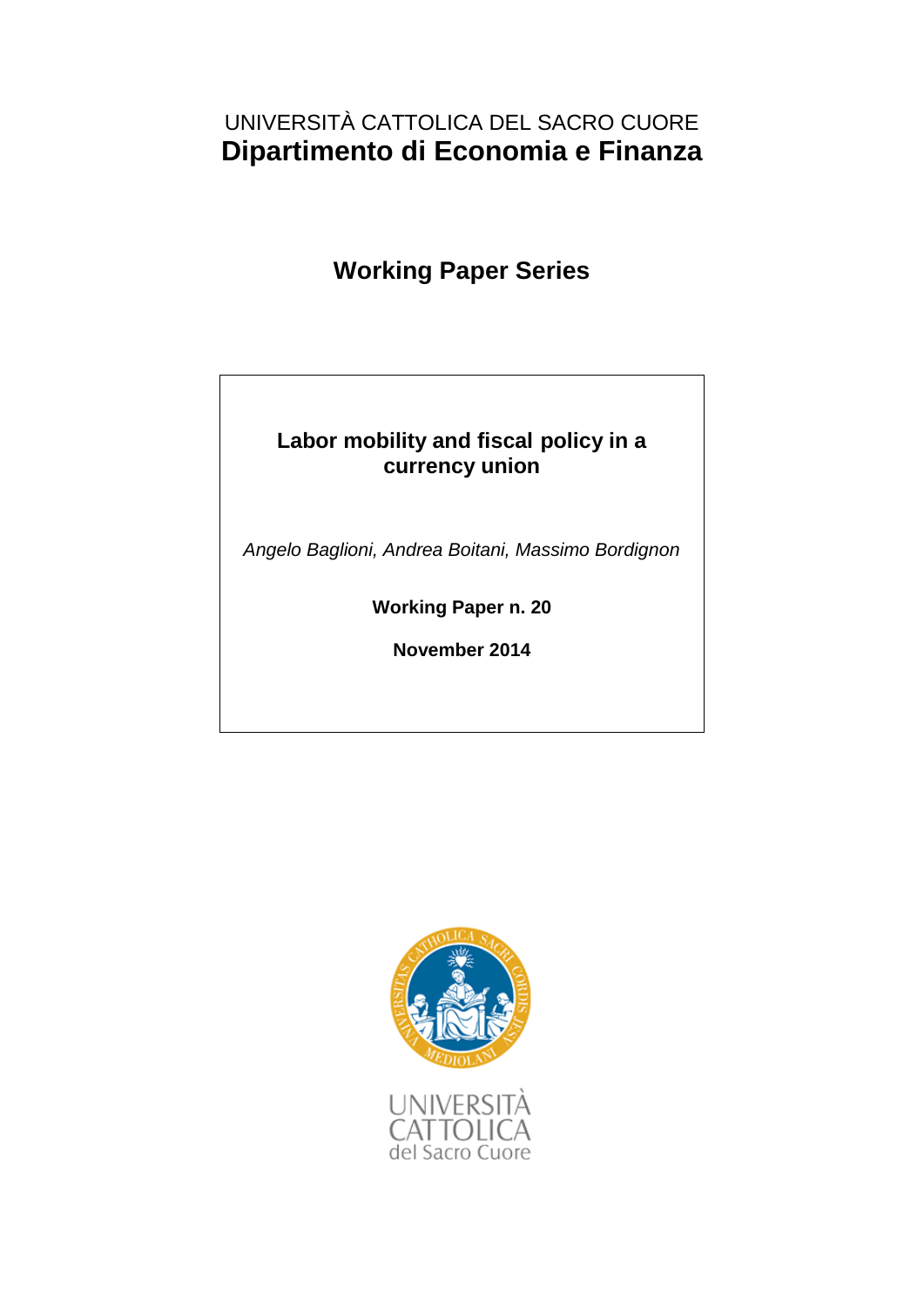# **Labor mobility and fiscal policy in a currency union**

**Angelo Baglioni, Andrea Boitani, Massimo Bordignon**

*Università Cattolica del Sacro Cuore*

Working Paper n. 20 November 2014

Dipartimento di Economia e Finanza Università Cattolica del Sacro Cuore Largo Gemelli 1 - 20123 Milano – Italy tel: +39.02.7234.2976 - fax: +39.02.7234.2781 e-mail: dip.economiaefinanza@unicatt.it

The Working Paper Series promotes the circulation of research results produced by the members and affiliates of the Dipartimento di Economia e Finanza, with the aim of encouraging their dissemination and discussion. Results may be in a preliminary or advanced stage. The Dipartimento di Economia e Finanza is part of the Dipartimenti e Istituti di Scienze Economiche (DISCE) of the Università Cattolica del Sacro Cuore.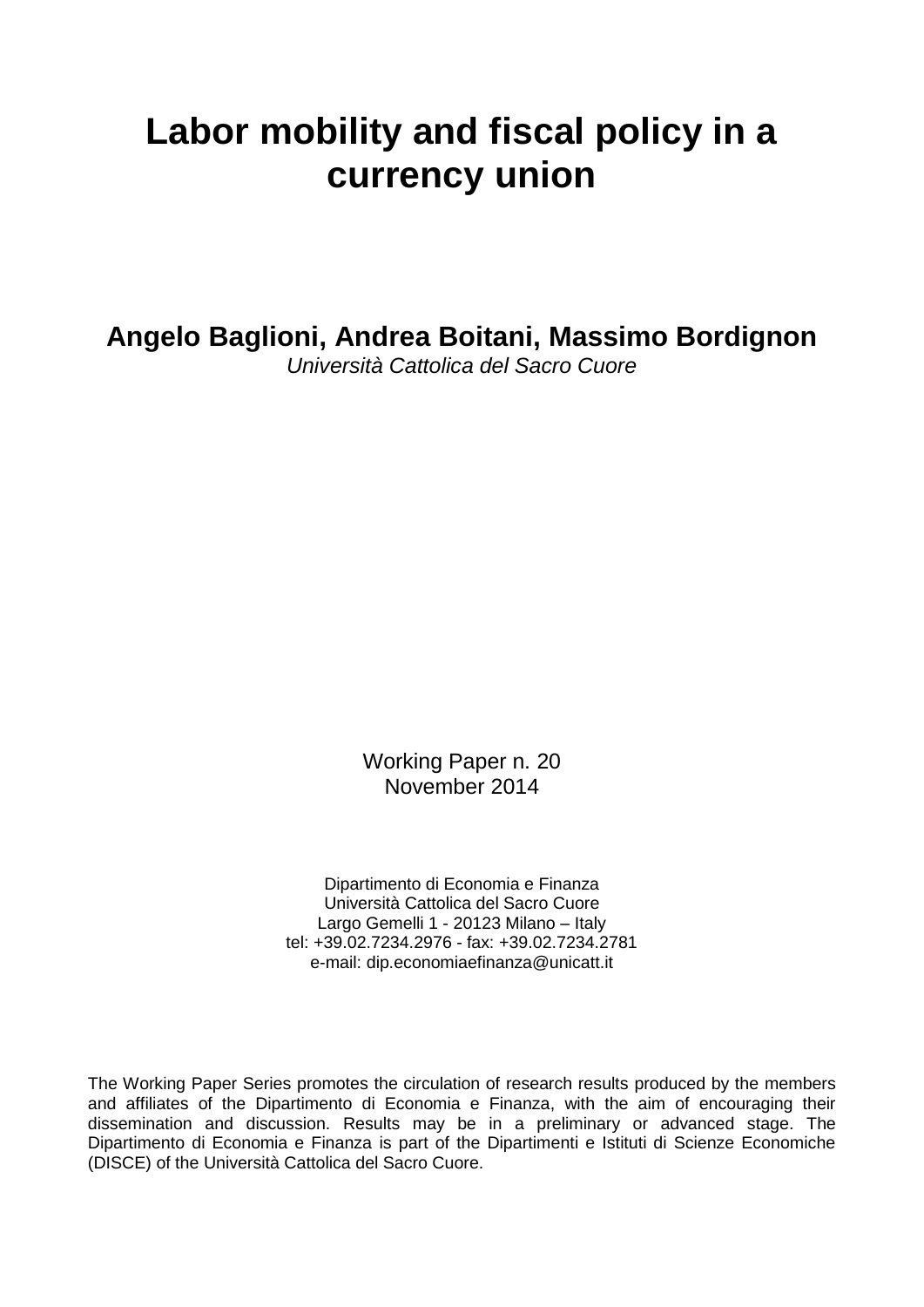### Labor mobility and fiscal policy in a currency union

Angelo Baglioni, Andrea Boitani, Massimo Bordignon Department of Economics and Finance, Università Cattolica del Sacro Cuore

#### November 2014

Abstract. Labor mobility is commonly taken as a property of an optimal currency area. But how does that property affect the outcome of fiscal policies? We address this issue with a two country  $-$  two period model, where both asymmetric and symmetric productivity shocks may hit the countries. We show that perfect (costless) labour mobility is not necessarily welfare improving, since it prevents the national fiscal authorities from pursuing independent policies, opening the way to a coordination problem between them, which is particularly relevant when the two countries differ for their intertemporal preferences. With symmetric shocks, the federal fiscal policy can improve welfare over national policies by playing a coordinating role. With asymmetric shocks, the federal Öscal policy allows both countries to reach a higher productive efficiency; to do that, the federal government must be endowed with a federal budget, playing a stronger role than plain coordination between countries.

Keywords: currency union, labor mobility, fiscal policy, federation.

JEL codes: E62, H77.

We wish to thank for their very helpful comments the discussants and audience at CESifo-Delphi Conference 2011, IIPF Conference in Taormina 2013, and seminars at the Catholic University of Milan, Free University of Berlin, WZB Berlin and the Friedrich-Alexander University of Erlangen-Nürnberg.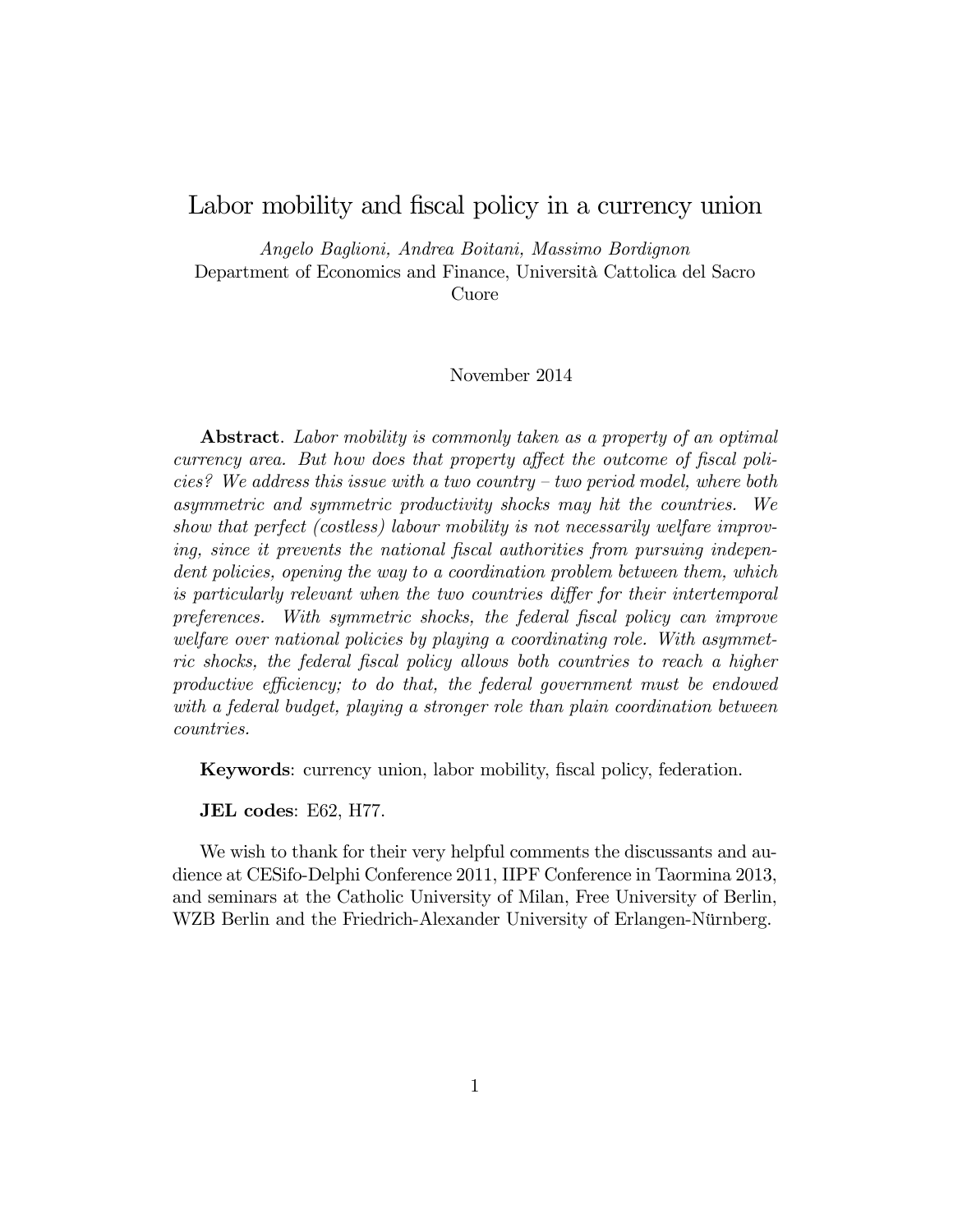### 1 Introduction

Is (geographic) labor mobility an essential component of an optimal currency union? Since Mundellís (1961) seminal work on optimal currency area, most economists would emphatically answer yes. Mundell noted that a currency union eliminates exchange rate flexibility as a way of responding to asymmetric regional real shocks; labour mobility, by allowing workers to move from regions hit by a negative shock to regions hit by a positive one, could then work as a substitute. It then follows that a currency union without, or with not enough, labor mobility across countries or regions is deemed to fail. This view is pervasive. For instance, at the time of the introduction of the Euro, several US economists, comparing the US with the EU, criticized the European Monetary Union (EMU), precisely because this area did not satisfy the labor mobility requirement<sup>1</sup>. Other puzzling features of the EMU, such as the lack of a federal budget or even of a federal government, did at the time raise less concern.

However, Mundell's argument was developed without considering the role of Öscal policy and of its institutions, a point that was made as early as 1969 by Peter Kenen<sup>2</sup>. Furthermore, Mundell's analysis is static, he did not consider the problems that mobility may create in an intertemporal setting. Adding these two elements might change the results. Suppose for instance that fiscal policy has some beneficial effects, say because Ricardian equivalence does not hold. Then public debt (and counter-cyclical fiscal policy) might play a positive role, for instance allowing a government to smooth private consumption across periods in response to a shock. But suppose this government is now a regional government, member of a currency union, and that this union is characterized by perfect labor mobility, as wished by the optimal currency area literature. Then, labor mobility - and in general, any kind of factor mobility- may have also some negative effects. This is because people leaving a region or a country are no longer viable to income taxation in the country of origin. But then, if workers can leave freely in each period the region, there may simply be no enough tax base or people left to pay for the government debt; the regional government may then be forced to redeem

<sup>&</sup>lt;sup>1</sup>For a broad survey of US economists opinion on the EMU prior to 2002, see Jonung and Drea (2009).

<sup>&</sup>lt;sup>2</sup> Fiscal and monetary policy must go hand in hand, and if there is to be an 'optimum' policy mixí, they should have the same domains. There should be a treasury, empowered to tax and spend, opposite each central bank" (Kenen, 1969: 45-46)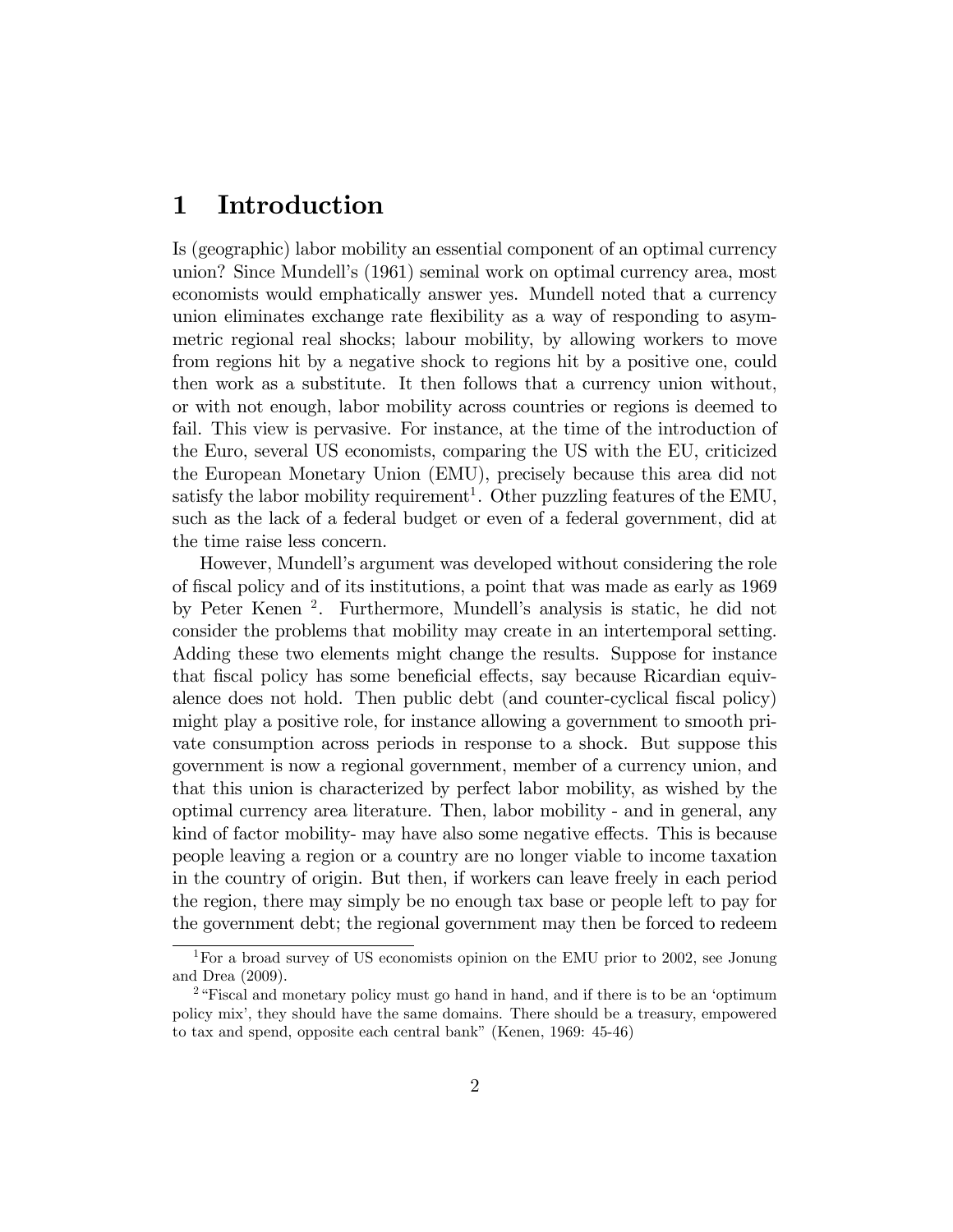its debt<sup>3</sup>. Alternatively, if agents and markets correctly anticipate this potential negative effect of labor mobility on *future* public revenues, the regional government might not be able to raise the desired resources to start with, so being forced to follow a sub-optimal Öscal policy. Thus, labor mobility might constraint dynamic Öscal policy; and this might be bad for citizens as long as the regional government Öscal policy is welfare enhancing. Notice in contrast that a federal government, that is, a common government for the currency area as a whole, would not have this problem, as it could still raise taxes on individuals wherever they decided to locate in the federation<sup>4</sup>. This would then suggest that even in the presence of full labor mobility, the potential advantages of a currency union could not be obtained without a federal government and a federal budget. Labor mobility and a federal budget should then be both elements of a well functioning currency union.

In the following, we set up a very simple model in order to make this intuition precise. In the model, there are two periods and two regional welfare maximizing governments, members of a currency union, that might be subject to a temporary productivity shock in the first period. The two governments may then wish to use fiscal policy (labor tax and transfers) in order to smooth private consumption across the two periods. For simplicity, we assume that public debt is always repaid, so ruling out the possibility of government bankruptcy. We first show that if the first period shock is symmetric across regions, regional labor mobility can only be damaging. By definition, in this case regional labor mobility could not generate efficiency or insurance gains, but it might force the governments to follow an inefficient intertemporal Öscal plan. Intuitively, regional governments would have to compete between them in order to attract or retain the mobile workers, so leading to inefficient fiscal choices. A federation in this case could help, by playing a coordination role, but the optimal policy would be in this case to forbid labor mobility altogether.

On the contrary, if the shock is asymmetric across regions, labor mobility plays an important insurance and efficiency role, as correctly predicted by

<sup>&</sup>lt;sup>3</sup>The recent case of Detroit, that lost half of the population in a decade and was then forced to bankrupt, comes naturally to mind.

<sup>&</sup>lt;sup>4</sup>The federation would of course still have problems in taxing *capital income*, if this is mobile across federations, as suggested by a huge literature on tax competition. But it is a characteristic of labor income to be earned in the location where the individual works; it is generally impossible to move around labor without also moving the individual who supplies this labor.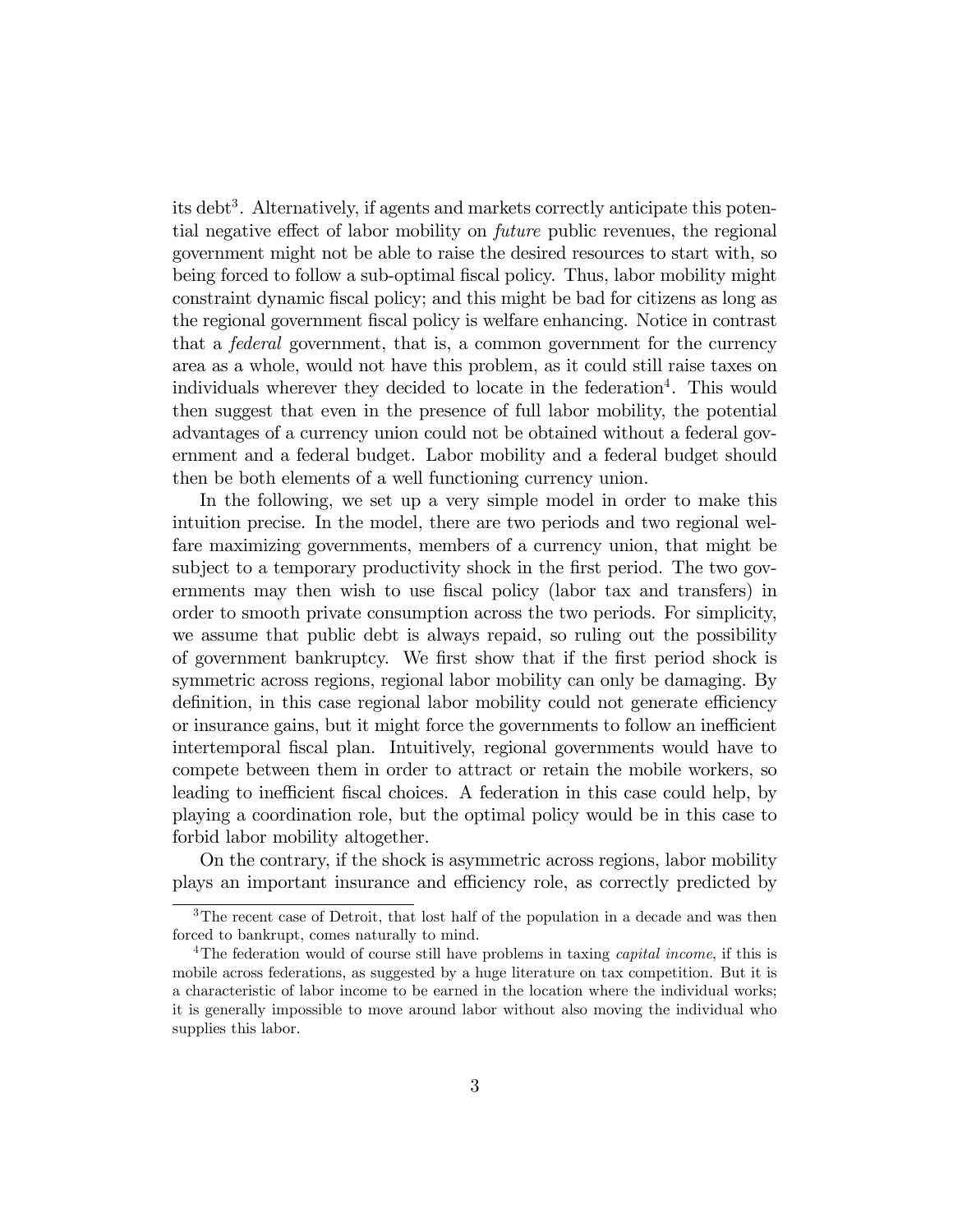Mundell (1961). Still, we show that even in this case, competition among governments leads to inefficient level of mobility, thus making it impossible for the two countries to reap all the potential benefits in terms of increased output. Furthermore, while private consumption is equalized across regions in each period, thus providing full insurance to workers, the intertemporal path of consumption across periods is not the same the welfare maximizing governments would have chosen in the absence of mobility and with the extra resources generated by mobility. The solution is clearly not to reduce efficiency enhancing mobility but to reduce the competition across regional governments, a role that could only be played by a federal government. Indeed, we show that in the case of asymmetric shocks the ability of the federation to impose federal labor taxes (and not just the federation potential coordinanting role) is essential in order to generate Pareto improvements. Thus, interestingly, our results suggest that a federal budget is needed exactly when labor mobility is mostly useful.

The literature related to the present paper is huge. For instance, Sala-i-Martin and Sachs (1991) already suggested that contrary to Mundellís (1961) claim, in the US it is mainly the Öscal federalist system of taxes and transfers, and not labor mobility, that absorbs most of the asymmetric shocks across states, an extimation later revised and made more precise by von Hagen (1992) and others (see Kletzer and von Hagen 2001 for a survey). In Europe, before the introduction of the EMU, there was a large debate on the need to accompany the monetary union with a federal budget (e.g. the MacDougall - E.C. Commission Report, 1977 and the Delors' Report, 1989), building up on the original Kenenís arguments. But as it is well known the Maastricht Treaty (signed in 1991 to pave the road to the monetary union) did not consider a federal Öscal budget as a prerequisite for a monetary union and indeed imposed constraints on the fiscal policy of member countries (Sapir, 2008).

On more theoretical grounds, the role of federal fiscal policies in absorbing asymmetric shocks in a monetary union has already been discussed by a large academic literature (Kletzer, Buiter, 1997; Kletzer, 1999; Kletzer, von Hagen, 2001; Evers, 2006). Some work also focused on more specific issues - such as unemployment insurance and tax revenue sharing in Europe (von Hagen and Wyplosz, 2008) - or at evaluating whether a federal fiscal policy is stabilizing or is likely to increase the correlation among shocks (Belke and Gros, 2009a, 2009b). Finally Bofinger and Mayer (2007) already made the point that national fiscal policies are needed in order to absorb demand and/or supply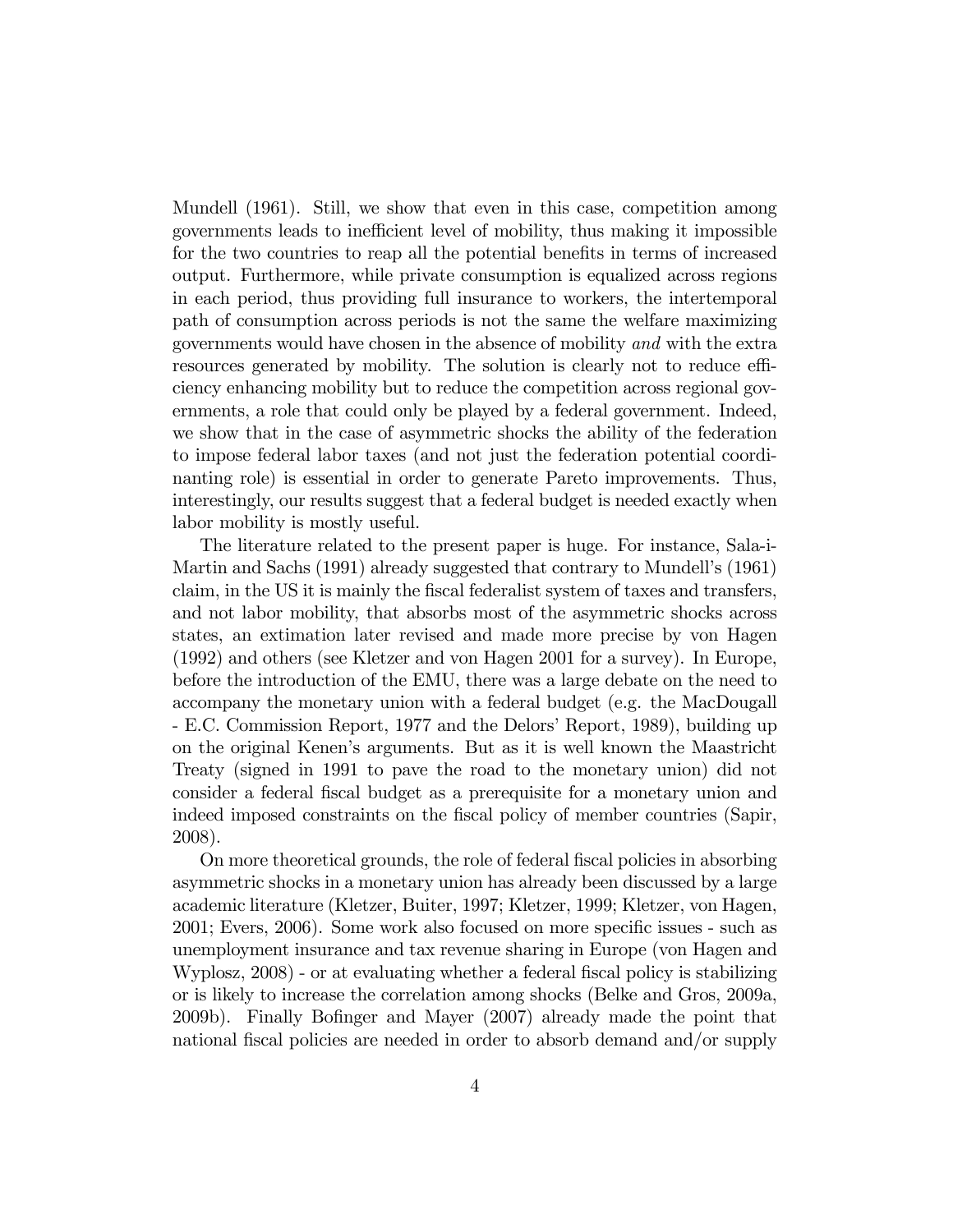shocks in the absence of federal fiscal insurance. However, none of these works discuss labour mobility in details; consequently, the interplay between labour mobility and fiscal policy that is the focus of the present paper is largely ignored.

The rest of the paper is organized as follows. Section 2 lays out the basic framework of our model. Section 3 analyzes the interplay between perfect (costless) labour mobility and fiscal policy (national and federal) in the case of symmetric shocks. Section 4 replicates the same analysis for asymmetric shocks. In section 5 we discuss, among others, the extension to the case of imperfect (costly) mobility. Section 6 further comments on our findings. All proofs of the propositions are in Appendix 1. Appendix 2 provides some further results and it discusses some technical problems.

### 2 The model

In order to make our point as neatly as possible, we will consider here the simplest possible setting that allows us to develop our analysis. Consider then an economy with 2 countries (regions):  $i = A, B$ , 2 periods: 1, 2 (lower (UPPER) case will stand for Örst (second) period variables from now on) and 2 states of nature:  $s = \alpha, \beta$ , each occurring with probability  $1/2, 1/2$ . In each country, there are N workers/consumers, who are all characterized by the same utility function

 $(01)$  $i = \ln(c) + \delta_i \ln(C)$ 

where  $c$  (resp.  $C$ ) represents workers' private consumption in the first (resp. second) period, and  $\delta_i$  is the discount factor. Each worker is endowed with one unit of labour in each period that is inelastically supplied. In each country, production combines labour with some fixed factors of production in order to produce an homogenous good, according to the production function

(02)  $y_{is} = \theta_{is}l_i^{\gamma}$  $i_i^{\gamma}$ ;  $Y_i = \Theta L_i^{\gamma}$ i

where  $l_i$  (resp.  $L_i$ ) is the number of workers employed in the production of good  $y_i$  (resp.  $Y_i$ ) in country i in the first (resp. second) period, and  $\gamma$  lies in the interval  $0 < \gamma < 1$ , implying decreasing returns to labour.  $\theta_{is}$  and  $\Theta$ are some positive constant. The output price is normalized to 1. As shown in  $(02)$ , production in the first period is subject to a productivity shock that depends on the state of the world. In particular, we assume that in the first period, depending on the realization of s, the productivity parameter  $\theta$  in region *i* may take either value  $\theta$  or  $\bar{\theta}$  with probability 1/2, where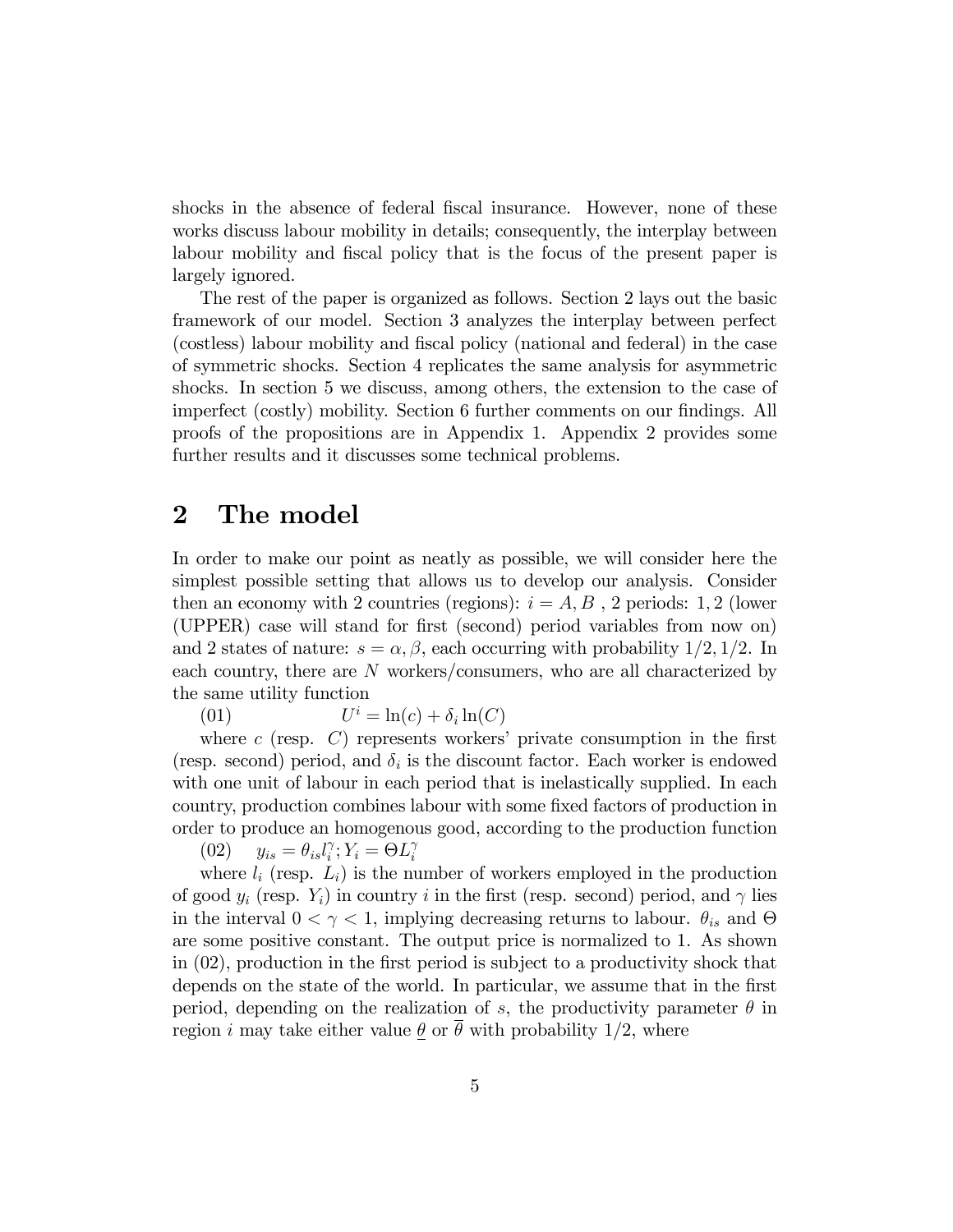(03)  $\theta = \Theta(1-\varepsilon)$  and  $\theta = \Theta(1+\varepsilon)$ , with  $1 > \varepsilon > 0$ 

Notice that in line with Mundell's argument, this formulation implies that the first period shock is *temporary*; it disappears in the second. The presence of the shock induces some variance in wages and therefore in consumption in the two periods that is costly for workers/consumers, as their utility function is concave. Consumers may then wish to insure themselves against the occurrence of the shock. For convenience, we however assume that private citizens cannot save and have no access to capital markets: this is the simplest way of incorporating the imperfections of capital markets into our model. On the contrary, we assume that the national and federal governments can lend or borrow on international capital markets at some fixed interest rate  $r$ . Hence, there is here a valuable role for Öscal policy, as governments can use this power to insure their citizens against the shock, for instance taxing workers in the good periods and subsidising them in bad ones. In particular, we indicate with  $t_{is}$  and  $T_{is}$  the per capita lump sum government subsidies (if  $> 0$ ) or taxes (if  $< 0$ ) imposed in resp. period 1 and 2 in country i on labor income<sup>5</sup>.

Notice that as workers do not own the Öxed factor and have no access to capital markets, their consumption in each period must just be equal to their labor income plus the tax/transfer; that is,  $c_{is} = w_{is} + t_{is}$  and  $C_{is} = W_{is} + T_{is}$ , where  $w_{is}$  and  $W_{is}$  indicate the wage received by each worker in each period in region i. For simplicity, as our focus here is on labor markets and labor income taxation, we ignore the returns to the fix factor (and its owners), which with perfect competitive markets are just in each period  $(1 - \gamma)$  times the output; we might simply assume that these returns are completely taxed away by the governments in order to finance other un-modelled components of public expenditure, say a public good that enters separately in the utility function of consumers<sup>6</sup>. Note that this entails that the intertemporal budget constraint of governments requires the taxes (subsidies) raised in the second period on labor income must be enough to Önance the subsidies (taxes) paid in the first period on labor income, plus the payment (the receipt) of interests.

 $5$ As labor supply is fixed, there is no loss of generality in assuming here that all taxes or subsidies are lump sum.

 $6$ As can be easily checked, taxing the fix factor returns in order to finance subsidies to workers would not change qualitatively our results, as the returns to the fixed factor also depend on the productivity shock and on workers mobility via the output level. But adding them to the picture would also raise the question of who are the owners of this factor and their political representation, adding unnecessary complications to the discussion.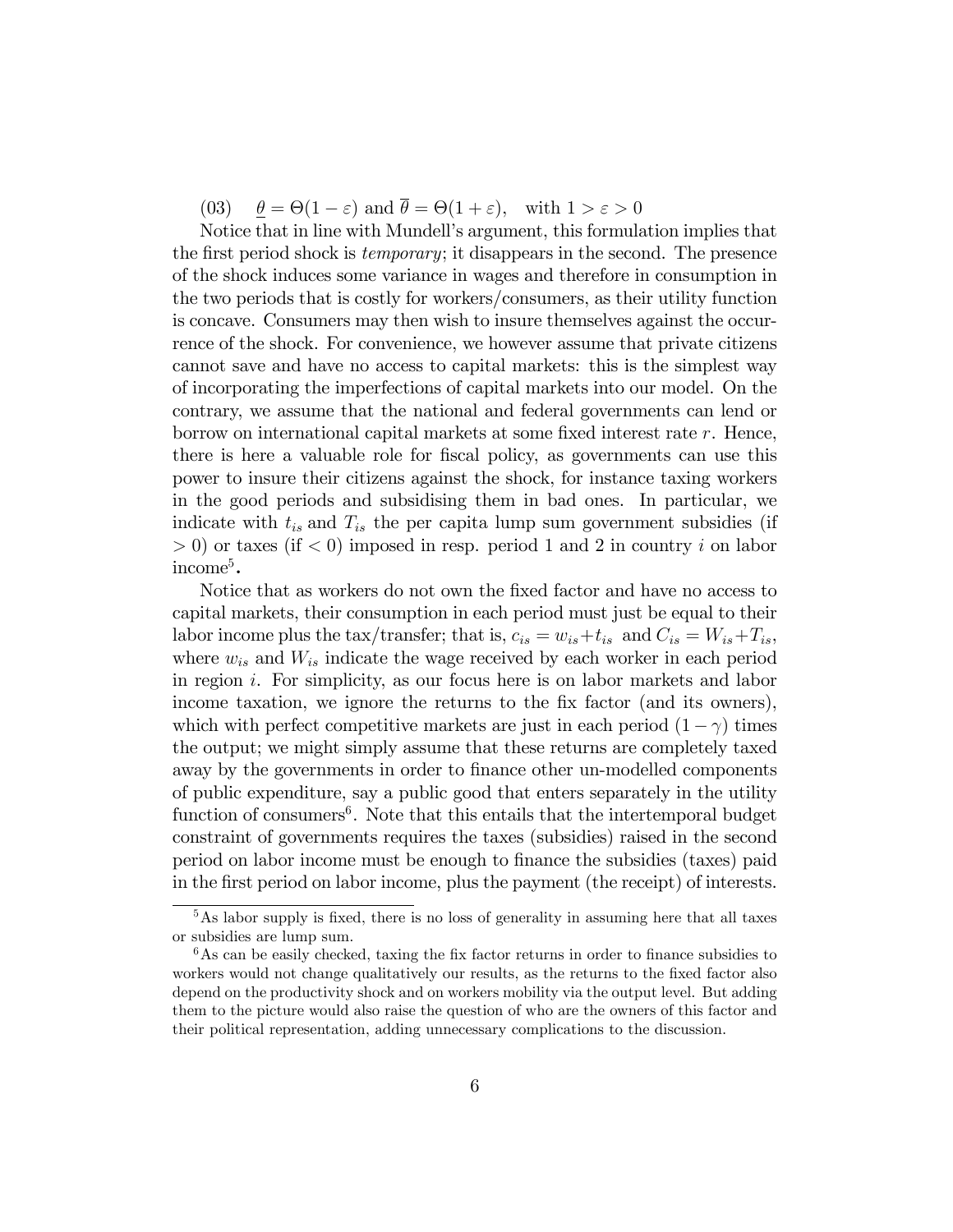We have yet to define what a government is. In the following, we will consider several possible definitions of "government". We will talk of national (regional) governments (and national policy) when decisions about  $t_{is}$  and  $T_{is}$ are only taken by the government in country  $i$ . We will talk of a federal government, when the same decisions are taken by a federal unit. In particular, we will consider two possible federal arrangements. (i) Weak federation (coordination): the federal government chooses local taxes, but each country's intertemporal budget constraint must clear. (ii) Strong federation (federal budget): the federal government chooses local taxes and the aggregate intertemporal budget constraint must clear. The basic difference is that only the second arrangement (implicitly) allows for transfers across countries; the first just assumes that national governments can bargain among themselves and commit to Pareto efficient agreements, that we simply model here by saying that decisions are in this case directly taken by a benevolent federal government that therefore takes into account the welfare of both countries<sup>7</sup> . In all cases, we assume that governments are just social welfare maximizers; i.e. in different forms, they just wish to maximize the utility function of workers/consumers in (01).

The time line of the model is the following:

At the beginning of period 1, nature chooses s. Depending on who is in charge, if a federal or a national government, decisions are then taken about the tax (subsidy)  $t_{is}$ . Workers observe the realization of s and the tax (subsidy) chosen in both countries in period 1, and if mobility across countries is allowed, they then move in order to maximize their utility. Labor markets then clear in both countries and the clearing markets gross wage  $w_{is}$  are determined.

At period 2, the shock disappears. Governments sets again a tax (subsidy)  $T_{is}$  in order to repay the debt raised in the first period or redidistribute the interested earned in the first period by saving and investing in the capital market: Again, workers observe these moves and decide whether moving across countries; labour markets then clear and equilibrium gross wages  $W_{is}$ are set in each country. The game ends here.

Notice that when labor is costlessy mobile across countries in both periods, workers will have an incentive to move in each period until per capita

<sup>7</sup>Thus, loosely speaking, we can think of the weak federation, as characterizing a union such as the EU or the EMU, where intergovernmental transfers either do not exist or are very small. The US (or most nations with their own currency) could instead be taken as examples of a strong federation.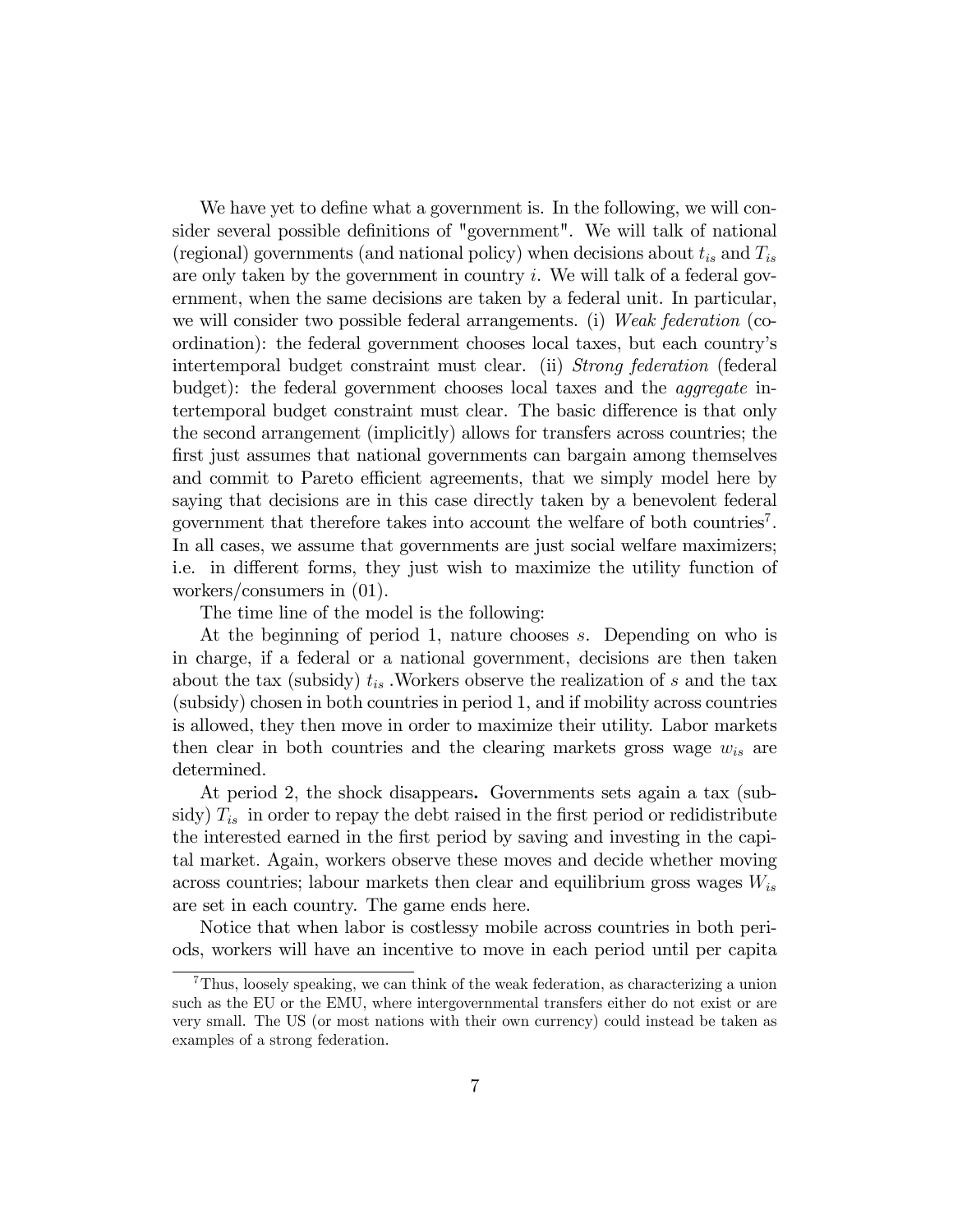private consumption (wages net of taxes and subsidies) is equalized in each country. In this sense, then, perfect labor mobility makes workers myopic; they do not need to plan for the future because as the future comes they can always move elsewhere. Governments instead need to plan intertemporally, because by definition, they cannot move.

In the following, we will solve the model by finding the equilibrium of the game for different hypotheses about mobility costs and for different type of government. An equilibrium is defined here as a situation where: (i) labour markets clear in both periods and in both countries; (ii) workers move across countries in each period in order to maximize their utility, depending on mobility costs; (iii) each government sets  $t_{is}$  and  $T_{is}$  optimally, by maximizing its utility function (see below), and (iv) the intertemporal budget constraint of the public sector is satisfied (e.g. we rule out bankruptcy).

Clearly, under national fiscal policy, an equilibrium is just a Nash equilibrium in the tax rates  $t_{is}$  between the two countries, as  $T_{is}$  are determined residually in order to satisfy the intertemporal national budget.

### 3 Symmetric shocks

We begin by considering the case where the productivity shock is symmetric: the state  $\alpha$  is bad and the state  $\beta$  is good in both countries A and B:

| $\alpha$ |  |
|----------|--|
|          |  |
|          |  |

In this case, labor mobility does not allow the two countries to get any efficiency gain, since there is no productivity differential between them. Hence, mobility can only be either useless or damaging. Still, it is important to study in detail this simpler case first, since, as we will show, its insights largely extend to more complicated settings.

#### 3.1 National fiscal policies without labour mobility

As a benchmark case, let us begin by analyzing the outcome achieved by national fiscal policies when no labour mobility across countries is allowed. Without labor mobility, the supply of labour is  $N$  in both countries and in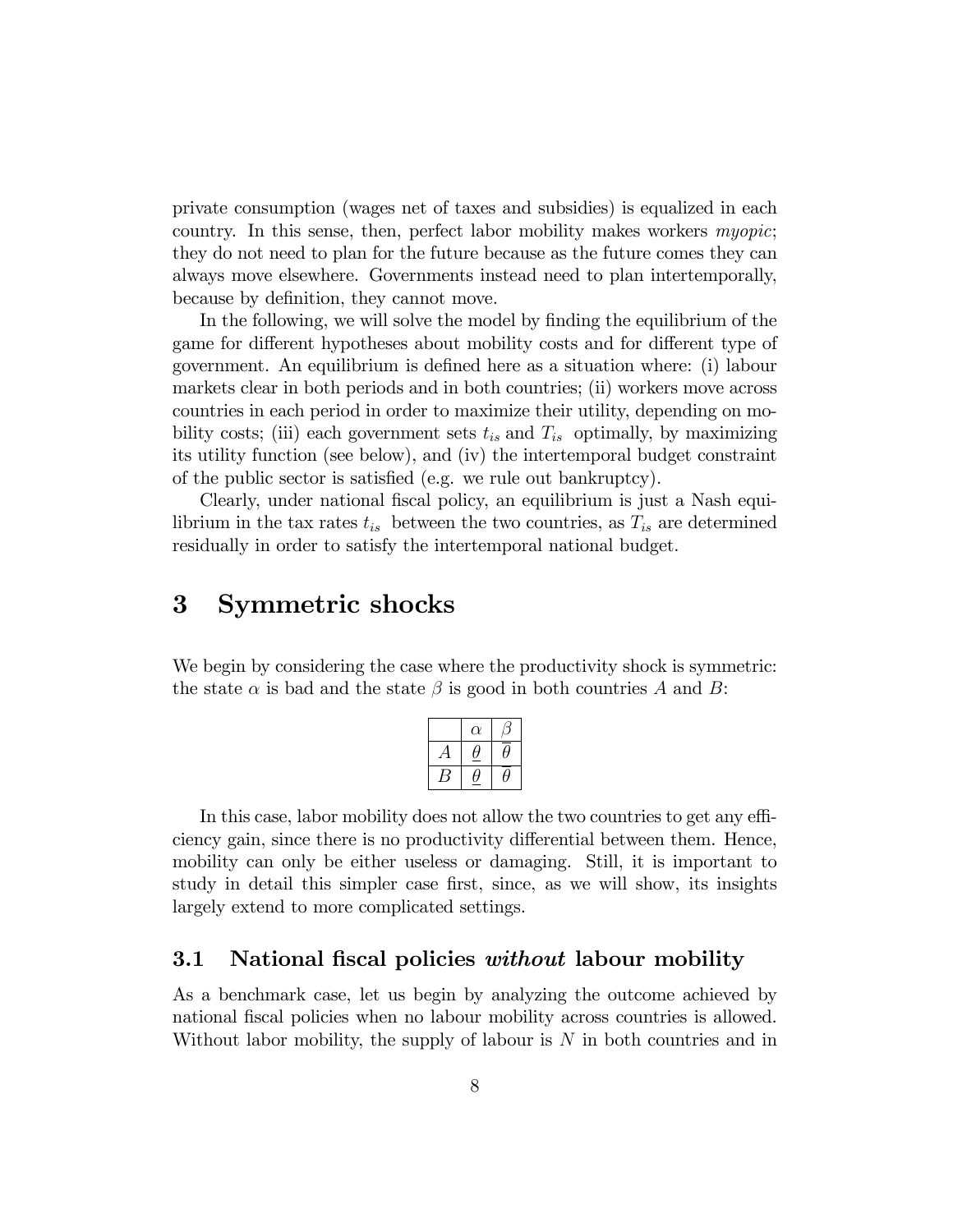both periods. Moreover, the demand for labour is a function of the gross wages. Solving the model backwards, we begin by deriving the clearing conditions for the labor market in the two periods. We assume perfectly competitive markets.

**Period 2**. The production function is  $Y = \Theta L^{\gamma}$  in both countries. In each country the labour supply is  $L^S = N$ , so the number of people employed is equal to N.

The firm profit maximization problem is:

$$
\max_{L} Y - WL \tag{1}
$$

and the FOC is:

$$
W = \Theta \gamma L^{\gamma - 1} \tag{2}
$$

so the labour demand function in each country is:

$$
L^D = \left(\frac{\Theta \gamma}{W}\right)^{\frac{1}{1-\gamma}}\tag{3}
$$

The equilibrium condition  $L^S = L^D$  determines the equilibrium wage:

$$
W^* = \Theta \gamma N^{\gamma - 1} \tag{4}
$$

**Period 1**. Again, in each country the labour supply is  $l^S = N$ .

Let us consider country A. In state  $\alpha$ , the production function is  $y_{A\alpha} =$  $\frac{\partial l}{\partial \theta}$ ; firm profit maximization leads to:

$$
l_{A\alpha}^D = \left(\frac{\underline{\theta}\gamma}{w_{A\alpha}}\right)^{\frac{1}{1-\gamma}}
$$
\n(5)

and the equilibrium wage is:

$$
w_{A\alpha} = \underline{\theta} \gamma N^{\gamma - 1} \equiv \underline{w} \tag{6}
$$

In state  $\beta$ , the same procedure leads to:

$$
w_{A\beta} = \overline{\theta}\gamma N^{\gamma - 1} \equiv \overline{w} \tag{7}
$$

The same applies to country B:  $w_{B\alpha} = \underline{w}$  and  $w_{B\beta} = \overline{w}$ .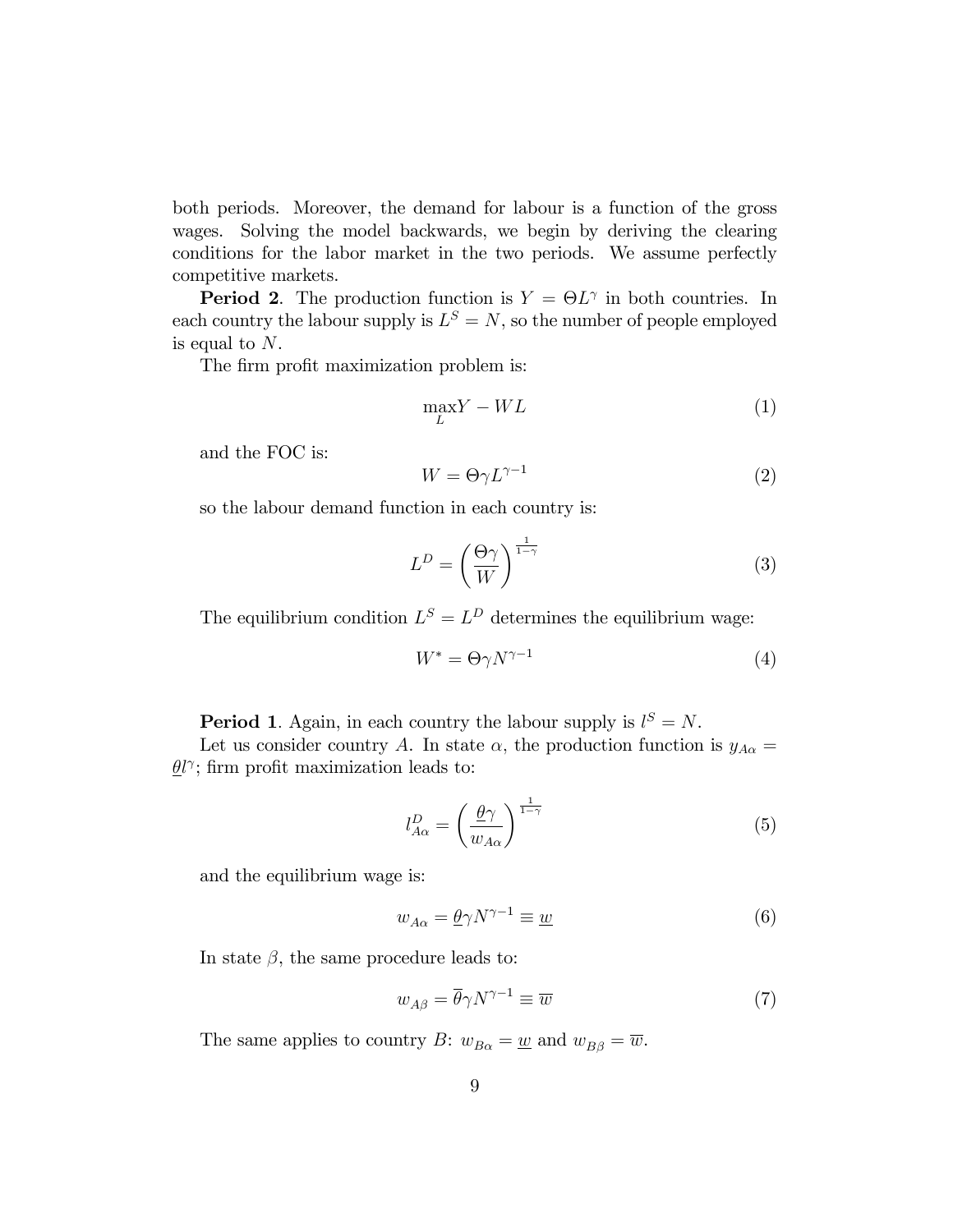Because the shock changes the time profile of wages and this is costly for the risk adverse workers, national governments may wish to insure their consumers. They do so by setting a tax profile in their own countries, by maximizing the representative consumer utility function (01), subject to the intertemporal budget constraints:

$$
t_{is}(1+r) + T_{is} = 0 \text{ for } i = A, B \text{ and } s = \alpha, \beta
$$
 (8)

where  $r$  is the interest rate paid (or received) in the international markets. In state  $s = \alpha$ , substituting the budget constraint in the objective function, the governments' problem can be written as:

$$
\max_{t_{i\alpha}} \ln(\underline{w} + t_{i\alpha}) + \delta_i \ln[W^* - t_{i\alpha}(1+r)] \quad \text{for } i = A, B \tag{9}
$$

solving, we get the standard Euler equation<sup>8</sup>:

$$
\frac{C_{i\alpha}^*}{c_{i\alpha}^*} = \delta_i(1+r) \quad \text{for } i = A, B \tag{10}
$$

where  $C_{i\alpha}^* = W^* - t_{i\alpha}^*(1+r)$  and  $c_{i\alpha}^* = \underline{w} + t_{i\alpha}^*$ . This condition can be solved for  $t_{i\alpha}^*$ :

$$
t_{i\alpha}^* = \frac{W^* - \underline{w}\delta_i(1+r)}{(1+\delta_i)(1+r)} \quad \text{for } i = A, B
$$
 (11)

In state  $s = \beta$ , the government's problem is the same as problem (9), with  $\overline{w}$  replacing w. Accordingly, the optimal tax rate is

$$
t_{i\beta}^* = \frac{W^* - \overline{w}\delta_i(1+r)}{(1+\delta_i)(1+r)} \quad \text{for } i = A, B
$$
 (12)

Notice that the consumption vector  $c_{is}^*$ ,  $C_{is}^*$  is Pareto efficient, since it solves the optimal consumption smoothing problem of the representative agent (in each country/state of the world).

#### **3.2** The labour market with perfect labour mobility

Let us then introduce costless labour mobility. When labor mobility is allowed, the number of workers in each country might of course no longer be

<sup>8</sup>SOC are automatically respected as the utility function is strictly concave.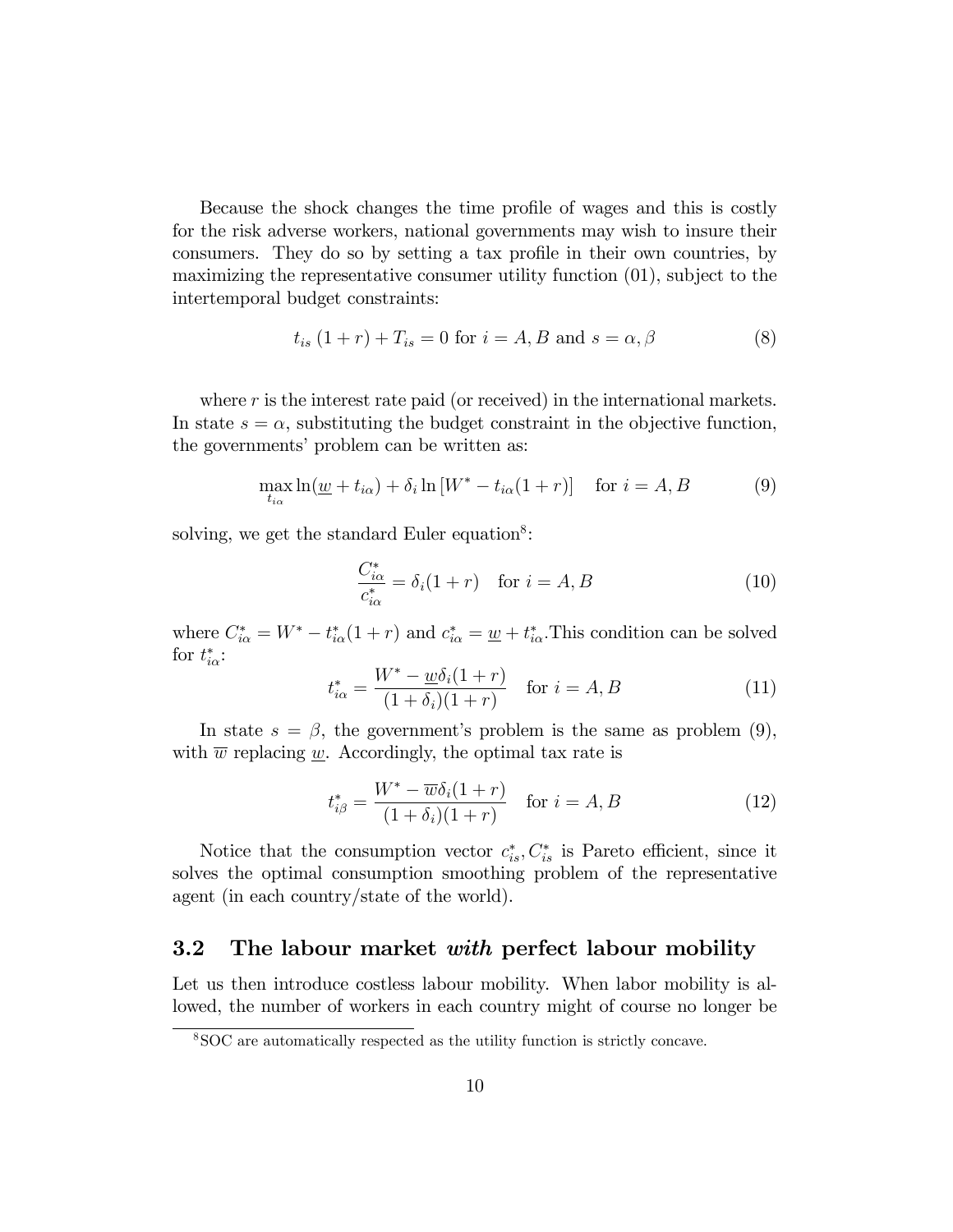equal to N. As a matter of notation, we then let  $m$  (resp. M) be the number of workers moving in the Örst period (resp. second), with the convention that m (resp.  $M > 0$  if people move from A to B in the first period (resp. second) and m (resp.  $M$ ) < 0 if people move from B to A in the first period (resp. second). Before analyzing the behavior of the Öscal authorities in this environment, we have to identify the equilibrium conditions in the labor market, taking momentarily fiscal policy as given. We focus on state  $s = \alpha$ ; similar considerations apply to the other state of nature.

Period 2. The following system of conditions determine the equilibrium values of the gross wages and the number of people moving across countries (M), taking as given the tax/subsidy rates and the number of people that has already moved in period  $1(m)$ :

$$
\left(\frac{\Theta \gamma}{W_{A\alpha}}\right)^{\frac{1}{1-\gamma}} = N - m - M \tag{13}
$$

$$
\left(\frac{\Theta \gamma}{W_{B\alpha}}\right)^{\frac{1}{1-\gamma}} = N + m + M \tag{14}
$$

$$
W_{A\alpha} + T_{A\alpha} = W_{B\alpha} + T_{B\alpha} \tag{15}
$$

where in the first two lines the demand for labour is equated to labour supply in each country; note that labour demand is a function of gross wages. The third line is due to the perfect labor mobility: as mobility is costless, people move until any *net* wage differential between the two countries vanishes. By solving the first two equations we get:

$$
W_{A\alpha} = \Theta \gamma (N - m - M)^{\gamma - 1} \tag{16}
$$

$$
W_{B\alpha} = \Theta \gamma (N + m + M)^{\gamma - 1} \tag{17}
$$

which can be substituted into the third one to get:

$$
\Theta \gamma [(N - m - M)^{\gamma - 1} - (N + m + M)^{\gamma - 1}] + T_{A\alpha} - T_{B\alpha} = 0 \tag{18}
$$

This equation implicitly defines the equilibrium number of people that move in the second period,  $M$ , as a function of the two tax/subsidy rates in the second period  $T_{A\alpha}$  and  $T_{B\alpha}$ , and on the number of people that have moved already in period 1,  $m$ .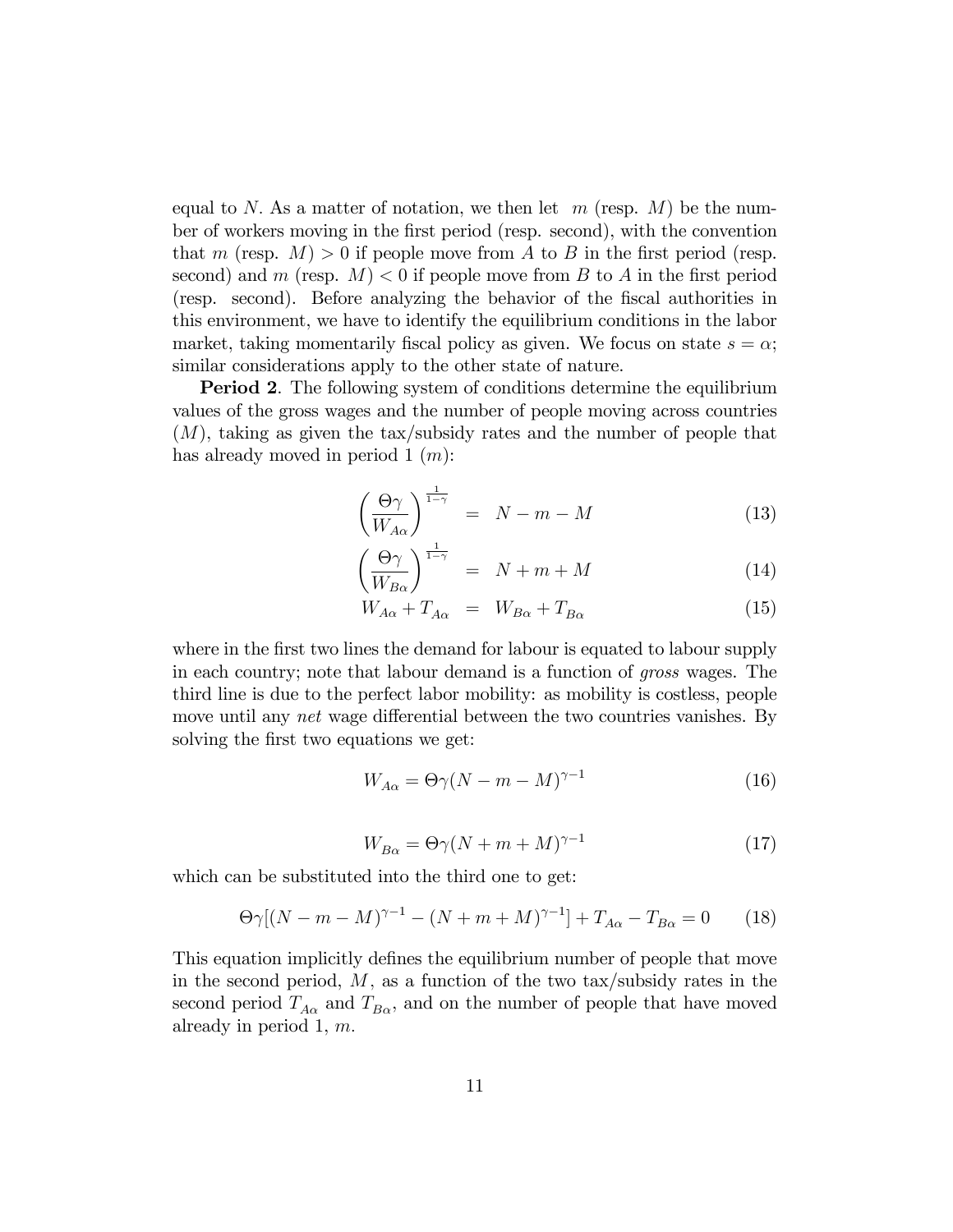**Period 1.** By the same token, the equilibrium values of the gross wages and the number of people moving across countries in the first period, taking as given the tax/subsidy rates, are given by:

$$
\left(\frac{\underline{\theta}\gamma}{w_{A\alpha}}\right)^{\frac{1}{1-\gamma}} = N - m \tag{19}
$$

$$
\left(\frac{\underline{\theta}\gamma}{w_{B\alpha}}\right)^{\frac{1}{1-\gamma}} = N+m\tag{20}
$$

$$
w_{A\alpha} + t_{A\alpha} = w_{B\alpha} + t_{B\alpha} \tag{21}
$$

Again, by solving the first two equations we get:

$$
w_{A\alpha} = \underline{\theta}\gamma (N - m)^{\gamma - 1} \tag{22}
$$

$$
w_{B\alpha} = \underline{\theta}\gamma (N+m)^{\gamma - 1} \tag{23}
$$

which can be substituted into the third one to get:

$$
\underline{\theta}\gamma[(N-m)^{\gamma-1} - (N+m)^{\gamma-1}] + t_{A\alpha} - t_{B\alpha} = 0 \tag{24}
$$

This equation defines implicitly the equilibrium number of people moving in the first period, m, as a function of the two tax/subsidy rates  $t_{A\alpha}$  and  $t_{B\alpha}$ .

By using this last set of equations, it is an easy matter to establish a few interesting comparative statics results. Let  $m = m(t_{A\alpha}; t_{B\alpha})$  be the number of people who moves in the Örst period, as derived by the arbitrage condition above. Then, we can prove (see Appendix 1):

**Proposition 1** *i.* 
$$
\partial m/\partial t_{A\alpha} < 0
$$
; *ii.*  $\partial m/\partial t_{B\alpha} = -\partial m/\partial t_{A\alpha} > 0$ ; *iii.*  $\frac{dw_{A\alpha}}{dt_{A\alpha}} = -\frac{1}{1+k} < 0$ ; *iv.*  $\frac{dc_{A\alpha}}{dt_{A\alpha}} = \frac{k}{1+k} > 0$ , *v.*  $\frac{dw_{B\alpha}}{dt_{A\alpha}} = \frac{dc_{B\alpha}}{dt_{A\alpha}} = \frac{k}{1+k} > 0$ , *vi.*  $\frac{dc_{B\alpha}}{dt_{B\alpha}} = \frac{dc_{A\alpha}}{1+k}$ , where  $k \equiv \left(\frac{N+m}{N-m}\right)^{\gamma-2} > 0$ .

The proposition illustrates neatly the effect of perfect mobility in the first period. If country A raises his transfer in the first period (while  $B$  keeps its transfer unchanged), it attracts more people from (or has less people moving to) country  $B$ ; as an effect, the gross wage in country  $A$  falls. Per capita consumption in country A still raises but less than the increase in  $t_{A\alpha}$ ,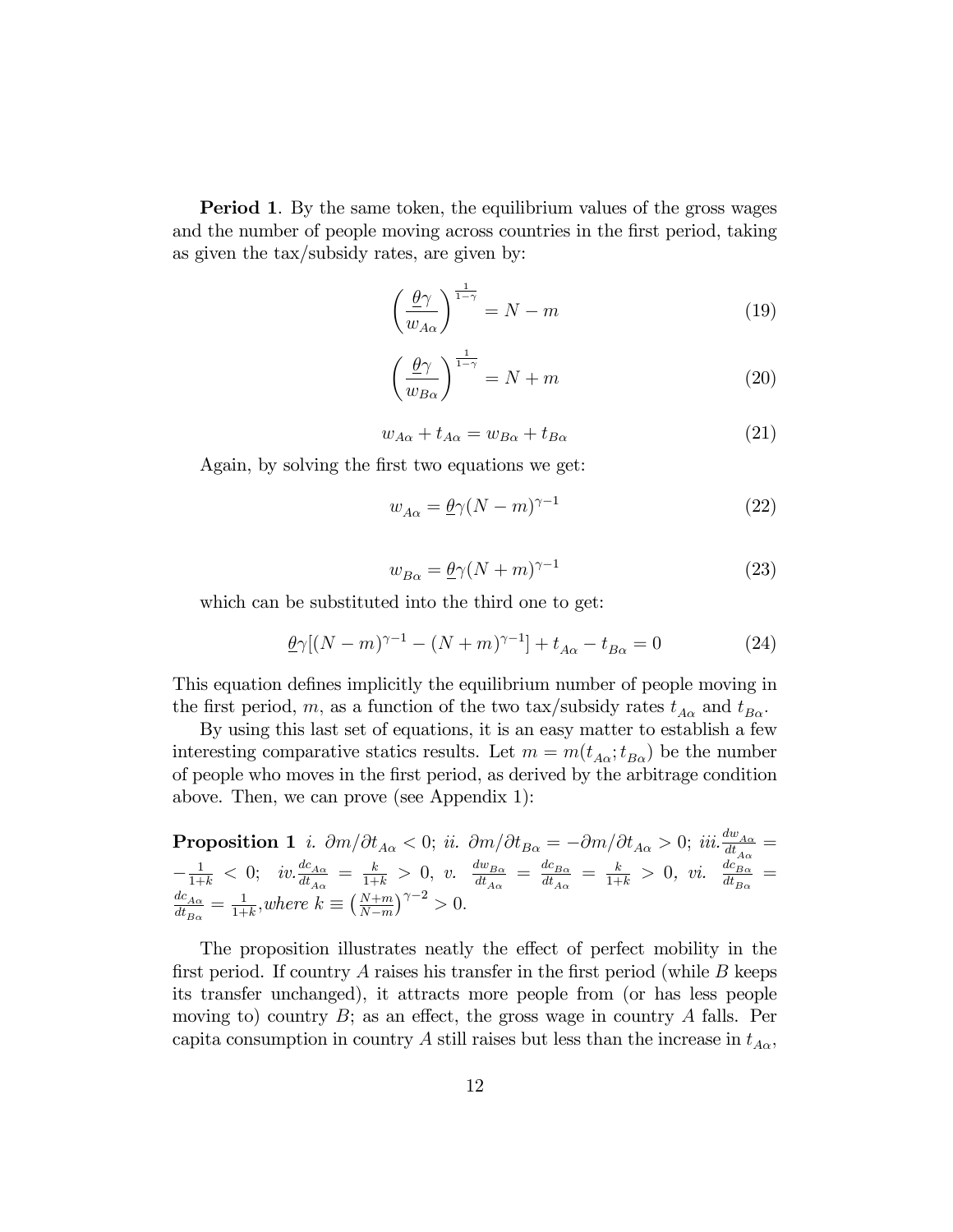because of the fall of  $w_{Aa}$ . Per capita consumption in country B raises as much as in country A; because mobility equalizes per capita consumption. Notice that how much  $c_{A\alpha}$  increases following the increase in  $t_{A\alpha}$  depends on m; for instance, in the symmetric case where  $t_{A\alpha} = t_{B\alpha}$ ,  $m = 0$ , and  $\frac{dc_{A\alpha}}{A}$  $\frac{dc_{A\alpha}}{dt_{A\alpha}}=\frac{dc_{B\alpha}}{dt_{B\alpha}}$  $\frac{d c_{B\alpha}}{dt_{B\alpha}} = 1/2.$ 

Very much the same results would occur in period 2, as an effect of a change in  $T_{Ba}$  or  $T_{Ba}$  except that k should be now substituted by  $K \equiv$  $\left(\frac{N+m+M}{N}\right)$  $N-m-M$  $\int^{\gamma-2}$  (see Appendix 1). But of course, as we discuss below,  $T_{ia}$  is not set exogenously, but it is endogenously determined at the equilibrium in order to satisfy the intergovernmental governments' budget constraint.

#### 3.3 National fiscal policies

Consider now fiscal policy, starting with the case where such a policy is run at the national level. Labor mobility introduces an additional constraint into the optimization problem faced by the Öscal authority, namely the fact that now net wages must be equated across the two countries (see equations 15 and 21), so their consumers must all share the same consumption path over time, even if their intertemporal preferences differ. This is the reason why labor mobility is not only useless in this context, but it is also potentially harmful, since countries might be forced to follow a suboptimal consumption smoothing plan.

As a preliminary step, we have to define the objective function of national governments. With labor mobility, the residents in a country might no longer coincide with its citizens. In principle, we could then think that a welfarist government could follow either a nationality principle or a residence principle (or a combination of the two). Under the Örst principle, a government maximizes the utility of its own citizens, *regardless* of the country in which they live. Under the second one, a government maximizes the utility of those people resident in the country, regardless of their nationality. Which hypothesis is more convincing depends on the institutional context. In the EMU area, for instance, living and working in an European country does not give a person the right to vote in that country; people still vote in their country of origin. Hence, if governments are welfarist because they want to get the votes of the people who are eligible to vote, the nationality principle would seem more reasonable for this context. Following this rule, the government of, say, country A, who has  $m \geq 0$  people living in country B in period 1 and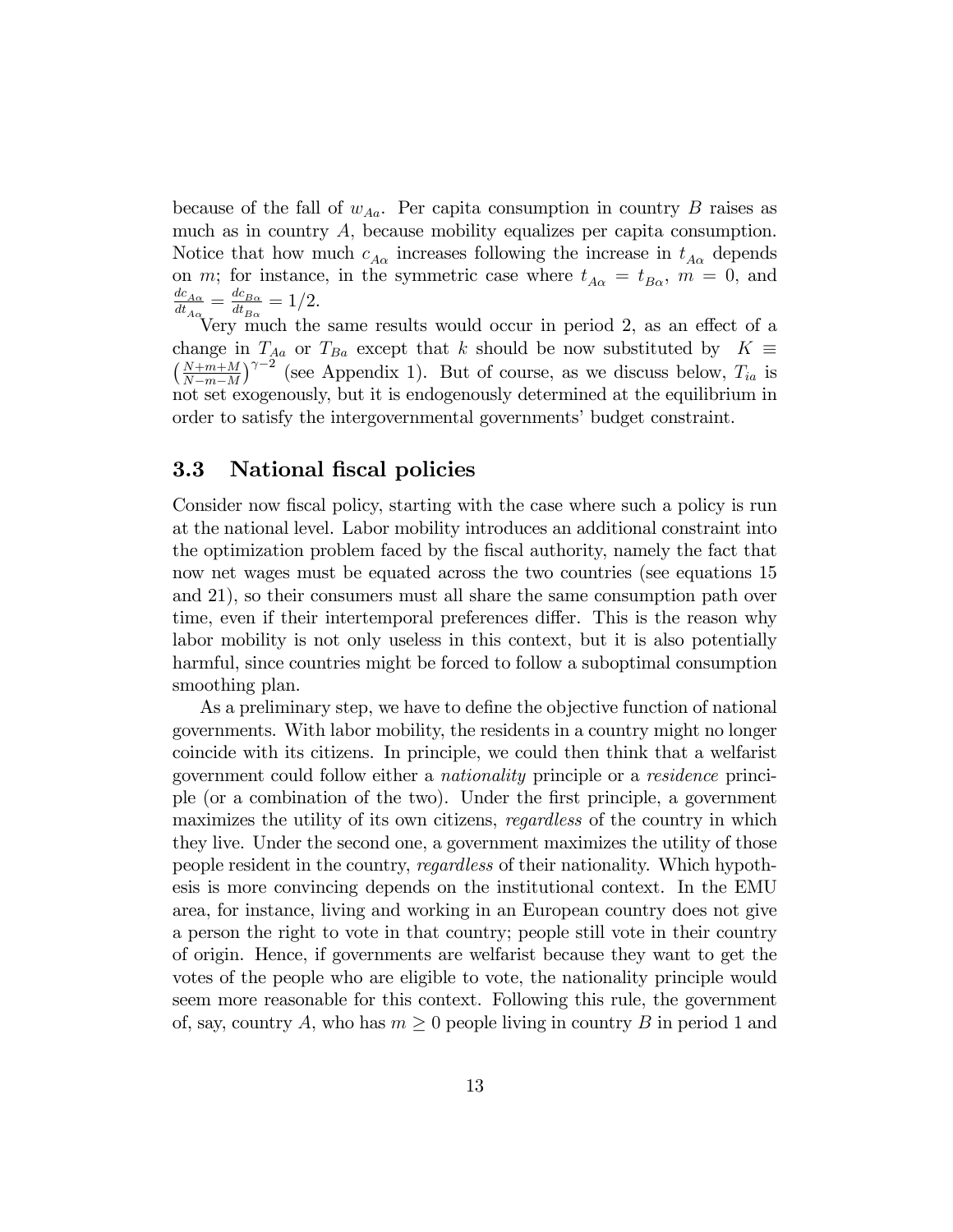$(m + M) \geq 0$  people living in country B in period 2, would then maximize the following objective function (in state  $\alpha$ ):

$$
(N-m)\ln(w_{A\alpha} + t_{A\alpha}) + m\ln(w_{B\alpha} + t_{B\alpha}) +
$$
  
+
$$
(N-m-M)\delta_A \ln[W_{A\alpha} + T_{A\alpha}] + (m+M)\delta_A \ln[W_{B\alpha} + T_{B\alpha}]
$$

Notice however, by inserting the labor market equilibrium conditions (15) and (21), that under costless mobility, this objective function boils down to the following:

$$
N[\ln(w_{A\alpha} + t_{A\alpha}) + \delta_A \ln(W_{A\alpha} + T_{A\alpha})] \tag{25}
$$

and the same reasoning applies to country  $B^9$ . Intuitively, each government should realize that because of costless mobility, in equilibrium the per capita consumption of each consumer in each period must be the same in both countries, so that the perfect labor mobility does not change the structure of each government preferences with respect to the case with no mobility.

Labor mobility does change the intertemporal budget constraints, however. In fact, assuming that a country cannot discriminate between national and not national residents in terms of labor taxation $10$  and cannot tax the labor income of not resident workers, these now become:

$$
(N-m)t_{A\alpha}(1+r) + (N-m-M)T_{A\alpha} = 0
$$
\n(26)

$$
(N+m)t_{B\alpha}(1+r) + (N+m+M)T_{B\alpha} = 0
$$
\n(27)

Notice that in the equations m,  $T_{A\alpha}$ , and M are all functions of the tax/subsidies selected by both countries in the first period, as  $T_{A\alpha}$  and therefore M, need to adjust in order to guarantee the budget constraint of each country in the second, and labor markets equilibrium conditions must also be respected in the both periods. This makes each budget constraint above a potentially very complex function of the first period tax rates.

<sup>&</sup>lt;sup>9</sup>As it is easy to check, the resident principle and the nationality principle would in general not coincide as the number of people resident in each period with costless mobility would be different, and as immigrants would carry their time preferences with them.

<sup>&</sup>lt;sup>10</sup>This would seem implicit in any federation, however loose, that adopts a common currency. It is for example the case in the EMU, where discriminatory taxation is explicitly forbidden by the European treaties.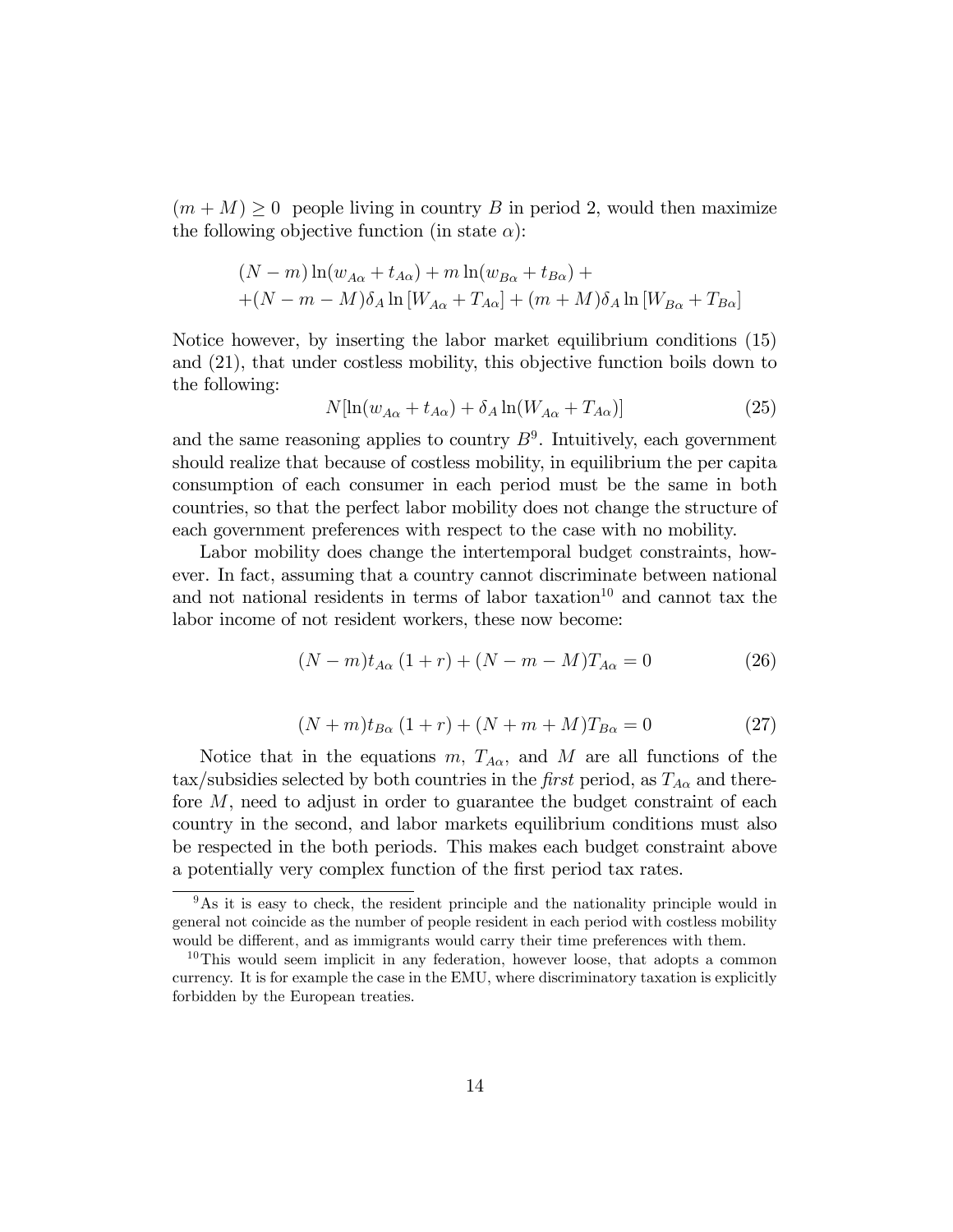#### 3.3.1 Nash equilibria

The government in each country sets the optimal tax/subsidy rates by solving the following problem:

$$
\max_{t_{i\alpha},T_{i\alpha}} \ln(w_{i\alpha} + t_{i\alpha}) + \delta_i \ln[W_{i\alpha} + T_{i\alpha}] \quad \text{for } i = A, B \tag{28}
$$

subject to its own budget constraint and to the mobility constraints defined in the previous section. In a Nash equilibrium, it also takes as given the fiscal choices of the other country. One potential difficulty in solving this problem is that it is not obvious that the problem is still convex after mobility has been taken into account. As it is well known by optimal taxation theory, this is not guaranteed by strict concavity of the objective function, once the optimal reactions of agents to taxation are taken into account. In our case, as we saw above, the problem is that the interplay between mobility and budget constraint makes the intertemporal budget constraint of government at points potentially not convex. In Appendix 2, we nevertheless show that the government optimizing problem is still well behaved at the equilibrium, provided that the elasticity of m to tax differentials is not too high  $^{11}$ . Assuming this to be the case, and solving governments problem, we obtain that at a Nash equilibrium the following first order conditions must be jointly satisfied<sup>12</sup>:

$$
\frac{C_{A\alpha}^n}{c_{A\alpha}^n} = -\delta_A \frac{dT_{A\alpha}}{dt_{A\alpha}} \frac{K}{k} \frac{1+k}{1+K} \text{ and } \frac{C_{B\alpha}^n}{c_{B\alpha}^n} = -\delta_B \frac{dT_{B\alpha}}{dt_{B\alpha}} \frac{1+k}{1+K} \tag{29}
$$

where

$$
\frac{dT_{A\alpha}}{dt_{A\alpha}} = -(1+r)\frac{\left[ (N-m) - t_{A\alpha} \frac{dm}{dt_{A\alpha}} \right]}{(N-m-M) - T_{A\alpha} \frac{dM}{dT_{A\alpha}}}
$$
(30)

$$
\frac{dT_{B\alpha}}{dt_{B\alpha}} = -(1+r)\frac{\left[ (N+m) - t_{B\alpha} \frac{dm}{dt_{A\alpha}} \right]}{(N+m+M) - T_{B\alpha} \frac{dM}{dT_{A\alpha}}}
$$
(31)

are derived by applying the implicit function theorem to the budget constraints (26) and (27) respectively.

<sup>&</sup>lt;sup>11</sup>For  $\gamma \to 0$ , or  $\gamma \to 1$ , the problem has no solution as m will became infinitely elastic to the tax rate differentials.

 $12$ To increase the readibility of the formulas we express these conditions as function of  $T_{is}$ , without solving explicitly for the latter. See Appendix 2 for an alternative formulation.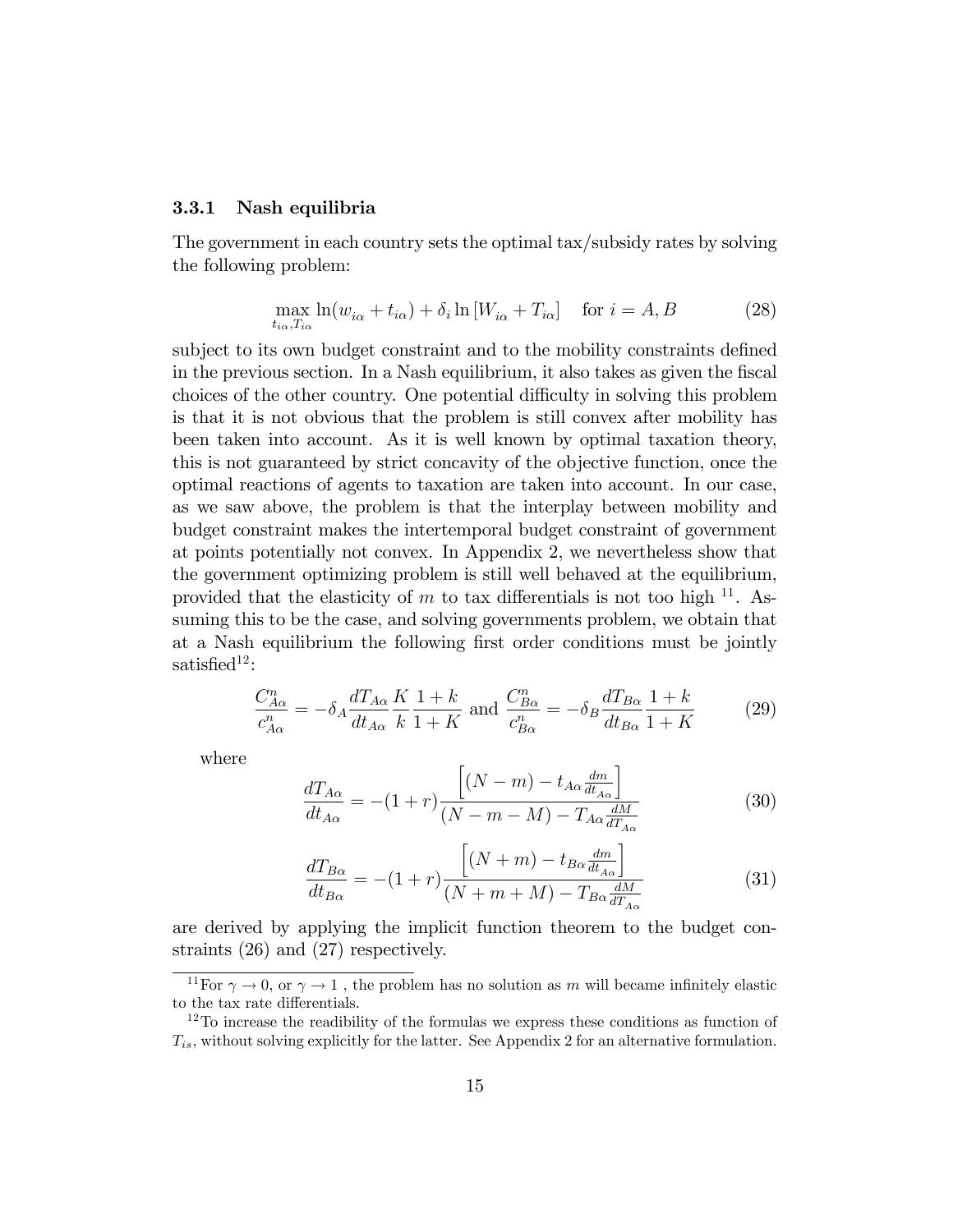By continuity of the reaction functions, it is easy to show that a Nash equilibrium generally exists. A different matter is to establish whether this equilibrium is also unique. In Appendix 2 we provide conditions for this to be the case, although the complexity of the formulas does not allow for an easy interpretation of these conditions. Fortunately, our point here does not rely on the uniqueness of the Nash equilibrium and our statements below can be thought as referring to any possible Nash equilibria.

Comparing the FOC above with the corresponding conditions in absence of labor mobility, it is clear that labor mobility in general distorts the optimal consumption path chosen by the two governments. Hence, we would not expect the Nash equilibria to be in general Pareto efficient. Still, in the special case where  $\delta_A = \delta_B = \delta$ , we can prove the following result.

**Proposition 2** If  $\delta_A = \delta_B = \delta$ ,  $t_{is}^n = t_s^*$  (for  $s = \alpha, \beta$  and  $i = A, B$ ) is a Nash equilibrium.

where the suffix "n" indicates that we are considering the optimal tax rates at the Nash equilibrium. Notice that if  $t_{is}^n = t_s^*, m = M = 0$ , and  $d T_{A\alpha}$  $\frac{dT_{A\alpha}}{dt_{A\alpha}}\ =\ \frac{dT_{B\alpha}}{dt_{B\alpha}}$  $\frac{dT_{B\alpha}}{dt_{B\alpha}} = -(1+r);$  substituting in the FOC above we get  $\frac{C_{i\alpha}^n}{c_{i\alpha}^n}$  =  $\frac{C_{i\alpha}^*}{c_{i\alpha}^*} = \delta(1+r)$  for  $i = A, B$ , which is the optimal Euler condition for the case without mobility. Hence, if the time preferences are the same across countries, perfect labor mobility is without consequences; at the symmetric Nash equilibrium, the same Pareto efficiency allocations would result, exactly because no consumer would move at the equilibrium<sup>13</sup>.

The intuition for this result is quite simple. Suppose that starting from the allocation  $t_{is}^n = t_s^*$  country A considers raising the subsidy (or reducing the tax) by 1 euro in the first period. As we show in Proposition 1, (at  $m = 0$ ) this would increase the consumption of his citizens by  $1/2$  euro in the first period, because, as a consequence of labor mobility, the subsidy would be perfectly shared with the consumers of country B. Normally, this should lead country  $A$  to set the subsidy at an inefficient lower level, as country  $A$ does not care for the benefits accruing to consumers of country  $B$ . However, in the second period, because of perfect labor mobility, the additional cost of the increased subsidy would also be shared by the consumers in country B,

 $13$ There could be other Nash equilibria of course, but with identical countries a symmetric Nash equilibrium would seem to be a focal point where countries' expectations would converge.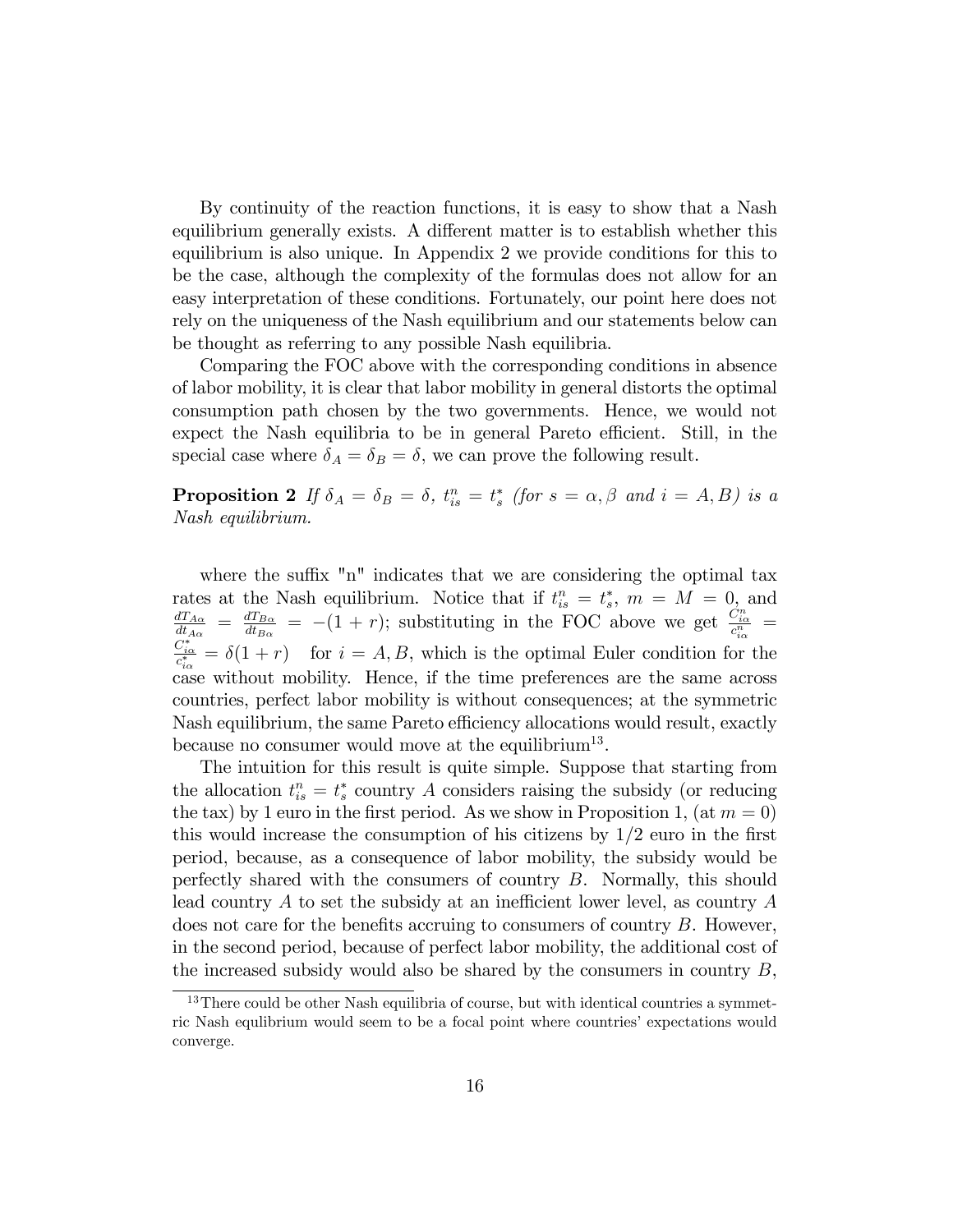imposing only a cost equal to  $(1+r)/2$  euro to the consumers living in A. But this is exactly the optimal trade off between consumption in the two periods for country A at  $t_{is}^n = t_s^*$ , which means that at  $t_s^*$  country A is indifferent between raising (or reducing) the transfer by 1 euro or stick at  $t_s^*$ . Hence,  $t_s^*$  is a Nash equilibrium. The argument also provides an intuition on why the Nash equilibrium is in this case Pareto efficient; it is as if perfect labor mobility leads the two countries to perfectly endogeneize the consequences of their actions, so eliminating one of the potential source of inefficiency of the Nash equilibria<sup>14</sup>.

There is also a second, simpler, argument that can be used to prove the same result (and it is indeed used in the proof of the Proposition in Appendix 1). Suppose on the contrary that  $t_s^*$  is not a Nash equilibrium; than, one of the two countries, say country  $A$ , must have a feasible deviation from this equilibrium that is beneficial for country  $A$ . But because of labor mobility and common preferences across countries, if this deviation is beneficial for country  $A$  it must also be beneficial for country  $B$ . But then the deviation by A would represent a Pareto improvement with respect to the consumption allocation defined by  $t_s^*$ , contradicting the fact that this allocation is Pareto efficient.

Notice that this same argument can be used to show that Nash equilibria when  $\delta_A \neq \delta_B$  cannot be Pareto efficient; perfect labor mobility would still lead the two countries to internalize the consequences of their actions, but as second time consumption is now evaluated differently by the different countries, unilateral beneficial deviation for a country is now possible at the original allocations. In particular, it is easy to show that with different time preferences the first best tax rates defined by  $t_s^*$  cannot longer be sustained as a Nash equilibrium under perfect mobility. These allocations would entail different tax rates in the first period, and therefore induce labor mobility that

<sup>&</sup>lt;sup>14</sup>Indeed, one may wonder if there exist other Nash equilibria with identical countries still charaterized by the same efficient level of consumption in the two periods, but different tax rates. Say, country A setting a subsidy in the first period that would enforce however the Pareto efficient consumption vector  $c_{is}^*$ ,  $C_{is}^*$  in the two countries and country B replying with  $t_{B\alpha} = 0$ . The answer is no. This is so because with different tax rates m would be different from zero, which would also imply that the slope of the budget constraint would not be equal to  $1+r$ . Thus, even if country A managed to choose  $t_{A\alpha}$  so as to get  $c_{is}^*$ in the first period with  $m \neq 0$  (see Proposition 1), it could not afford  $C_{is}^*$  in the second period, because this allocation would violate its budget constraint. This argument also proves that if asymmetric Nash equilibria exist with identical countries, they must be Pareto inefficient.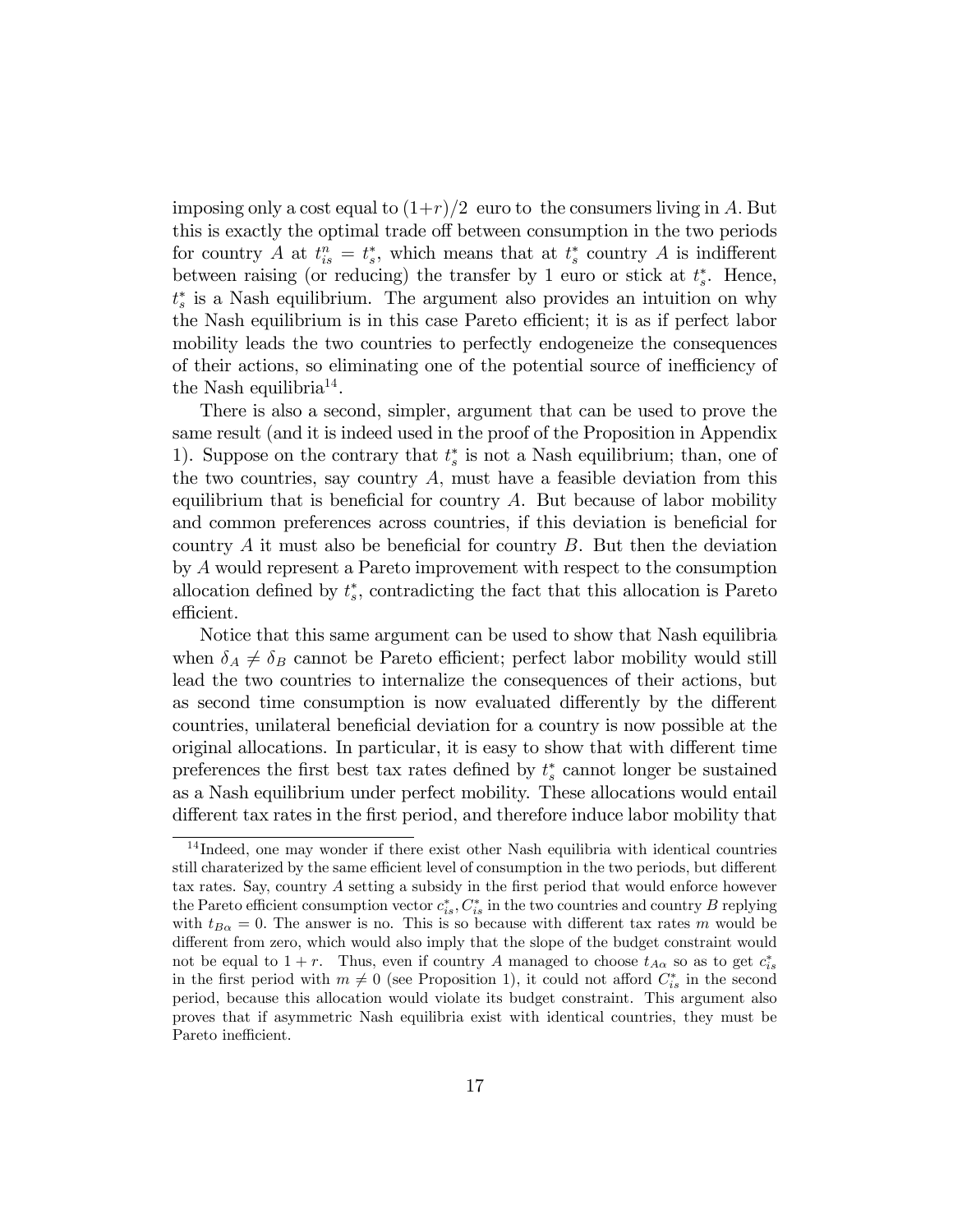would violate the intergovernmental budget constraint of the governments. Formally,

**Proposition 3** If  $\delta_A \neq \delta_B$ , at the Nash equilibrium it is either  $t^n_{As} \neq t^n_{Bs}$ or  $T_{As}^n \neq T_{Bs}^n$  or both (for  $s = \alpha, \beta$ ), and it is  $m \neq 0$  and  $M \neq 0$ . The equilibrium is not Pareto efficient.

At a Nash equilibrium, with different time preferences the two national governments will set different tax/subsidy rates. For example, if country  $A$ is more "impatient" than country  $B(\delta_A \leq \delta_B)$  it will be  $t_A^n \geq t_B^n$  when the shock in the first period is negative. However, people will move and gross wages adjust, so that the time path of consumption will be the same across the two countries. As a consequence, the two countries are forced to follow a consumption path different from the Pareto efficient path obtained in the absence of labor mobility. Formally:

$$
\frac{C^n_{A\alpha}}{c^n_{A\alpha}} = \frac{C^n_{B\alpha}}{c^n_{B\alpha}}, \frac{C^n_{A\alpha}}{c^n_{A\alpha}} \neq \frac{C^*_{A\alpha}}{c^*_{A\alpha}}, \frac{C^n_{B\alpha}}{c^n_{B\alpha}} \neq \frac{C^*_{B\alpha}}{c^*_{B\alpha}}
$$

#### 3.4 Federal fiscal policy

Let us now then turn to federal fiscal policy. Recall that a *federal* government is defined here as a fiscal authority which sets the tax/subsidy rates in both countries, after observing the state of nature (in period 1). Moreover, we distinguish between a weak federation (coordination), where each government's intertemporal budget constraint must clear, and a strong federation (federal budget), where the aggregate intertemporal budget constraint must clear. Consider first the latter case.

The federal government maximizes the following social welfare function:

$$
\max_{t_{A\alpha}, t_{B\alpha}, T_{A\alpha}, T_{B\alpha}} \ln(w_{A\alpha} + t_{A\alpha}) + \delta_A \ln[W_{A\alpha} + T_{A\alpha}] + \ln(w_{B\alpha} + t_{B\alpha}) + \delta_B \ln[W_{B\alpha} + T_{B\alpha}] \tag{32}
$$

subject to the following *aggregate* budget constraint:

$$
(N-m)t_{A\alpha}(1+r)+(N+m)t_{B\alpha}(1+r)+(N-m-M)T_{A\alpha}+(N+m+M)T_{B\alpha}=0
$$
\n(33)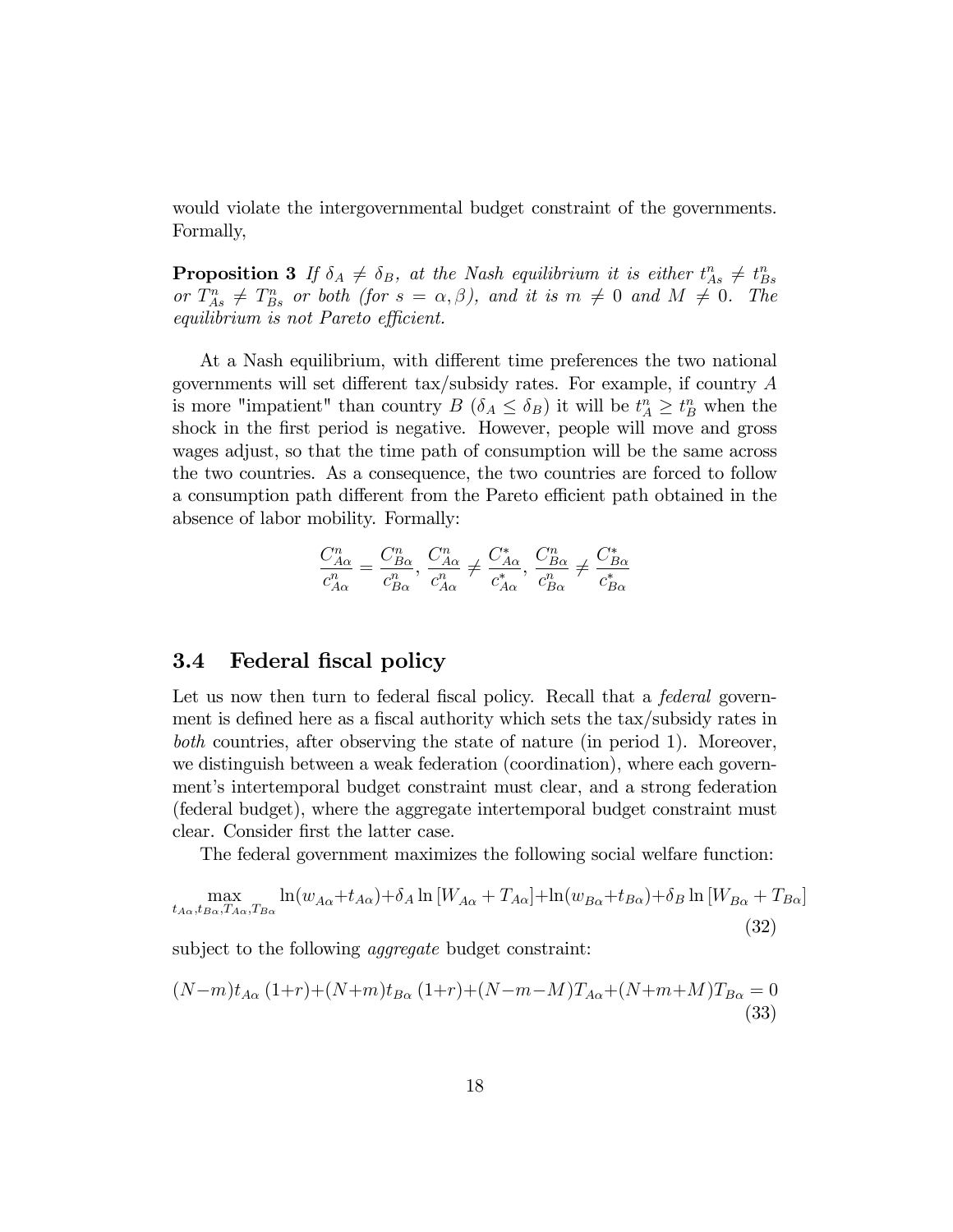where again gross wages and mobility in both periods are determined by the equilibrium conditions in the labor market (see equations 16 - 18 and 22 - 24).

Again, we assume that even after inserting the reaction function of the individuals in the objective functions, the problem is still globally convex so that it entails a unique solution (see again the discussion in the Appendix 2).

The FOCs for this problem can be written as follows:

$$
\frac{C_{A\alpha}^{f}}{c_{A\alpha}^{f}} = \overline{\delta} \frac{(N-m)(1+r) + \frac{dm}{dt_A} [(1+r)(t_{B\alpha} - t_{A\alpha}) + T_{B\alpha} - T_{A\alpha}]}{(N-m-M) + \frac{dM}{dT_{A\alpha}} (T_{B\alpha} - T_{A\alpha})} \frac{K}{k} \frac{1+k}{1+K}
$$
\n(34)

$$
\frac{C_{B\alpha}^{f}}{c_{B\alpha}^{f}} = \overline{\delta} \frac{(N+m)(1+r) + \frac{dm}{dt_A} \left[ (1+r)(t_{A\alpha} - t_{B\alpha}) + T_{A\alpha} - T_{B\alpha} \right]}{(N+m+M) + \frac{dM}{dT_{A\alpha}} (T_{A\alpha} - T_{B\alpha})} \frac{1+k}{1+K}
$$
\n(35)

where  $\overline{\delta} \equiv \frac{\delta_A + \delta_B}{2}$  $\frac{1+\delta_B}{2}$  is the average discount factor.

By perfect labor mobility, per capita consumption levels in each country in each period must be equalized; that is, that the LHS of the equations above must be the same. This implies that the RHS of the two equations must also be the same. Inspecting the formulas at the RHS of both equations, it is clear that there is only one solution to the above problem that satisfies both equations simultaneously. This is for the federal government to set the same tax/subsidy rate in both countries in each period, that also implies that no one moves at the equilibrium.

**Proposition 4** The federal government sets  $t_{is}^f = t_s^f$  and  $T_{is}^f = T_s^f$ , for  $s =$  $\alpha, \beta$  and  $i = A, B$ . The equilibrium number of people moving is  $m = M = 0$ . In both countries the consumption path is:

$$
\frac{C_{is}^f}{c_{is}^f} = \overline{\delta}(1+r) \quad \text{for } s = \alpha, \beta \text{ and } i = A, B. \tag{36}
$$

Intuitively, as mobility is useless, the federal government simply eliminates it by setting the same tax rates everywhere in each period, and it takes into account the different time preferences of the two countries by setting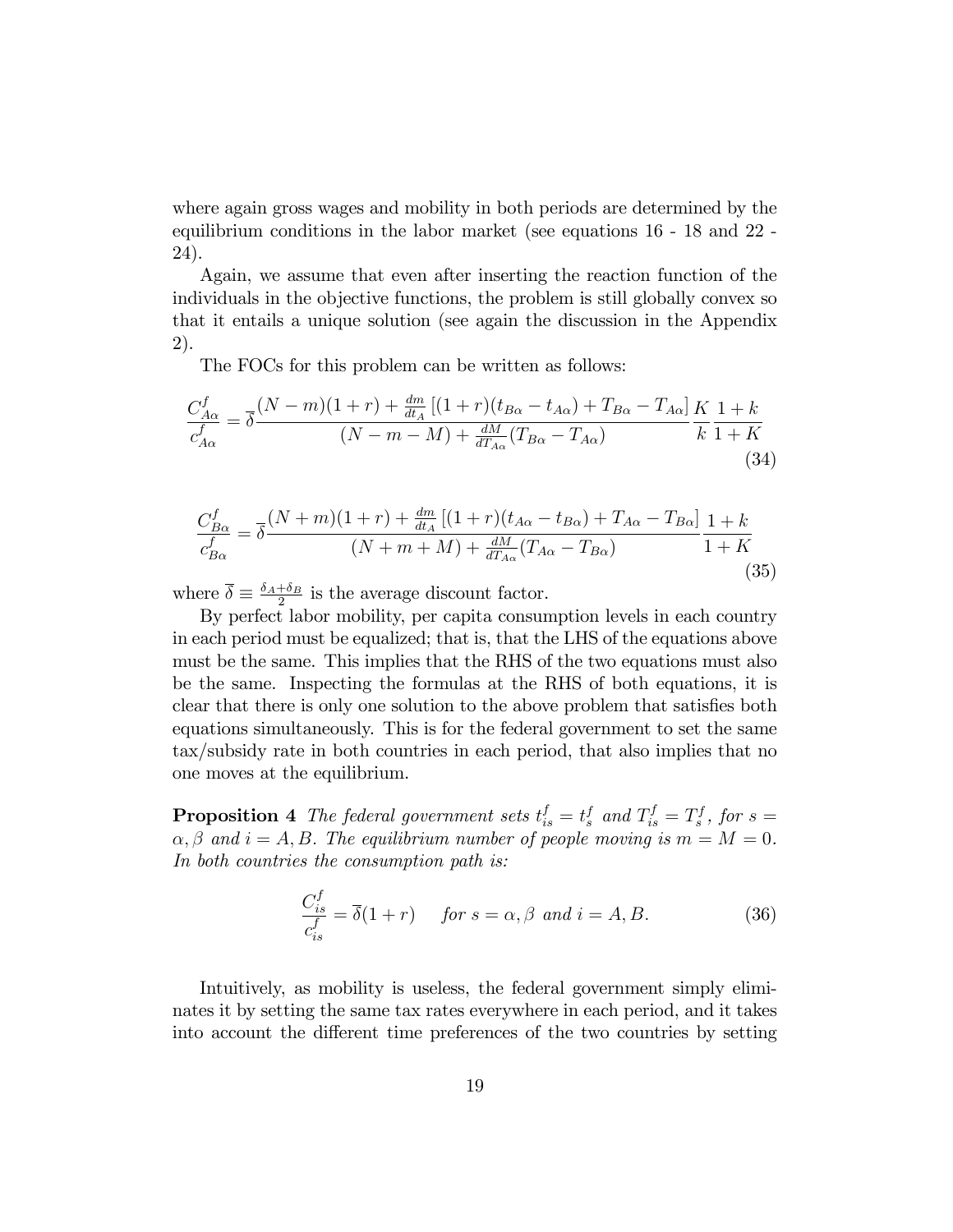the time path of consumption according to the average time preference. Notice that because of the aggregate budget constraint, the federal government could in principle enforce compensating lump sum transfers across countries and let countries set different tax rates. But this would be costly, and because of mobility the desires of at least one country would be frustrated at the equilibrium, since the consumption path would still have to be the same for both countries. Hence, the optimal solution is to eliminate mobility altogether and to find a compromise between the two different time preferences.

In the special case where  $\delta_A = \delta_B = \delta = \overline{\delta}$ ,  $t_{is}^f = t_{is}^n = t_s^*$  (for  $s =$  $\alpha, \beta$  and  $i = A, B$ , the federal choice coincides with the national solutions and is also Pareto efficient. When preferences differ, the federal government is also constrained by mobility and cannot replicate the optimal solutions  $t_{is}^*$ . But because the federal solution takes into account the utility function of both countries, we can safely conclude that in the presence of different time preferences the federal solution represents however at least a potential Pareto improvement with respect to any Nash equilibrium, meaning that the winner at the federal solution could in principle compensate the loser and still being better of  $15$ . Finally, notice that the allocation achieved by the federal government under the assumption of a strong federation, could be implemented also by the weak form of federation. This is so because mobility at the federal solution is zero, and therefore by construction not only the aggregate budget constraint, but also the budget constraint of each country must be satisfied at the federal solution. We then conclude that in the presence of symmetric shocks, coordination is enough to reach Pareto improving solutions and there is no need of a federal budget.

Still, notice that even the federal solution falls short of the first best solutions that would be reached with no mobility. At the federal solution with perfect tax mobility, countries need to compromise on a unique tax rate, while each country would be better of by choosing a different tax rate in line with their time preferences. Hence, when shocks are symmetric and preferences differ, the optimal policy is still to forbid mobility altogether.

<sup>&</sup>lt;sup>15</sup>It cannot be an *actual* Pareto improvement, if compensating transfers are no paid, as at least one country would be made worse off at the federal solution with respect to the Nash equilibrium. This is so because both the federal solution and the Nash equilibria lie in between the optimal choices of the countries in absence of mobility. Hence, the country whose preferred allocation is closer to the Nash equilibrium would necessarily be worse off at the federal solution.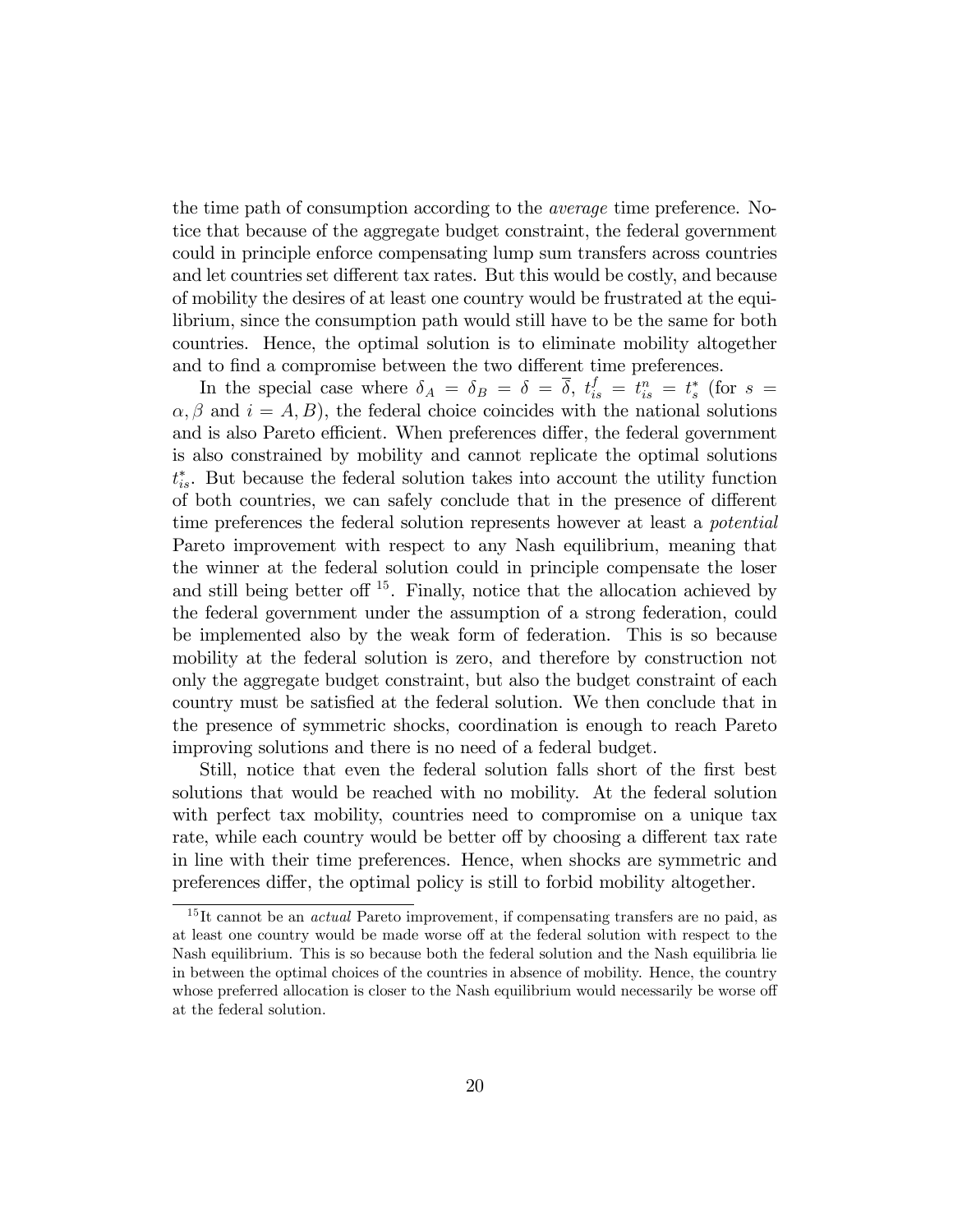### 4 Asymmetric shocks

Let us then consider the case where shocks are asymmetric. In this case, the possibility to move across countries for workers plays a positive efficiency role. Suppose for example that country  $\tilde{A}$  is hit by a negative productivity shock and country B by a positive one. These shocks introduce a positive wedge between the wages in  $B$  and  $A$ , since they increase and decrease the labour productivity in the two countries, respectively. As a consequence people will move from  $A$  to  $B$  until the wage wedge vanishes, and in doing so they make the average productivity of labour across the two countries go up. Therefore there is an *efficiency gain* from labor mobility. Full mobility also plays an insurance role; by moving in the lucky countries, workers of the countries hit by the negative shock can insure themselves against the occurrence of negative shock in their country. Still, a remarkable result of the analysis below is that the federal Öscal policy enables all consumers to enjoy the full efficiency gain they can get from labor mobility, while this is not true with national fiscal policies.

#### 4.1 Assumptions and game structure

All the assumptions of the model and the structure of the game remain unchanged, except for the following:

Productivity shock (transitory) in period 1:

| $\alpha$ |          |
|----------|----------|
| θ        | θ        |
| H        | $\theta$ |

The two countries are now hit by opposite productivity shocks in period 1, that again disappear in period 2.

#### 4.2 The labour market with labour mobility

Let us see first how labor market equilibrium conditions change with asymmetric shocks. We focus on state  $s = \alpha$ ; the analysis for  $s = \beta$  is the same, with the productivity shock reversed in the two countries.

Period 2. The analysis of the previous section still applies, since in the second period the productivity shocks vanish, so the two countries share the same productivity parameter  $\Theta$ . Therefore the equilibrium conditions of the labor market are unaffected by the asymmetry of the productivity shocks, which hit the two countries only in period one.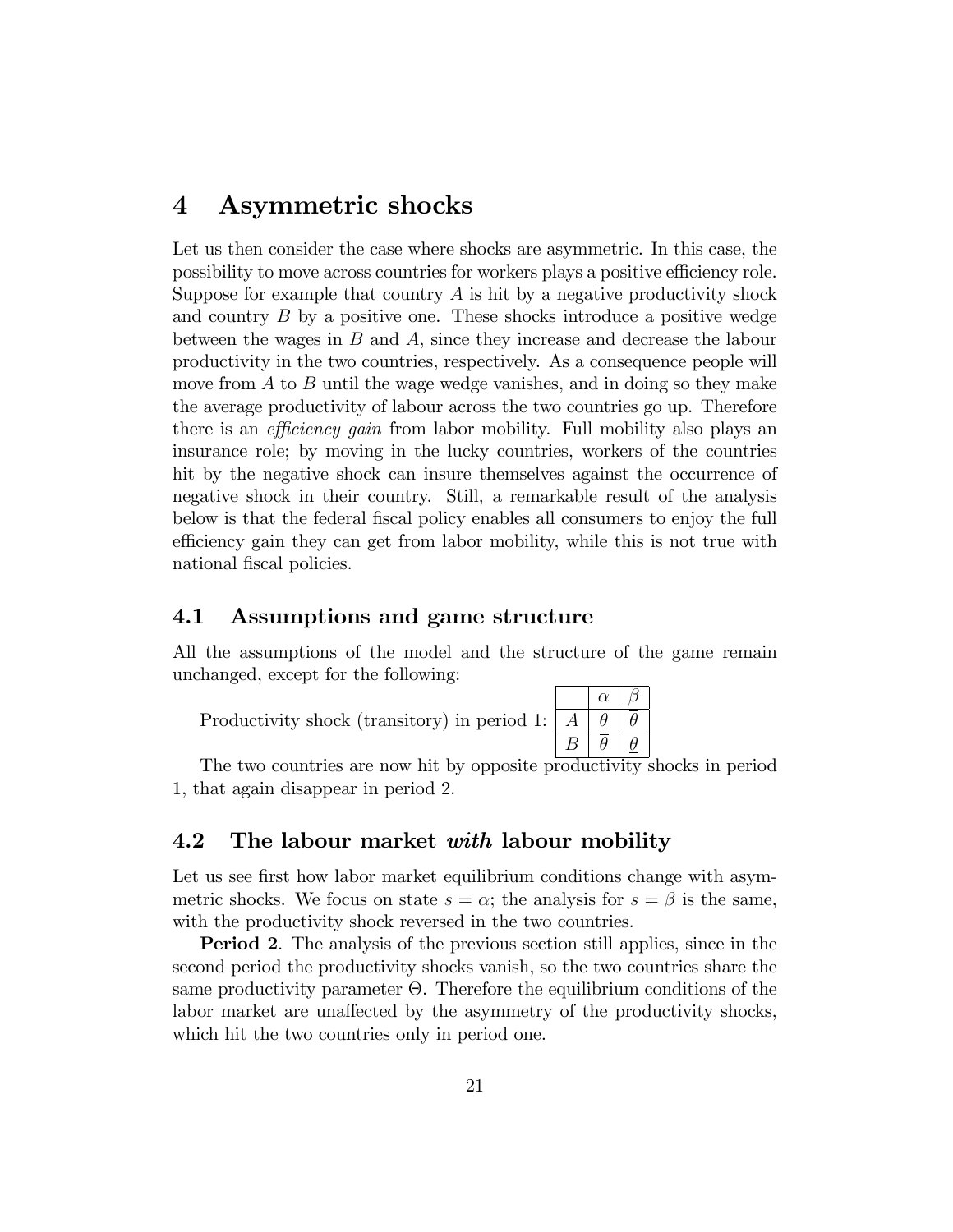**Period 1.** The equilibrium conditions in the labor market are affected in the first period. In particular, equation  $(20)$  becomes:

$$
\left(\frac{\overline{\theta}\gamma}{w_{B\alpha}}\right)^{\frac{1}{1-\gamma}} = N+m\tag{37}
$$

since country  $B$  is hit by a positive productivity shock. As a consequence, the equilibrium wage in this country is now:

$$
w_{B\alpha} = \overline{\theta}\gamma (N+m)^{\gamma - 1} \tag{38}
$$

and the equilibrium condition  $(24)$  is modified as follows:

$$
\gamma[\underline{\theta}(N-m)^{\gamma-1} - \overline{\theta}(N+m)^{\gamma-1}] + t_{A\alpha} - t_{B\alpha} = 0 \tag{39}
$$

from which the equilibrium number of people moving in the first period m is implicitly defined. Notice that now  $m$  does not only depend on the difference between  $t_{A\alpha}$  and  $t_{B\alpha}$ ;  $m > 0$  even if this difference were zero, as  $\theta > \underline{\theta}$ . Still, we can compute:

$$
\frac{dm}{dt_{A\alpha}} = \frac{1}{\gamma(\gamma - 1)[\underline{\theta}(N - m)^{\gamma - 2} + \overline{\theta}(N + m)^{\gamma - 2}]} < 0 \text{ and } \frac{dm}{t_{B\alpha}} = -\frac{dm}{t_{A\alpha}} \tag{40}
$$

Easy computations show that the derivatives of the equilibrium wages relative to the tax/subsidy rates are still written as in equations (48), with the only difference that  $k$  is now defined by:

$$
k \equiv \frac{\overline{\theta}}{\underline{\theta}} \left( \frac{N+m}{N-m} \right)^{\gamma-2} \tag{41}
$$

By modifying  $k$  accordingly, **Proposition 1** still holds.

#### 4.3 Federal fiscal policy

In the case of asymmetric shocks, it is more useful to start the analysis by considering the federal solution. Consider the strong federation first. The federal government's problem is still defined by the objective function (32) together with the aggregate budget constraint (33). Solving the problem, the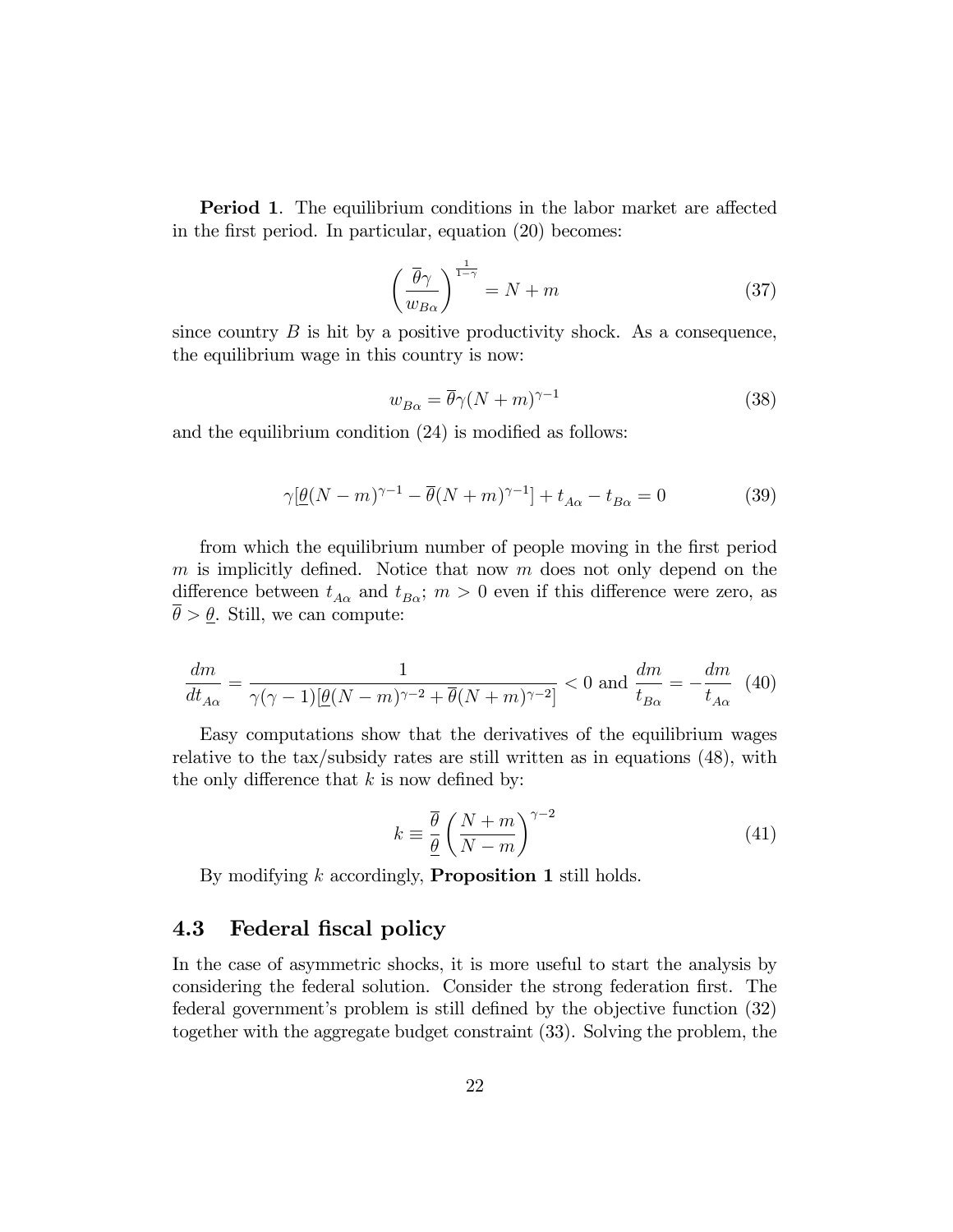FOCs are still given by equations (34) and (35), taking into account that the derivative  $\frac{dm}{dt_{A\alpha}}$  is now given by (40) and k by (41)<sup>16</sup>.

The next proposition shows that the federal fiscal policy that we examined in the previous section still solves the federal government's problem, even with asymmetric shocks. The federal government sets the same tax/subsidy rate in both countries and both countries follow the same consumption path, determined by the average discount factor.

**Proposition 5** Under asymmetric shocks, the federal government sets  $t_{is}^f =$  $t_s^f$  and  $T_{is}^f = T_s^f$ , for  $s = \alpha, \beta$  and  $i = A, B$ . The equilibrium gross wage in period 1 is  $w^f > \frac{1}{2}$  $\frac{1}{2}(\overline{w}+\underline{w})$  in both countries. The equilibrium number of people moving is  $m^f \neq 0$  and  $M^f = -m^f$  in periods 1 and 2 respectively. In both countries the consumption path satisfies the Euler equation:

$$
\frac{C_s^f}{c_s^f} = \overline{\delta}(1+r) \quad \text{for } s = \alpha, \beta \tag{42}
$$

Intuitively, labor mobility is now useful, and the federal government has no reason to interfere with it. But efficiency enhancing mobility can be obtained by simply setting the same tax rate everywhere, because in this case workers will only move following the realization of the shock and therefore increasing aggregate production and average wage. Further mobility induced by different tax rates generates only welfare costs and no aggregate benefits, as consumption vectors would still be equalized across countries. This also implies that when the two countries differ in their time preferences ( $\delta_A \neq$  $\delta_B$ ), labor mobility introduces a trade-off. On one hand, both countries are forced to follow the same consumption path: under this regard, the federal policy maximizes the social welfare by implementing a consumption vector proportional to the average discount factor. On the other hand, labor mobility allows both countries to enjoy an efficiency gain: again, the federal fiscal policy plays a positive role, since in equilibrium people move to fully exploit the productivity shock. This process enables all workers to get a gross wage larger than the average wage they would get without any labour mobility. Notice that both  $w<sup>f</sup>$  and  $m<sup>f</sup>$  are increasing in the size of the productivity shock  $\varepsilon$ , so that efficiency enhancing role of mobility the larger is the larger is the productivity shock.

<sup>&</sup>lt;sup>16</sup>The formulas for  $dM/dT$  and K remain unchanged as in the second period the shock disappears.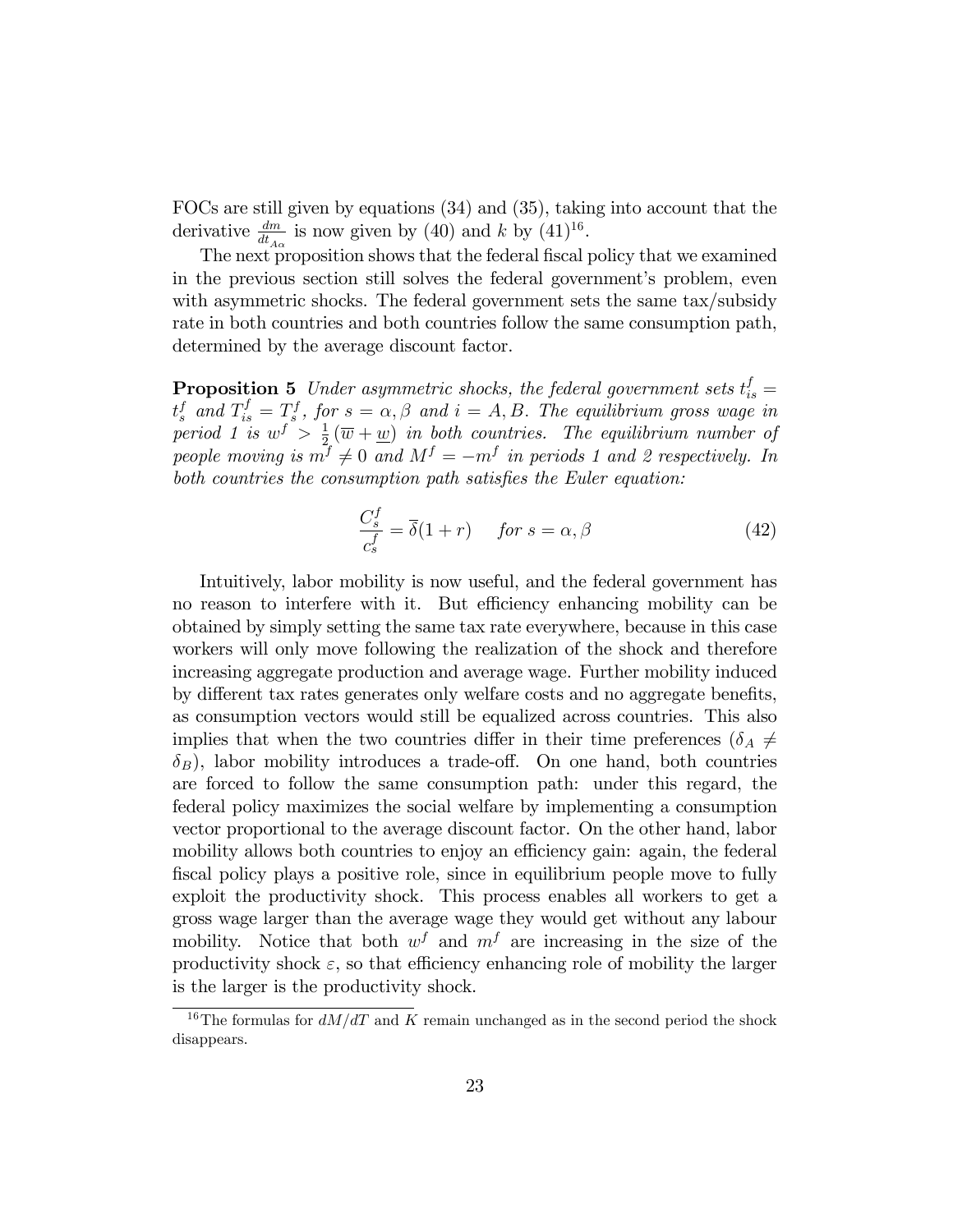When the two countries share the same time preferences  $(\delta_A = \delta_B)$ , the constraint to follow the same consumption path over time is not binding, so the negative side of this trade-off vanishes. Therefore the federal fiscal policy is able to achieve a first best allocation in presence of labor mobility: the welfare of all consumers is higher than in absence of labor mobility, thanks to the gain in productivity.

Finally, notice that the allocation achieved under a strong federation cannot be replicated by a weak federation, because mobility would induce a violation in at least one of the budget constraints of the two countries. Intuitively, if  $t_s^f > 0$ , country B, that receives m immigrants in the first period, would not to able to finance the debt in the second period with  $T_s^f$  , when the immigrants go back home. In other words, the federal budget is necessary to achieve the allocation stated in Proposition 5. The federal government can impose the same (federal) tax/subsidy to workers whenever they decide to live; hence, it is not constrained by the national budget constraint and can implicitly introduce transfers across countries. Thus, in presence of asymmetric shocks the strong federation Pareto dominates the weak federation.

#### 4.4 National fiscal policies

Consider then the case where the fiscal policy is run at the national level. We can show that the two national fiscal policies lead to equilibria<sup>17</sup> which are necessarily different from that obtained by the federal government, and they lead to a lower social welfare. Quite interestingly, this happens for any values of intertemporal preferences, in particular even for  $\delta_A = \delta_B$ . At the equilibrium with national fiscal policies, the number of people moving is necessarily different from that enabling the two countries to equate their marginal labour productivity  $(m<sup>f</sup>)$ , which is instead obtained with a federal Öscal policy; therefore a federal government is able to achieve a strict Pareto improvement over the national governments.

The national governments' problem is still defined by the objective function (25) together with the budget constraints (26) and (27). The FOCs are still given by equations (29), taking into account that  $-$  in equations (30) and  $(31)$  – the derivative  $\frac{dm}{dt_{A\alpha}}$  is now given by (40) and k by (41).

<sup>&</sup>lt;sup>17</sup>The discussion on the uniqueness of the Nash equilibrium in Appendix 2 extends to the case of asymmetric shocks, by changing  $k$  and the formula for  $m$  (see the remark concluding Appendix 2).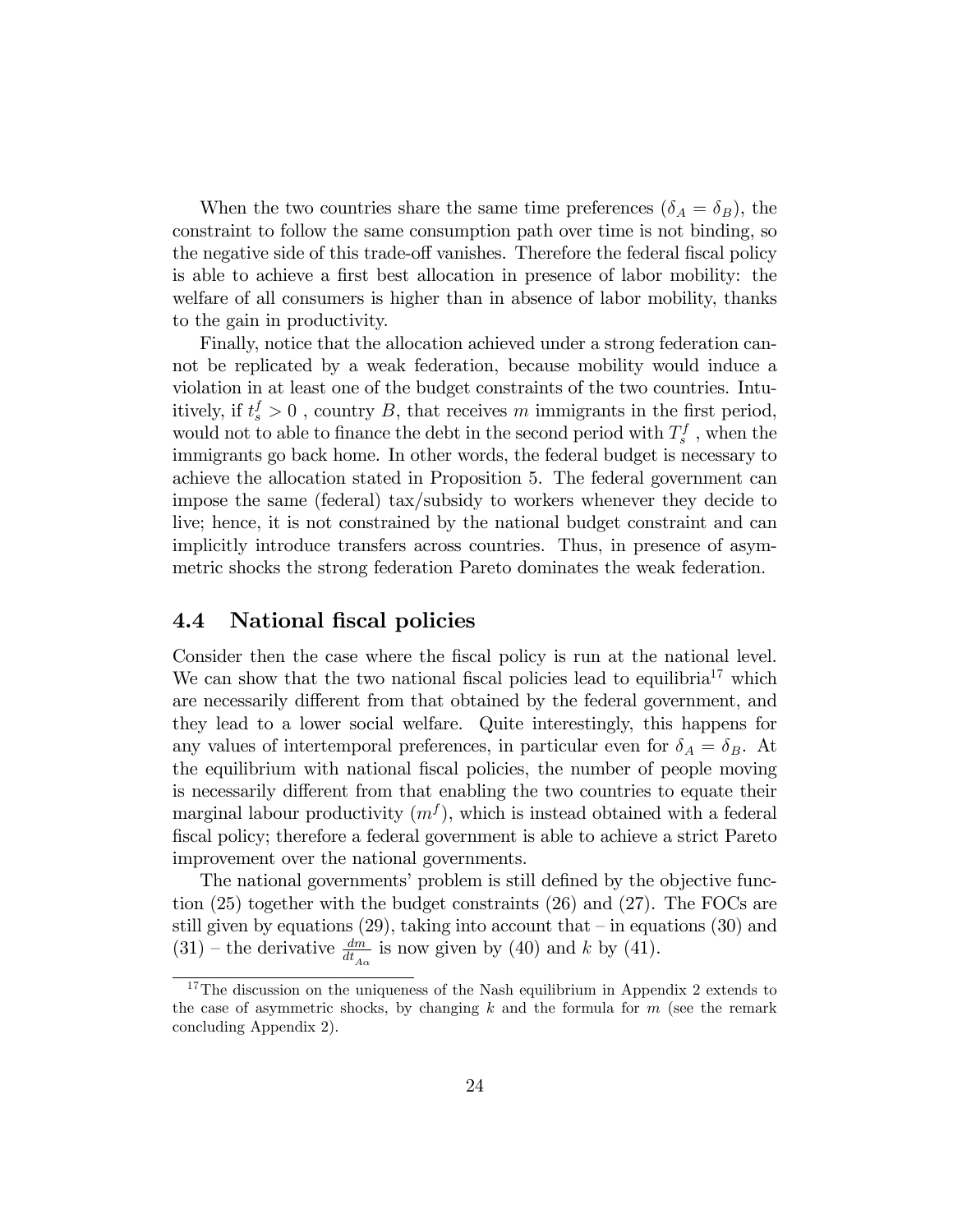**Proposition 6** With asymmetric productivity shocks, in a Nash equilibrium it is either  $t_{As}^n \neq t_{Bs}^n$  or  $T_{As}^n \neq T_{Bs}^n$  or both (for  $s = \alpha, \beta$ ), and it is  $m \neq m<sup>f</sup>$ . The equilibrium is not Pareto efficient.

The reason why the two national governments cannot follow the same fiscal policy in both periods relies on their own budget constraints under mobility. To get the intuition behind this result, focus on the state  $s = \alpha$ . Suppose the two governments set the same subsidy rate  $t > 0$  in the first period. Then people move in order to equate their wages across the two countries. In particular, people will move from  $A$  to  $B$ ; then the subsidy will be given to a lower number of people in country A than in  $B$ . If the tax rate  $T < 0$  were the same in the two countries, they would end up with the same number of people  $N$  in the second period (since wages are equated only if the supply of labour is the same across countries). But then the tax rate in period two should be lower in country A, since in the previous period a lower number of people have received the subsidy: this contradicts the starting point that the tax rates are the same across countries in both periods. Hence, even if countries have the same time preferences, any Nash equilibrium must be characterized by different tax rates across them. But with different tax rate, mobility in the first period must be necessarily different from the one that maximizes production and wages. Hence, total production is below the optimal one that could be reached under a federal government with the ability to impose federal taxes. Hence, a strong federation introduce a Pareto improvement with respect to national policies.

A weak federation could still improve on Nash equilibria, because it would solve a coordination problem. But it could not reach the optimum, because it would still be unduly constrained by the national budget constraints. Our conclusion therefore is that exactly when mobility is potentially useful, because it could introduce efficiency gains, that a strong federation and a federal budget is needed.

### 5 Extensions

The above model relies on many simplifying assumptions, and it could obviuolsy be extended in several directions. For example, we might relax the assumption that consumers have no access to capital markets, introducing private saving, and model in a more sophisticated way the imperfections of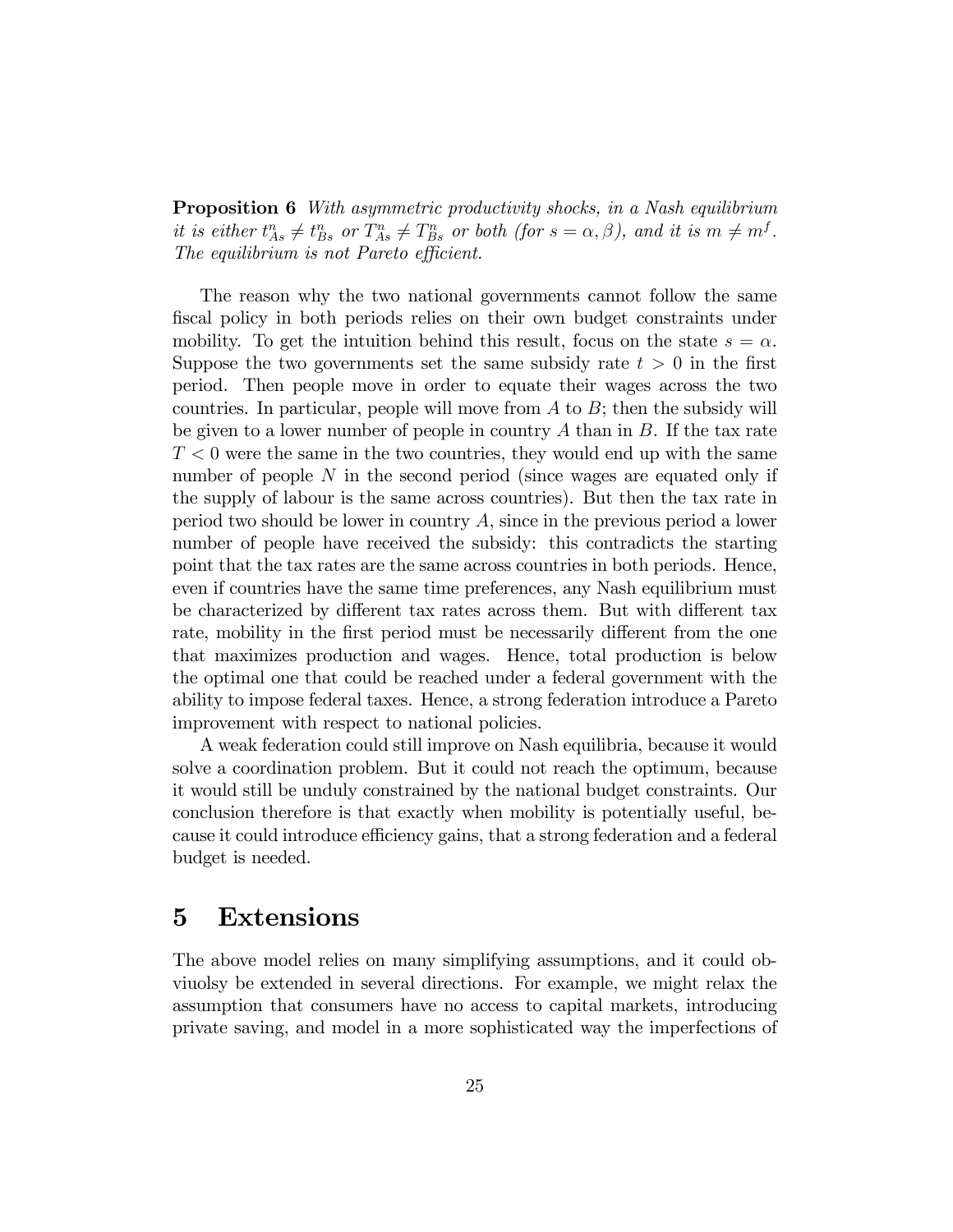capital markets. Or we might explicitely take into account the returns to the Öx factor of production. We might also consider more complex objective functions of the Government, including tasks different from the only consumption smoothing objective considered here, for example the provision of a public good. But it seems highly unlikely that the qualitative conclusions of the previous model could be modified by these extensions, as the basic feature of the model, that regional governments are constrained in their fiscal choices by labor mobility, would remain unchanged. And as long as fiscal policy is beneficial for consumers and governments are welfare maximizers, the federal solution must necessarily dominate the Nash equilibrium of independent national policies. One might instead wonder if the results above require the assumption of costless labor mobility, which is obviously unrealistic. The answer is  $no^{18}$ .

#### 5.1 Costly mobility

Suppose then that inside the federation, labor mobility is possible, but costly for the people involved, with mobility costs distributed in the workers' population according to some distribution function (say, uniform for simplicity). All other assumptions, concerning production functions and preferences remain unchanged. Consider first the simpler case with symmetric shocks, that is, a situation where labor mobility is useless in efficiency terms and can only be generated by difference in the fiscal behavior of the two countries.

Let us start our discussion by analysing the outcome of national fiscal policies. The first interesting observation is that there is now an *externality*  $effect$  at work. If say country A reduces his subsidy/tax rate in the first period and, as a consequence, A loses people to B in this period, those A people living in B would not get the same utility as the B original residents, because they would incur in some mobility costs. Even under the national principle, this distortion would then lead the A country government to count less the increase in B utility than it would do under full mobility, leading to inefficient choices. Hence, one can prove, that differently to the case with perfect mobility, even with identical time preferences, costly labor mobility induces a distortion in the optimal tax/transfer rates of the two countries, leading to suboptimal insurance under the negative shock and to over insurance for the

<sup>&</sup>lt;sup>18</sup>The following discussion relies on results formally stated in a previuos version of this paper, available from the authors. We limit here to an informal discussion to save space.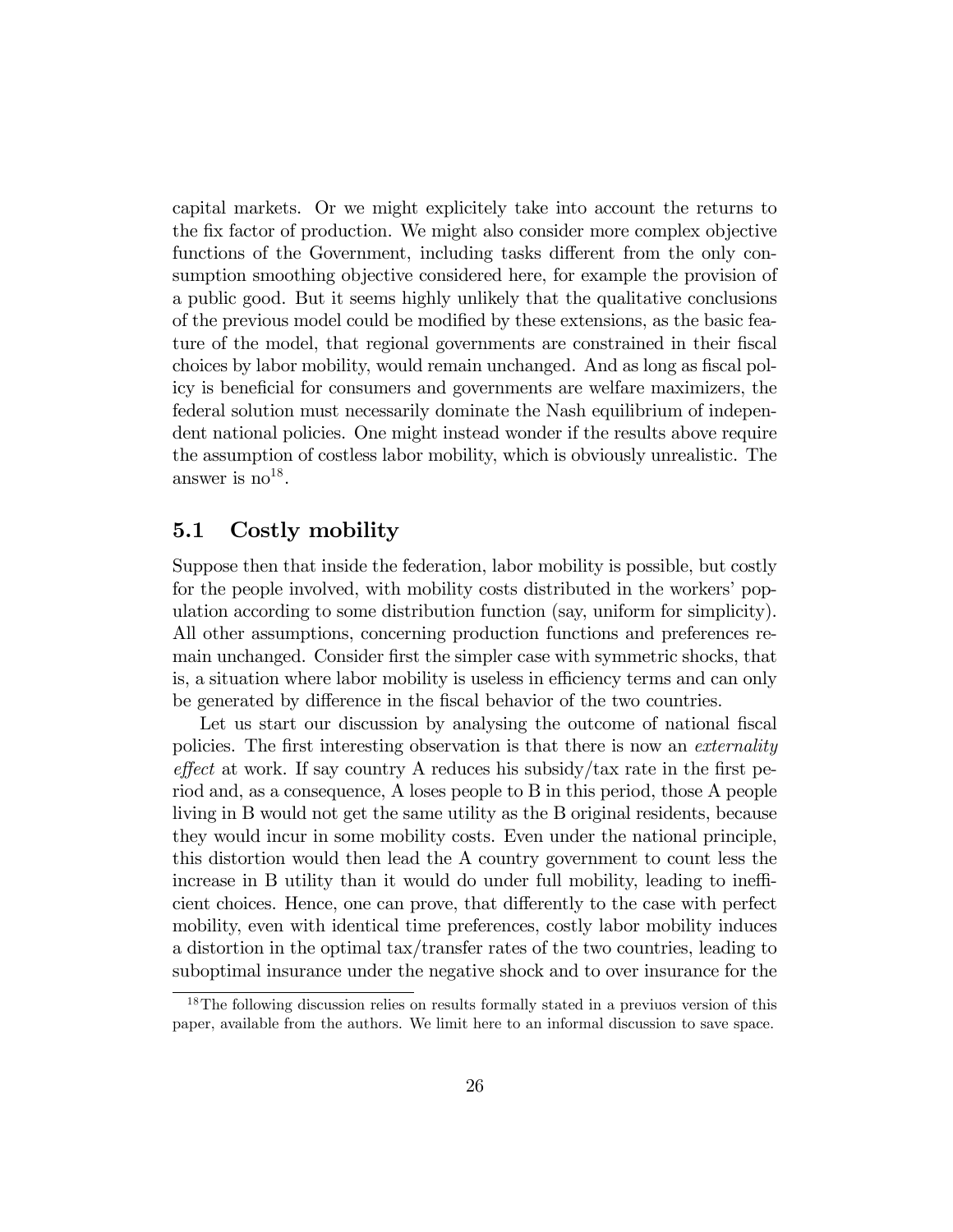positive one.

The second observation is that, analogously to the full mobility case, when the discount rates differ across the two countries, the two governments will set two different tax/subsidy rates between them. However, labor mobility - despite the fact that it is costly - will constraint the two countries to have tax rates closer than they would choose with no labor mobility. As a consequence, the equilibrium will be again Pareto inefficient, unless of course mobility costs are so large that no one moves at the equilibrium.

Let us now turn to the federal fiscal policy. Again, we distinguish between two possible forms of federal intervention, a weak (coordination) and a strong federation (federal budget). As we have just argued, costly mobility induces an externality effect across countries, an issue that is not present under perfect mobility. Thus, it is quite intuitive that federal coordination Pareto dominates the national fiscal choices even with identical preferences, since the federal govenment internalizes those externalities that national governments fail to take into account. In particular, it can be shown that coordination with identical preferences is enough to reach the first best solution in the symmetric case: the federal government would select the same tax rate in both countries fully internalizing the externality effect, and both countries would be strictly better off under coordination than they are under national fiscal policy.

When preferences differ across countries, the federal government will not choose to equalize the tax rates across the two countries, differently from the full mobility case. The reason is that costly mobility allows consumption to differ across countries and across periods, and the federal government exploits this advantage, trading it off with the costs that a choice of different first period transfer induce in terms of positive and costly mobility. At the federal equilibrium with coordination only, the different tax rates chosen by the federal government will be generally closer than at the Nash equilibrium between the different countries.

Finally, a strong federation will lead to a better allocation than a weak federation, since the federal government can use the extra room provided by the federal budget to ease the distortions in the optimal consumption plans of the two countries. In particular, the federal government will now try to exploit more fully the advantage of costly mobility by selecting tax rates that are closer to the time preferences of the two countries, introducing implicit transfers across countries.

These results extend naturally to the case of asymmetric shocks, that is,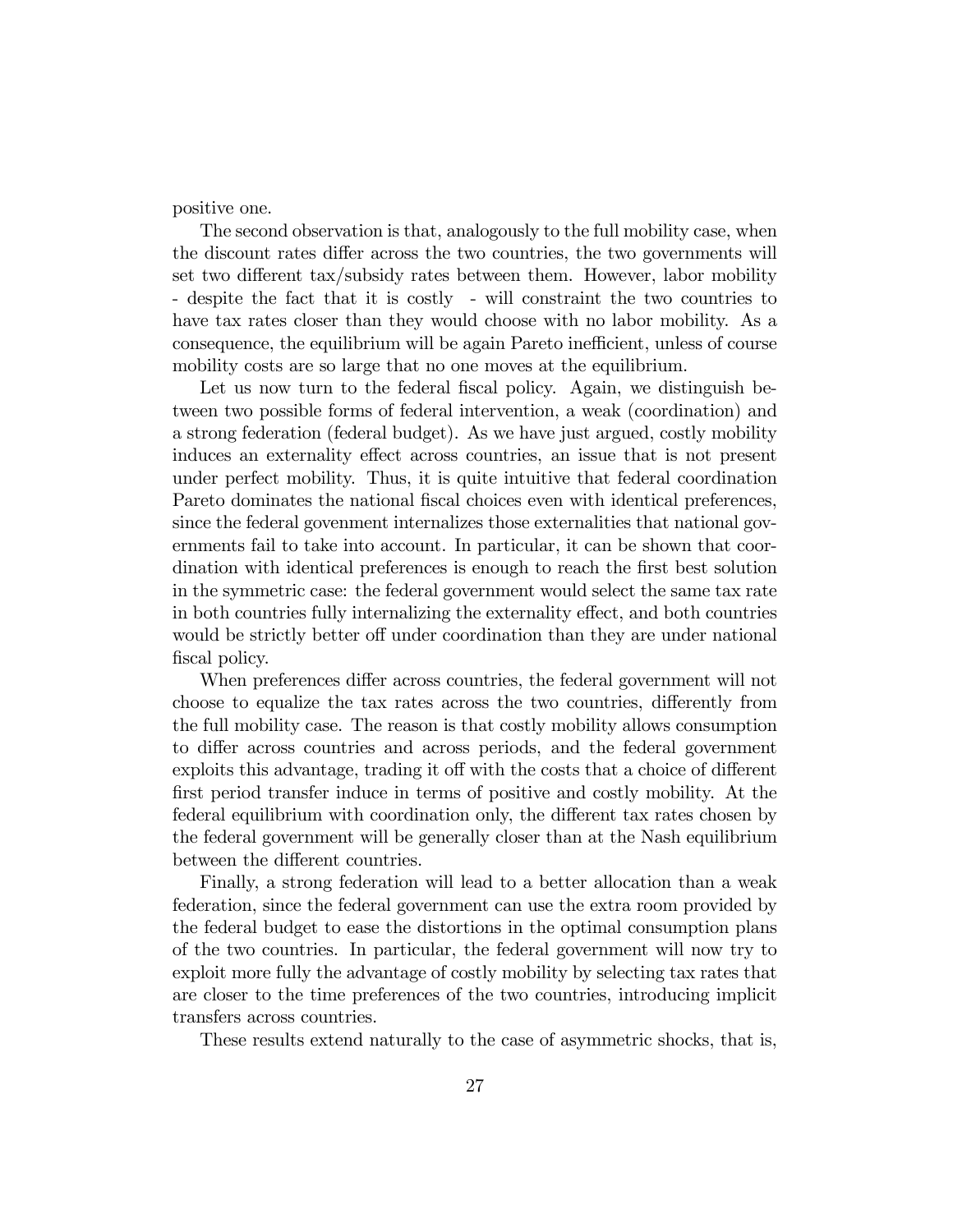efficiency enhancing labor mobility. Here, the federal government would try to exploit more fully the advantage of mobility by selecting closer tax rates than at the Nash equilibrium and internalizing the externality effects. And again, a strong federation would Pareto dominate a weak one, by allowing for intergovernmental transfers across countries.

### 6 Concluding remarks

In this paper we re-examine the well known proposition that an optimal currency area requires perfect labor mobility in order to work smoothly. Since first formulated by Robert Mundell, this proposition has become part of the common wisdom on optimal currency areas, and has been used, for instance, to criticize the current functioning of the EMU. We enrich the usual framework by considering an intertemporal setting and the possibility of efficiency enhancing fiscal policy, due to imperfections in the working of capital markets. We get quite different results from the conventional view. Even when labor mobility is perfect and it is potentially efficiency enhancing because the member countries of the currency union are hit by temporary asymmetric shocks, national fiscal policies alone are not able to reach the first best equilibrium. The reason is that at the equilibrium countries are induced to compete in order to attract the mobile workers and their tax bases and this leads to inefficient level of mobility. We also show that a federal government with the ability of imposing federal labor taxes could solve the problem, generating a strict Pareto improvement and allowing only for that regional mobility that maximizes aggregate production and welfare. The reason is that the federation has the advantage of being able to tax individuals wherever they decide to live and therefore to implicitly introduce transfers across countries, a possibility that is not open to national countries or regions. Hence, contrary to the conventional vision, a federal budget appears to be essential to the efficient working of a currency area, in particular when labor mobility is efficiency enhancing. Labor mobility and federal budget are not substitute but complement each other in a optimal currency union.

The model we discussed here is of course a far cry from realism. But certainly our conclusions do not support the view that lack of labor mobility is the main problem of the EMU. Even in our narrow perspective, lack of a federal government and of a federal budget would seem to be at least as problematic.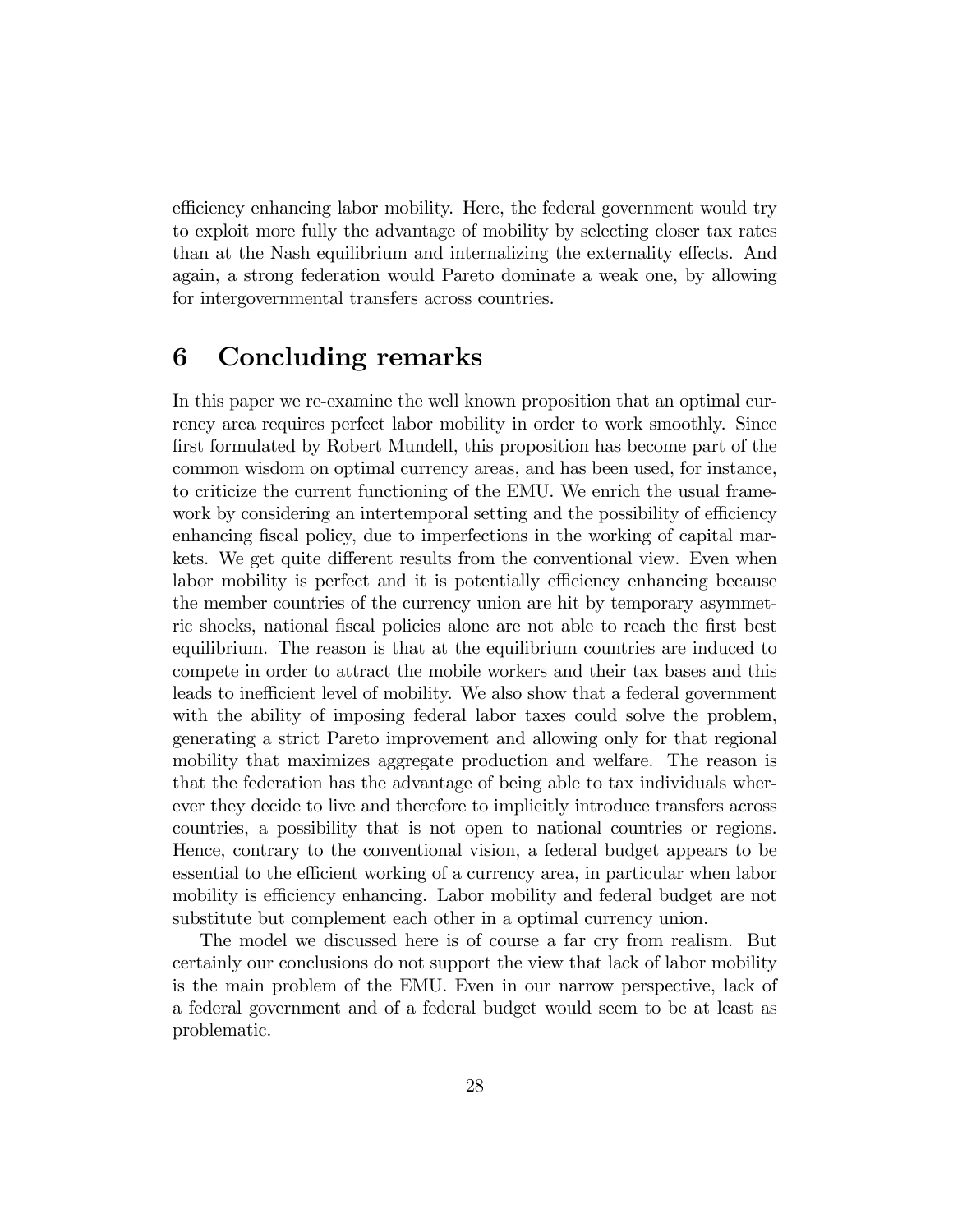Finally, we have discussed in some detail the implications of costly mobility, showing that our basic conclusions remain unchanged. Of course, other extensions of the model could be considered. Governments are not always welfare maximizers, public expenditure and debt are not only used to smooth consumptions across periods, private citizens and not only governments can to some extent gain access to capital markets, governments do bankrupt sometimes and markets are not perfectly competitive. But while discussing all these possible extensions could be interesting, we believe that our basic point is sound and would survive all these extensions. Labor mobility (and more generally factor mobility) may interfere with national (or regional) dynamic Öscal policy, because by moving people (and factors) might reduce future tax bases. This may make unsustainable a dynamic fiscal path that would otherwise be beneficial for citizens. A federation with tax powers and the possibility of introducing transfers across countries or regions can ease this problem.

### 7 APPENDIX 1: Proofs

#### Proof of Proposition 1

Period 2. By applying the implicit function theorem to equation (18), we get:

$$
\frac{dM}{dT_{A\alpha}} = \frac{1}{\Theta\gamma(\gamma - 1)[(N - m - M)^{\gamma - 2} + (N + m + M)^{\gamma - 2}]} < 0
$$
\n
$$
\text{and } \frac{dM}{T_{B\alpha}} = -\frac{dM}{T_{A\alpha}} > 0
$$
\n
$$
\tag{44}
$$

From equations (16) and (17) we can derive:

$$
\frac{dW_{A\alpha}}{dT_{A\alpha}} = \frac{dW_{A\alpha}}{dM} \frac{dM}{dT_{A\alpha}} = -\frac{1}{1+K} < 0 \text{ and } \frac{dW_{B\alpha}}{dT_{B\alpha}} = \frac{dW_{B\alpha}}{dM} \frac{dM}{dT_{B\alpha}} = -\frac{K}{1+K} < 0
$$
\n(45)

where

$$
K \equiv \left(\frac{N+m+M}{N-m-M}\right)^{\gamma-2} > 0\tag{46}
$$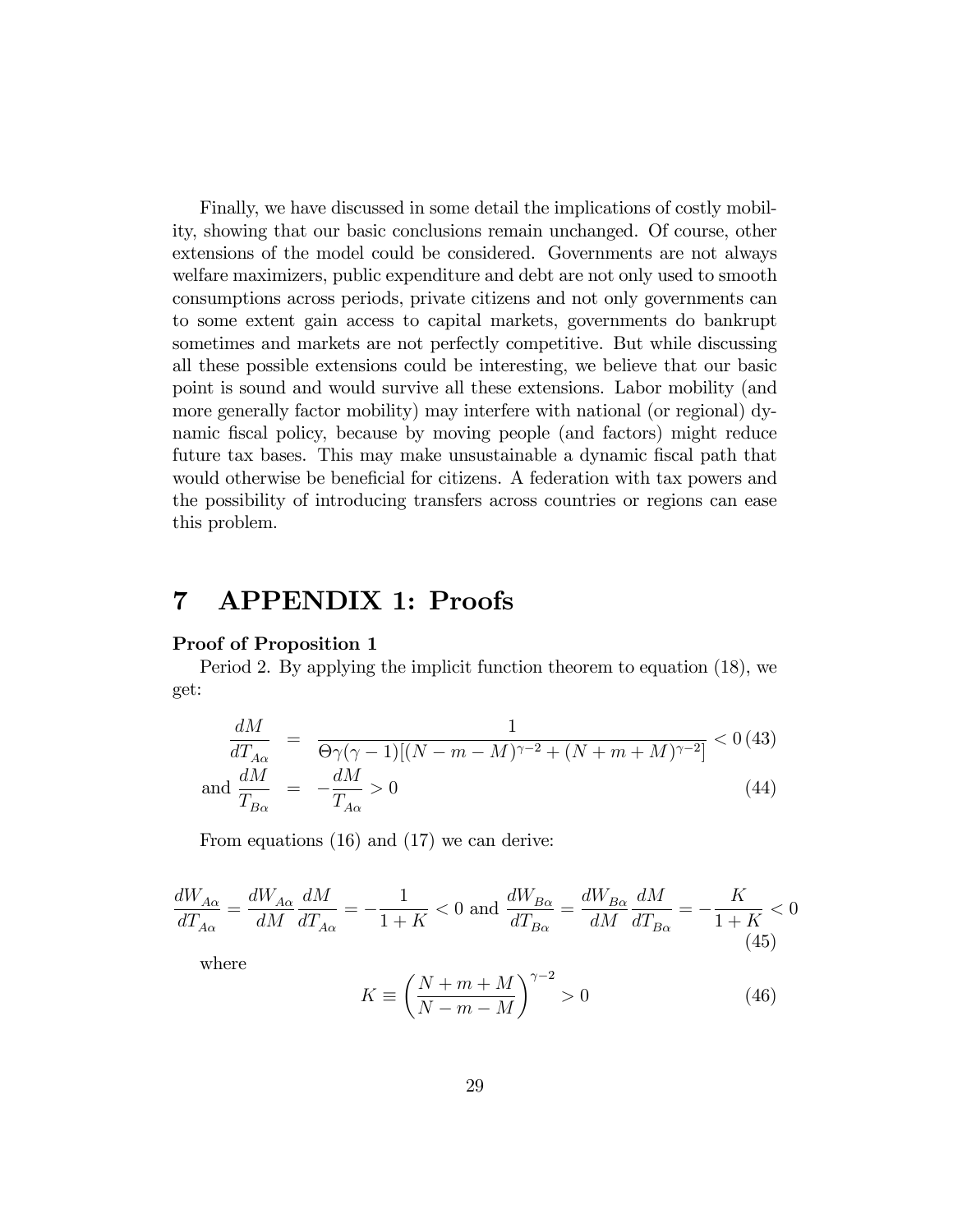Period 1. By applying the implicit function theorem to equation (24), we get:

$$
\frac{dm}{dt_{A\alpha}} = \frac{1}{\underline{\theta}\gamma(\gamma - 1)[(N - m)^{\gamma - 2} + (N + m)^{\gamma - 2}]} < 0 \text{ and } \frac{dm}{t_{B\alpha}} = -\frac{dm}{t_{A\alpha}} > 0 \tag{47}
$$

From equations (22) and (23) we can derive:

$$
\frac{dw_{A\alpha}}{dt_{A\alpha}} = \frac{dw_{A\alpha}}{dm} \frac{dm}{dt_{A\alpha}} = -\frac{1}{1+k} < 0 \text{ and } \frac{dw_{B\alpha}}{dt_{B\alpha}} = \frac{dw_{B\alpha}}{dm} \frac{dm}{dt_{B\alpha}} = -\frac{k}{1+k} < 0 \tag{48}
$$

where

$$
k \equiv \left(\frac{N+m}{N-m}\right)^{\gamma-2} > 0\tag{49}
$$

#### Proof of Proposition 2.

Let be  $\delta \equiv \delta_A = \delta_B$ .

Consider the state  $s = \alpha$ . Let be  $m = M = 0$ . From equations (16) and (17) we get:  $W_{i\alpha} = W^*$  for  $i = A, B$ . From equations (22) and (23) we get  $w_{i\alpha} = \underline{w}$  for  $i = A, B$ . The budget constraints (26) and (27) boil down to  $t_{i\alpha}(1+r)+T_{i\alpha}=0$  for  $i=A,B$ ; hence  $\frac{dT_{i\alpha}}{dt_{i\alpha}}=-(1+r)$  for  $i=A,B$ . It is also  $K = k = 1$ . Therefore the two FOCs (29) boil down to the standard Euler equation (10) with  $\delta_i = \delta$  for  $i = A, B$ , from which the equilibrium tax/subsidy rates are  $t_{i\alpha} = t_{\alpha}^*$ ,  $T_{i\alpha} = -t_{\alpha}^*(1+r)$  for  $i = A, B$ .

To show that this is a Nash equilibrium, consider a deviation by one country, say A, from  $t^*_{\alpha}$  to  $t^*_{\alpha} + dt_{A\alpha}$  and suppose that this deviation increases the intertemporal utility of consumers of country A. However, as for  $\delta_i = \delta$ the two countries have the same preferences, and by perfect labor mobility consumption is equalized in each country in each period, this means that consumers of country B would also gain from the change. But this would mean that the change from  $t^*_{\alpha}$  to  $t^*_{\alpha}$  +  $dt_{A\alpha}$  is a Pareto improving move, which would contradict the fact that  $t_{i\alpha} = t_{\alpha}^*$  is Pareto efficient. This means that there cannot exist a unilateral deviation from  $t^*_{\alpha}$  that benefits a single country. Hence,  $t_{i\alpha} = t_{\alpha}^*$  is a Nash equilibrium. The same reasoning applies to the state  $s = \beta$ . QED

Proof of Proposition 3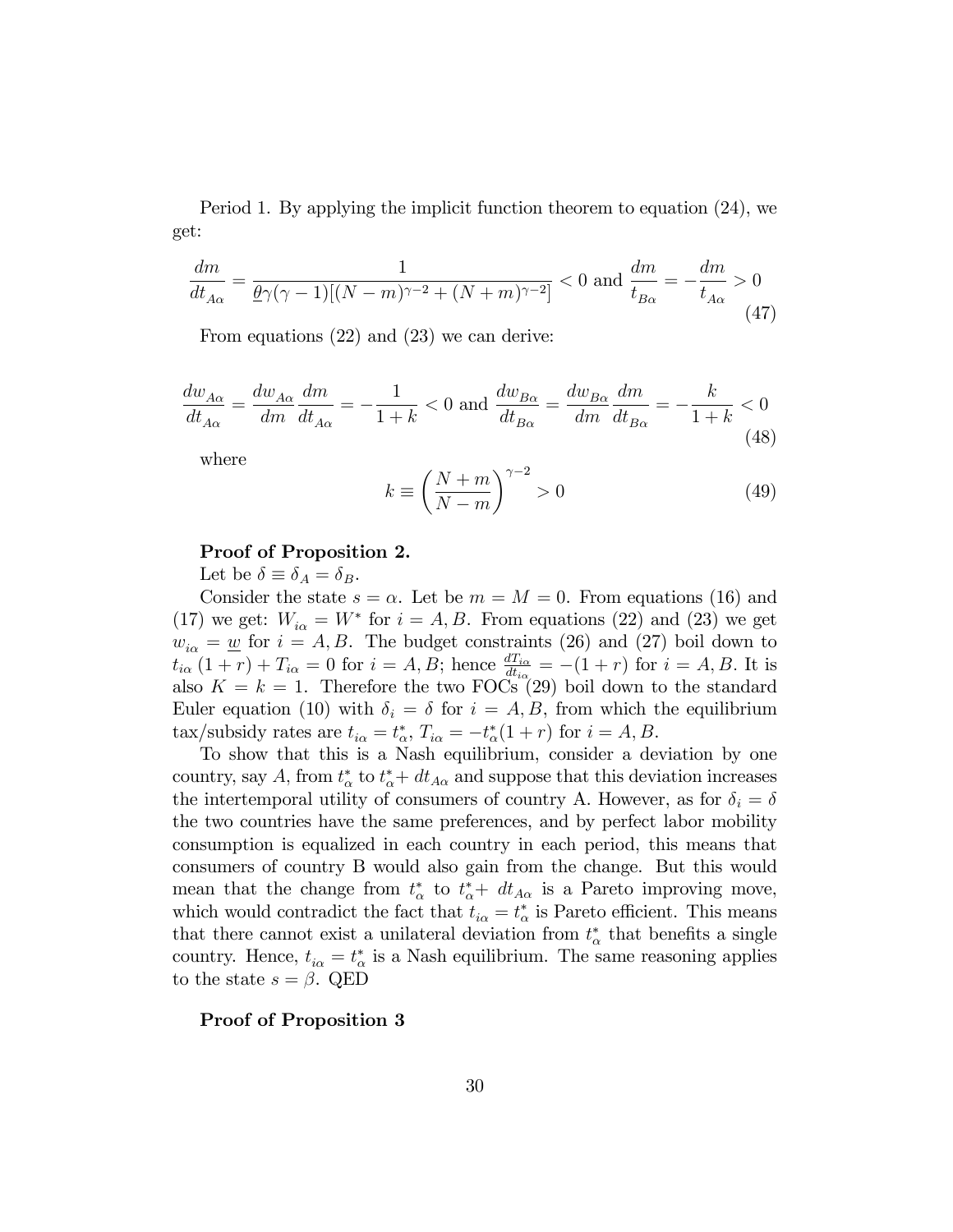Let be  $\delta_A < \delta_B$ . Consider the state  $s = \alpha$ . Let  $m = M = 0$ . From equations (16) and (17) we get:  $W_{i\alpha} = W^*$  for  $i = A, B$ . From equations (22) and (23) we get  $w_{i\alpha} = \underline{w}$  for  $i = A, B$ . From equations (18) and (24), it follows that  $t_{A\alpha} = t_{B\alpha}$  and  $T_{A\alpha} = T_{B\alpha}$ . Hence  $C_{A\alpha} = C_{B\alpha}$  and  $c_{A\alpha} = c_{B\alpha}$ , and  $\frac{C_{A\alpha}}{c_{A\alpha}} = \frac{C_{B\alpha}}{c_{B\alpha}}$  $\frac{C_{B\alpha}}{c_{B\alpha}}$ . But  $m = M = 0$ ,  $t_{A\alpha} = t_{B\alpha}$  and  $T_{A\alpha} = T_{B\alpha}$  also imply that  $\frac{dT_{A\alpha}}{dt_{A\alpha}} = \frac{dT_{B\alpha}}{dt_{B\alpha}}$  $\frac{d_{B\alpha}}{dt_{B\alpha}}$  (see equations 30 - 31), and from the FOCs (29) we get:  $\frac{C^n_{A\alpha}}{c^n_{A\alpha}} < \frac{C^n_{B\alpha}}{c^n_{B\alpha}}$  (since  $\delta_A < \delta_B$ ). Therefore at least one country has an incentive to deviate. So in equilibrium it cannot be  $m = M = 0$ .

Now let  $t_{A\alpha} = t_{B\alpha}$  and  $T_{A\alpha} = T_{B\alpha}$ . From equations (18) and (24), it follows that  $m = M = 0$ , but this cannot be the case in equilibrium, as we have seen above. So in equilibrium it cannot be  $t_{A\alpha} = t_{B\alpha}$  and  $T_{A\alpha} = T_{B\alpha}$ .

Finally, the equilibrium conditions in the labor market (equations 15 and 21) imply that it must be  $\frac{C_{A\alpha}^n}{c_{A\alpha}^n} = \frac{C_{B\alpha}^n}{c_{B\alpha}^n}$ . But the Euler equation (10) imply that  $\frac{C_{A\alpha}^*}{c_{A\alpha}^*} < \frac{C_{B\alpha}^*}{c_{B\alpha}^*}$  (with  $\delta_A < \delta_B$ ). Therefore it cannot be  $\frac{C_{A\alpha}^*}{c_{A\alpha}^*} = \frac{C_{A\alpha}^*}{c_{A\alpha}^*}$  and  $\frac{C^n_{B\alpha}}{c^n_{B\alpha}}=\frac{C^*_{B\alpha}}{c^*_{B\alpha}}.$ 

The same reasoning applies to the state  $s = \beta$ . QED

#### Proof of Proposition 4

Consider the state  $s = \alpha$ . The cross-country equality of net wages (see equations (15 and 21)) implies  $\frac{C_{A\alpha}^f}{c_{A\alpha}^f} = \frac{C_{B\alpha}^f}{c_{B\alpha}^f}$ , which in turn implies (by equating the RHS of the FOCs 34 - 35) the following condition:

$$
\frac{(N-m)(1+r) + \frac{dm}{dt_A}[(1+r)(t_{B\alpha} - t_{A\alpha}) + T_{B\alpha} - T_{A\alpha}]}{(N-m-M) + \frac{dM}{dT_{A\alpha}}(T_{B\alpha} - T_{A\alpha})}\frac{K}{k} =
$$

$$
= \frac{(N+m)(1+r) + \frac{dm}{dt_A}[(1+r)(t_{A\alpha} - t_{B\alpha}) + T_{A\alpha} - T_{B\alpha}]}{(N+m+M) + \frac{dM}{dT_{A\alpha}}(T_{A\alpha} - T_{B\alpha})}
$$

and a solution to this equation is:  $t_{i\alpha} = t_{\alpha}$ ,  $T_{i\alpha} = T_{\alpha}$  for  $i = A, B$  and  $m = M = 0$ . Hence both the FOCs boil down to the Euler equation (36). The equilibrium conditions in the labor market give:  $W_{i\alpha} = W^*$  and  $w_{i\alpha} = \underline{w}$ , for  $i = A, B$ .

The same reasoning applies to the state  $s = \beta$ .

#### Proof of Proposition 5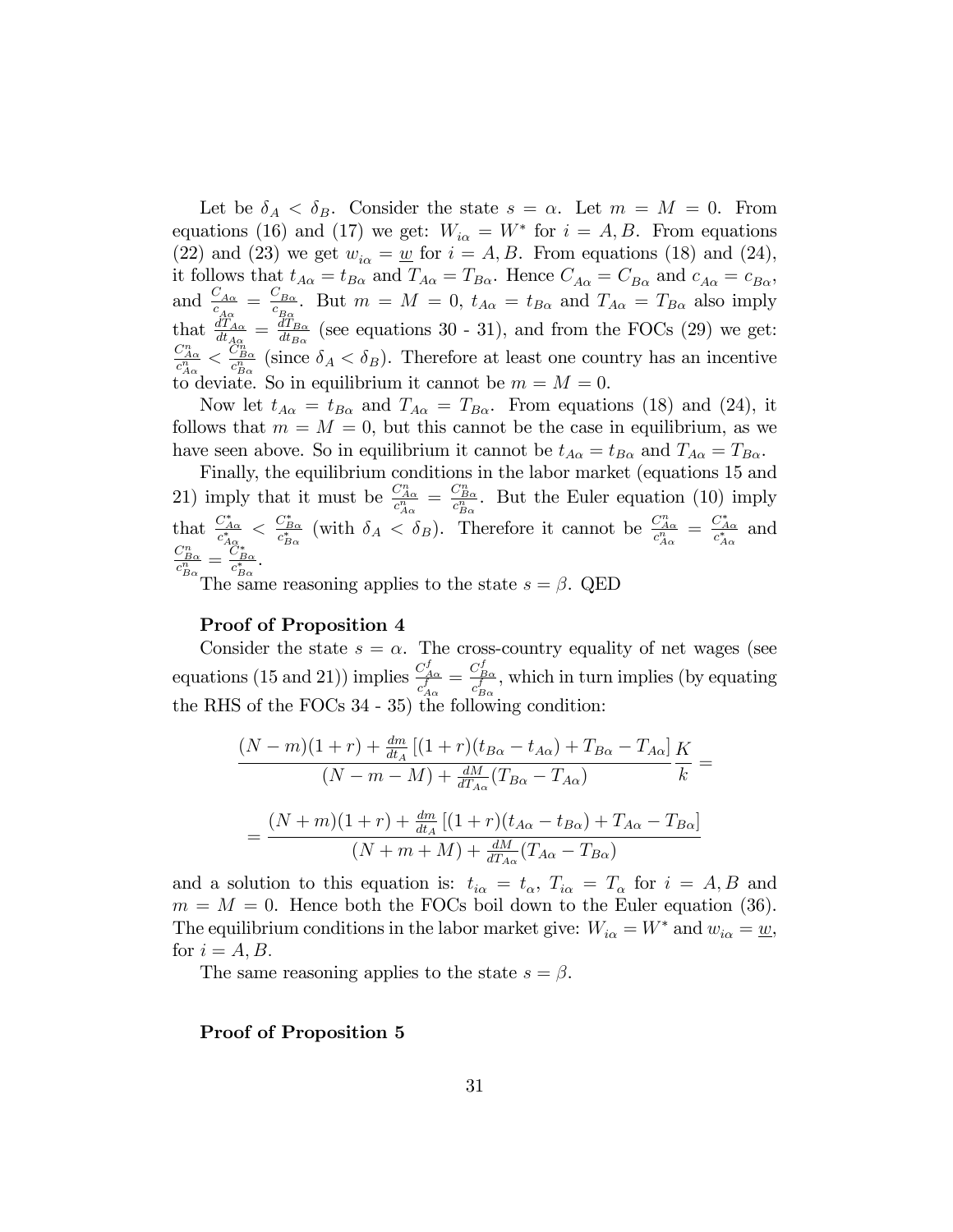Consider the state  $s = \alpha$ . The cross-country equality of net wages (see equations (15 and 21)) implies  $\frac{C_{A\alpha}^f}{c_{A\alpha}^f} = \frac{C_{B\alpha}^f}{c_{B\alpha}^f}$ , which in turn implies (by equating the RHS of the FOCs 34 - 35) the following condition:

$$
\frac{(N-m)(1+r) + \frac{dm}{dt_A} [(1+r)(t_{B\alpha} - t_{A\alpha}) + T_{B\alpha} - T_{A\alpha}]}{(N-m-M) + \frac{dM}{dT_{A\alpha}} (T_{B\alpha} - T_{A\alpha})} \frac{K}{k} =
$$
\n
$$
= \frac{(N+m)(1+r) + \frac{dm}{dt_A} [(1+r)(t_{A\alpha} - t_{B\alpha}) + T_{A\alpha} - T_{B\alpha}]}{(N+m+M) + \frac{dM}{dT_{A\alpha}} (T_{A\alpha} - T_{B\alpha})}
$$
(50)

and a solution to this equation is:  $t_{i\alpha}^f = t_{\alpha}^f$ ,  $T_{i\alpha}^f = T_{\alpha}^f$  for  $i = A, B$ , and  $M<sup>f</sup> = -m<sup>f</sup>$  with  $m<sup>f</sup>$  determined by equation (39) as follows:

$$
m^f = N \frac{\left(1+\varepsilon\right)^{\frac{1}{1-\gamma}} - \left(1-\varepsilon\right)^{\frac{1}{1-\gamma}}}{\Omega} > 0\tag{51}
$$

where  $\Omega \equiv (1+\varepsilon)^{\frac{1}{1-\gamma}} + (1-\varepsilon)^{\frac{1}{1-\gamma}}$ . Hence both the FOCs boil down to the Euler equation (42). The equilibrium conditions in the labor market give:  $W_{i\alpha} = W^*$  (defined by equation 4) and  $w_{i\alpha} = w^f$  for  $i = A, B$ , where:

$$
w^f = W^* \left(\frac{\Omega}{2}\right)^{1-\gamma} > W^* \tag{52}
$$

and  $\Omega > 2$  is obtained by applying the Jensen's inequality to the function  $y = x^{\frac{1}{1-\gamma}}$ . Since  $W^* = \frac{1}{2}$  $\frac{1}{2}(\overline{w} + \underline{w})$ , it is  $w^f > \frac{1}{2}$  $rac{1}{2}(\overline{w}+\underline{w}).$ The same reasoning applies to the state  $s = \beta$ , with  $m<sup>f</sup> < 0$ .

#### Proof of Proposition 6

Part A: it is either  $t_{As}^n \neq t_{Bs}^n$  or  $T_{As}^n \neq T_{Bs}^n$  or both. Consider the state  $s = \alpha$ , and let be  $t_{i\alpha} = t_{\alpha}$  and  $T_{i\alpha} = T_{\alpha}$  for  $i = A, B$ . Equation (18) and  $T_{A\alpha} = T_{B\alpha}$  imply  $M = -m$ . Equation (39) and  $t_{A\alpha} = t_{B\alpha}$  imply  $m = m^f$ (defined by 51). By inserting these values of  $m$  and  $M$  into the national budget constraints (26) and (27), we get:

$$
T_{A\alpha} = -\frac{(N - m^f)t_{\alpha}(1+r)}{N}
$$

$$
T_{B\alpha} = -\frac{(N + m^f)t_{\alpha}(1+r)}{N}
$$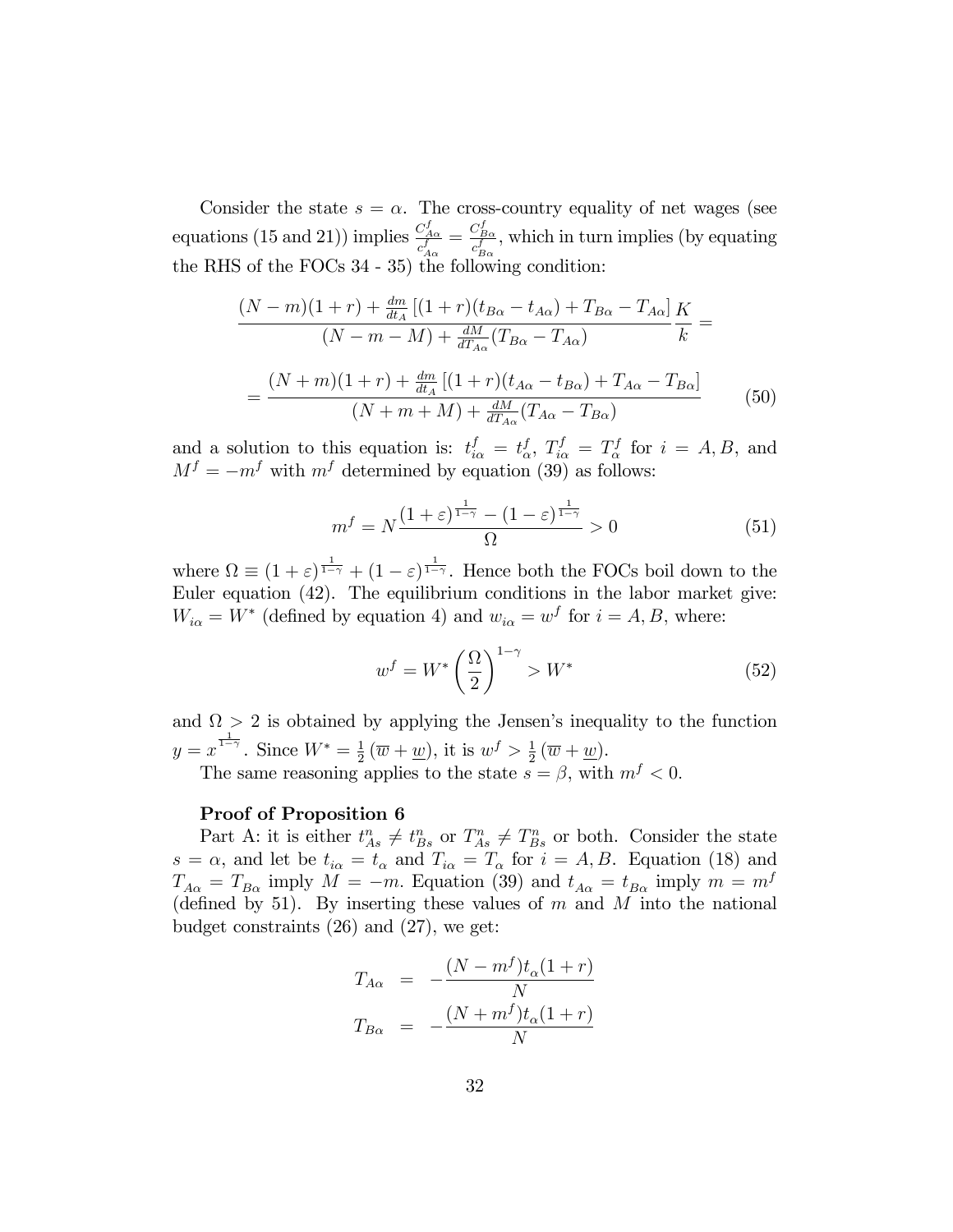which in turn imply that it must be  $T_{A\alpha} \neq T_{B\alpha}$ . Hence assuming that  $t_{i\alpha} = t_{\alpha}$ and  $T_{i\alpha} = T_{\alpha}$  for  $i = A, B$  leads to a contradiction.

Part B:  $m \neq m^f$ . Let be  $\delta_A = \delta_B$ . Equation (39) and  $m = m^f$  (defined in 51) imply that  $t_{A\alpha} = t_{B\alpha}$ . Then the condition  $\frac{C_{A\alpha}^{n}}{c_{A\alpha}^{n}} = \frac{C_{B\alpha}^{n}}{c_{B\alpha}^{n}}$  becomes (after inserting equations 29 - 30 - 31)

$$
\frac{(N-m^f)}{(N-m^f-M)-T_{A\alpha}\frac{dM}{dT_{A\alpha}}}\frac{K}{k} = \frac{(N+m^f)}{(N+m^f+M)-T_{B\alpha}\frac{dM}{dT_{A\alpha}}}
$$
(53)

since  $\frac{dm}{dt_{A\alpha}} = 0$  for  $t_{A\alpha} = t_{B\alpha}$ . The solution to this equation is  $M = -m<sup>f</sup>$  and  $T_{A\alpha} = T_{B\alpha}$ . Hence  $m = m^f$  implies that  $t_{A\alpha} = t_{B\alpha}$  and  $T_{A\alpha} = T_{B\alpha}$ , but this cannot be the case, as shown in Part A.

The same reasoning (for both Parts A and B) applies to the state  $s = \beta$ .

# 8 Appendix 2: Further results and discussion of equilibrium uniqueness

In this Appendix, we provide some further results related to the national fiscal policies, and we discuss the issue of uniqueness of the Nash equilibrium.

We focus on country A and state of the world  $\alpha$ ; the results for country B and state  $\beta$  are analogous. We begin with the case of symmetric shocks. From the intertemporal budget constraint in this case:

$$
T_{A\alpha} = -\frac{(N-m)t_{A\alpha} (1+r)}{(N-m-M)}; T_{B\alpha} = -\frac{(N+m)t_{B\alpha} (1+r)}{(N+m+M)}
$$

 $X_{A\alpha}$   $(X_{-m-M})$ ,  $Y_{B\alpha}$   $(X_{+m+M})$ <br>Substituting in the labor market equilibrium conditions for the second period,

 $\Theta \gamma [(N - m - M)^{\gamma - 1} - (N + m + M)^{\gamma - 1}] + T_{A\alpha} - T_{B\alpha} = 0$ 

and totally differentiating for  $t_{A\alpha}$ , we get the relationship between first period and second period mobility:

$$
\begin{aligned} &\left\{\Theta\gamma(1-\gamma)[(N-m-M)^{\gamma-2}+(N+m+M)^{\gamma-2}]-\tfrac{(N-m)t_{A\alpha}(1+r)}{(N-m-M)^2}-\tfrac{(N+m)t_{B\alpha}(1+r)}{(N+m+M)^2}\right\}dM/dt_{A\alpha}\\ &-\left\{\Theta\gamma(1-\gamma)[(N-m-M)^{\gamma-2}+(N+m+M)^{\gamma-2}]-\tfrac{Mt_{A\alpha}(1+r)}{(N-m-M)^2}+\tfrac{Mt_{B\alpha}(1+r)}{(N+m+M)^2}\right\}dM/dt_{A\alpha}+\\ &+\tfrac{(N-m)(1+r)}{(N-m-M)}; \end{aligned}
$$

Manipulating the formulas we get: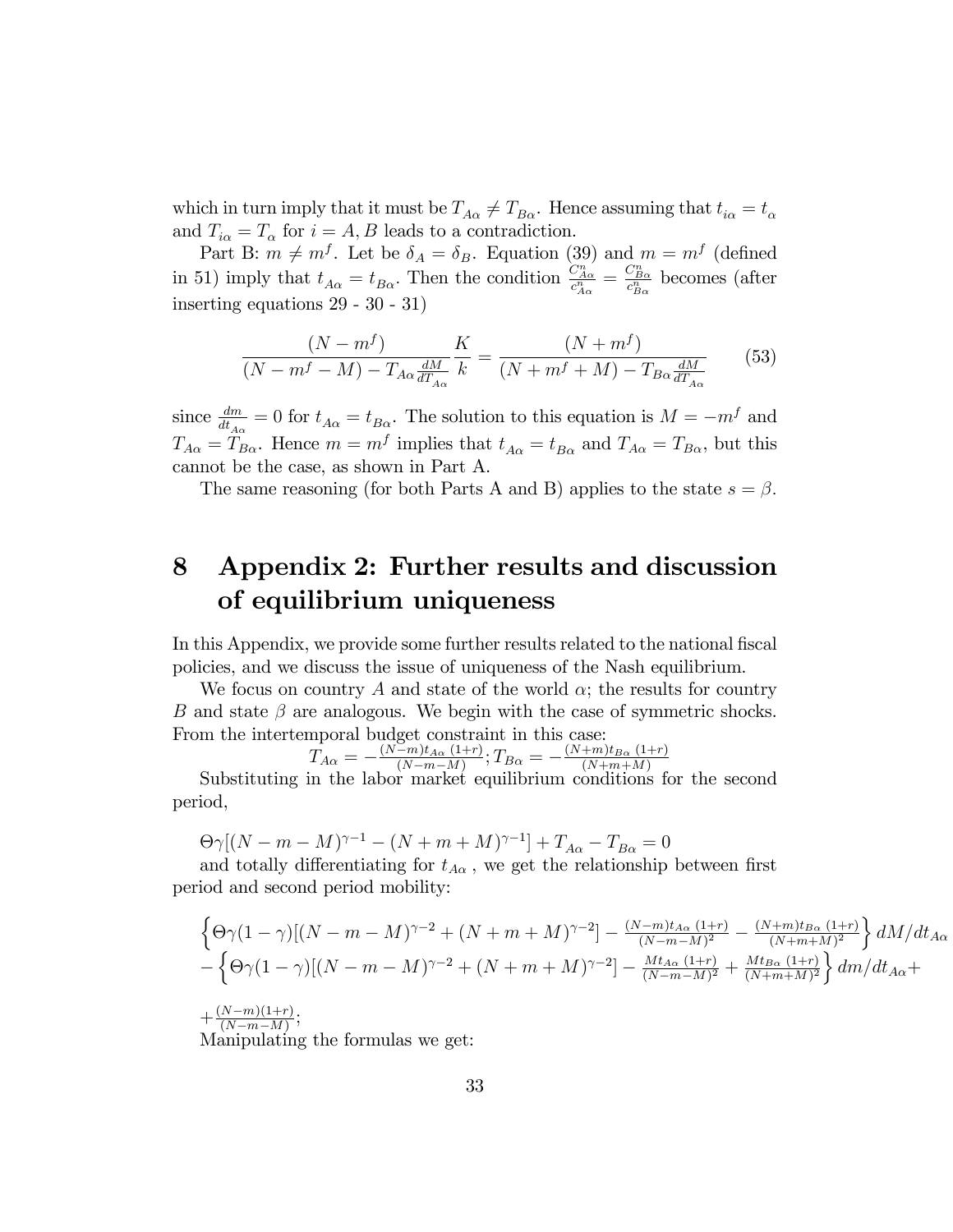(\*)  $dM/dt_{A\alpha} = -dm/dt_{A\alpha} - A^{-1}(\frac{t_{A\alpha}(1+r)}{(N-m-M)} + \frac{t_{B\alpha}(1+r)}{(N+m+M)})$  $\frac{t_{B\alpha}(1+r)}{(N+m+M)}$ ) $dm/dt_{A\alpha}+A^{-1}\frac{(N-m)(1+r)}{(N-m-M)}$ where  $A = \frac{\left\{C_{Aa} - \gamma W_{A\alpha}\right\}}{(N-m-M)} + \frac{\left\{C_{Ba} - \gamma W_{B\alpha}\right\}}{(N+m+M)} > 0$ . Equation (\*) shows that  $dM/dt_{A\alpha} > 0$ , and it is larger in absolute terms than  $dm/dt_{A\alpha}$ . We can therefore state the following :

**Lemma:** i.  $sign(dM/dt_{is}) = -sign(dm/dt_{is})$  ii.  $|dM/dt_{is}| > |dm/dt_{is}|$ Consider now consumption in the second period in country A:

$$
C_{Aa} = W_{A\alpha} + T_{A\alpha} = \Theta \gamma (N - m - M)^{\gamma - 1} - \frac{(N - m)t_{A\alpha} (1 + r)}{(N - m - M)}
$$

totally differentiating, we get:

$$
dC_{A\alpha}/dt_{A\alpha} = \left\{\Theta\gamma(1-\gamma)(N-m-M)^{\gamma-2} - \frac{(N-m)t_{A\alpha}(1+r)}{(N-m-M)^2}\right\}dM/dt_{A\alpha} +
$$

$$
\left\{\Theta\gamma(1-\gamma)[(N-m-M)^{\gamma-2} - \frac{Mt_{A\alpha}(1+r)}{(N-m-M)^2}\right\}dm/dt_{A\alpha} - \frac{(N-m)(1+r)}{(N-m-M)}
$$

which can be rewritten, by manipulating the formulas, as

$$
dC_{Aa}/dt_{A\alpha} = BdM/dt_{A\alpha} + \left\{B + \frac{t_{A\alpha}(1+r)}{(N-m-M)}\right\}dm/dt_{A\alpha} - \frac{(N-m)(1+r)}{(N-m-M)}
$$

where  $B = \frac{\left\{ C_{Aa} - \gamma W_{A\alpha} \right\}}{\left(N - m - M\right)}$  $\frac{(N-a)^{m}}{(N-m-M)}$ . Substituting for  $dM/dt_{A\alpha}$  from (\*), we finally get

$$
(**) dC_{Aa}/dt_{A\alpha} = (1+r) \left\{ \frac{t_{A\alpha}}{(N-m-M)} (1 - BA^{-1}) - BA^{-1} \frac{t_{B\alpha}}{(N+m+M)} \right\} dm/dt_{A\alpha} - \frac{(N-m)(1+r)}{(N-m)} (1 - BA^{-1})
$$

We are then able to state the following:

**Proposition 7** i. For  $m = 0$ ,  $dC_{Aa}/dt_{Aa} = \frac{-(1+r)}{2}$  ii. For  $m \neq 0$ , but not "too" large,  $dC_{ia}/dt_{i\alpha} < 0$  and  $d^2C_{ia}/dt_{i\alpha}^2 < 0$ .iii. For  $m \neq 0$  and large, sign  $dC_{ia}/dt_{i\alpha}$  uncertain.

Note that  $BA^{-1} < 1$ . The second term is then certainly negative while the sign of the first depends on the difference between the two tax rates. At  $t_{A\alpha} = t_{B\alpha}$  (that implies  $m = M = 0$ ),  $BA^{-1} = 1/2$  and the first term is zero. At  $t_{A\alpha} > (\langle t_{B\alpha} \rangle)$  the first term is negative (positive). By continuity, this term is however small and dominated by the second for  $m$  small, that is, as long as the two tax rates are not too different. Hence,  $dC_{Aa}/dt_{A\alpha} < 0$ for all  $t_{A\alpha} \geq t_{B\alpha}$  and it is still negative for  $t_{A\alpha} < t_{B\alpha}$  provided that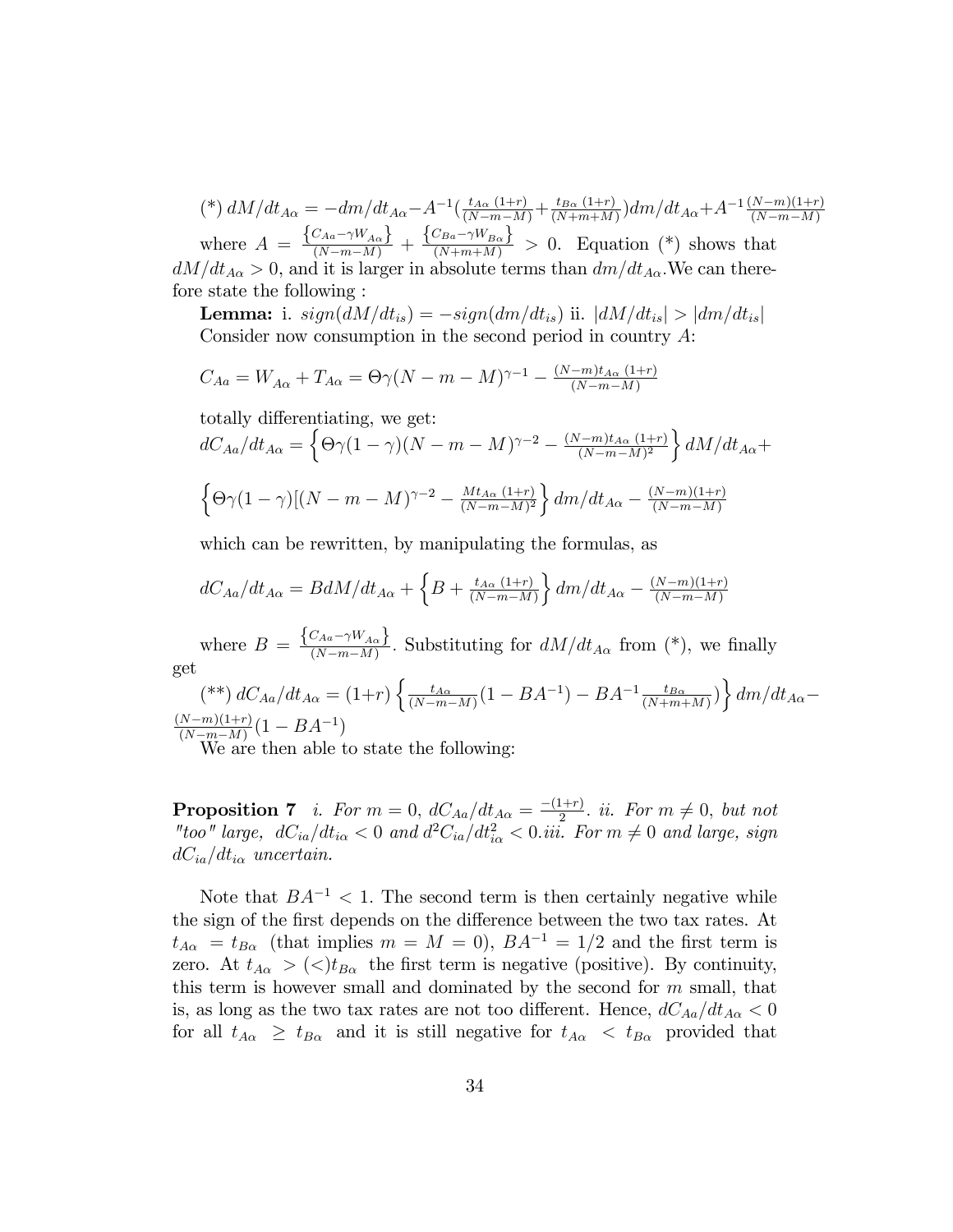$t_{B\alpha}$  is not too larger than  $t_{A\alpha}$ . Intuitively, if  $t_{A\alpha} \geq t_{B\alpha}$ , increasingly further  $t_{A\alpha}$  implies a higher cost in terms of second period consumption for country A. If  $t_{A\alpha} < t_{B\alpha}$  this cost is lower, and possibly, if  $t_{B\alpha}$  is much higher than  $t_{A\alpha}$ , the cost might even become negative. Finally, note that at  $t_{A\alpha} = t_{B\alpha}$ ,  $dC_{Aa}/dt_{A\alpha} = \frac{-(1+r)}{2}.$ 

Recalling the definition of  $\frac{dm}{dt_{A\alpha}}$  from Proposition 1, it can be proved that  $d^2m$  $\frac{d^2m}{dt^2_{A\alpha}}=0$  for  $m=0$  and  $\frac{d^2m}{dt^2_{A\alpha}}$  $\frac{d^2m}{dt_{A\alpha}^2} < (>)0$  for  $m < (>)0$ . Using this fact, and differentiating again (\*\*), one gets that  $d^2C_{Aa}/dt^2_{A\alpha} < 0$  for  $t_{A\alpha} \geq t_{B\alpha}$ ; for  $t_{A\alpha}$  <  $t_{B\alpha}$  the sign is uncertain, but it is negative by continuity for  $t_{B\alpha}$  not too larger than  $t_{A\alpha}$ , for the same reasons already discussed above. Finally,  $d^2C_{Aa}/dt_{A\alpha}dt_{B\alpha} > 0$  under the same conditions.

#### Convexity of the government's problem

Consider again government  $A's$  problem in state  $\alpha$  in the case of symmetric shocks. Government max  $F^A = \ln(c_{Aa}) + \delta_A \ln(C_{Aa})$ , where all mobility and budget constraints are directly substituted in the objective function. The FOC for this problem, invoking Proposition 1 and the above, can be written as:

 $dF^A/dt_{A\alpha} = \frac{1}{\epsilon_A}$  $c_{Aa}$  $\frac{k}{1+k}+\frac{\delta_A}{C_A}$  $\frac{\delta_A}{C_{Aa}} dC_{Aa}/dt_{A\alpha} = 0$ where  $k \equiv \left(\frac{N+m}{N-m}\right)$  $N-m$  $\int^{\gamma-2}$  and  $dC_{Aa}/dt_{A\alpha}$  is given by the equation (\*\*) above. Clearly,  $dC_{Aa}/dt_{A\alpha}$  must be negative for this equation to hold. If  $dC_{Aa}/dt_{A\alpha}$ 0, that as we showed above can however only happen for  $t_{B\alpha}$  much larger than  $t_{A\alpha}$ , the best solution for government A would be to keep increasing  $t_{A\alpha}$  up to the point in which  $dC_{Aa}/dt_{A\alpha}$  becomes negative and equal the first term. Hence, the equation above certainly characterizes government behavior. The equation defines a (local) maximum if the  $SOC$  are also satisfied. Taking the second derivative:

$$
d^2F^A/dt^2_{A\alpha} = -\frac{1}{(c_{Aa})^2} \left(\frac{k}{1+k}\right)^2 - \frac{\delta_A}{(C_{Aa})^2} (dC_{Aa}/dt_{A\alpha})^2 + \frac{\delta_A}{C_{Aa}} d^2C_{Aa}/dt^2_{A\alpha} - \frac{1}{(1+k)^2} \frac{k}{(N+m)(N-m)} dm/dt_{A\alpha}
$$

 $(1+k)^2 (N+m)(N-m)^{unifak}$  and  $N$  and  $N$  is negative, the third is negative under the the first two terms are certainly negative, the third is negative under the conditions stated above, and the fourth is certainly positive as  $dm/dt_{A\alpha} < 0$ . The sign is therefore uncertain. Notice however that for  $m$  close to zero, the fourth term is certainly dominated by the first, so that  $d^2F^A/dt^2_{A\alpha} < 0$ . By continuity, then the SOC are certainly satisfied if  $m$  is not too large, that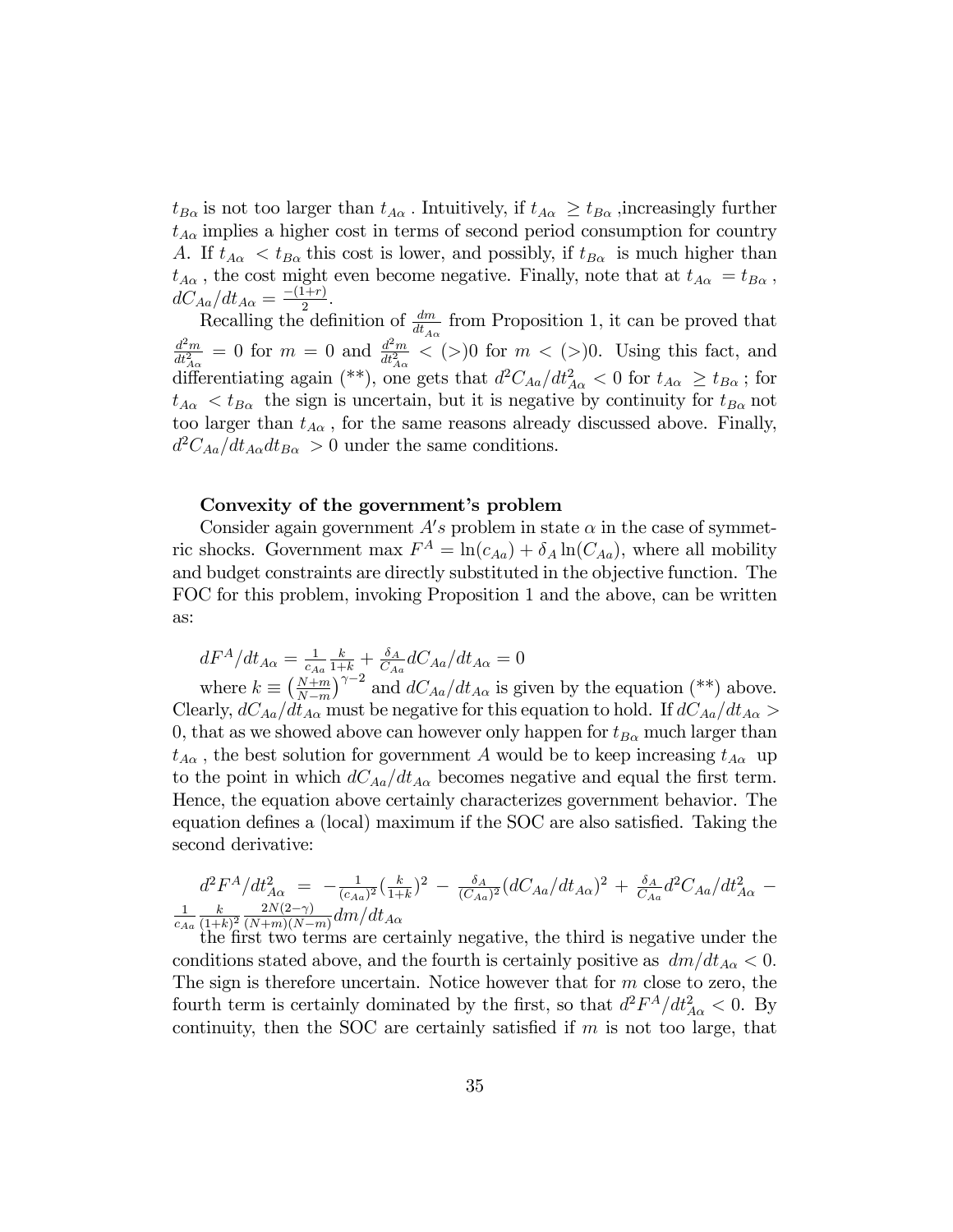means that the two tax rates cannot be two far one from the others and that the parameter determining the elasticity of m to tax rate differentials,  $\gamma$ , must be close to 1/2.

#### Nash equilibria

Assuming the SOC is satisfied, the FOC above identifies the optimal choice of  $t_{A\alpha}$ ,  $t_{A\alpha}^*$ . In particular, we have the identity:

 $dF^A/dt_{A\alpha}(t_{A\alpha}^*; t_{B\alpha}) \equiv 0$ , where  $t_{B\alpha}$  is the tax choice by country B. Totally differentiating:

$$
dt^*_{A\alpha}/dt_{B\alpha}=-\tfrac{d^2F^A/dt_{A\alpha}dt_{B\alpha}}{d^2F^A/dt^2_{A\alpha}}
$$

thus  $sign(dt_{A\alpha}^*/dt_{B\alpha}) = sign(d^2F^A/dt_{A\alpha}dt_{B\alpha})$ , as  $d^2F^A/dt_{A\alpha}^2 < 0$ . Computing:

$$
\begin{array}{l} \displaystyle d^2F^A/dt_{A\alpha}dt_{B\alpha} = \\ \displaystyle - \frac{1}{(c_{Aa})^2}(\frac{k}{1+k})^2 - \frac{\delta_A}{(C_{Aa})^2} (dC_{Aa}/dt_{A\alpha})^2 + \frac{\delta_A}{C_{Aa}} d^2C_{Aa}/dt_{A\alpha}dt_{Ba} - \frac{1}{c_{Aa}} \frac{k}{(1+k)^2} \frac{2N(2-\gamma)}{(N+m)(N-m)} dm/dt_{Ba} \end{array}
$$

The first two elements derive by perfect mobility (see proposition 1); an increase in  $t_{B\alpha}$  have the same effect on  $c_{Aa}$  than an increase in  $t_{A\alpha}$ ; similarly for  $C_{Aa}$ . The third element is positive, under the conditions stated above, the fourth is negative (as  $dm/dt_{B\alpha} > 0$ ). Hence, unless the third element is very large, the reaction function is negatively sloped; that is, a higher  $t_{B\alpha}$  would reduce  $t_{A\alpha}^*$ .

Notice further that as long as the problem of the govern is well behaved, the reaction functions are continuous and map a compact set in itself. Hence a Nash equilibrium in the Örst period tax rates surely exists. Uniqueness would also follow if each reaction function were a contraction in the tax rates. That is, provided that

$$
dt_{A\alpha}^*/dt_{B\alpha} = \left| -\frac{d^2 F^A/dt_{A\alpha} dt_{B\alpha}}{d^2 F^A/dt_{A\alpha}^2} \right| < 1.
$$

Computing, this condition can be written as

$$
\frac{\delta_A}{C_{Aa}}d^2C_{Aa}/dt_{A\alpha}dt_{Ba} - \frac{\delta_A}{C_{Aa}}d^2C_{Aa}/dt_{A\alpha}^2 > -\frac{2}{c_{Aa}}\frac{k}{(1+k)^2}\frac{2N(2-\gamma)}{(N+m)(N-m)}dm/dt_{A\alpha}
$$
  
The terms on both the RHS and the LHS are positive under the conditions

stated above; but the complexity of the formulas do not allow us to determine if this condition is satisfied or not. Hence we cannot rule out the existence of multiple Nash equilibrium.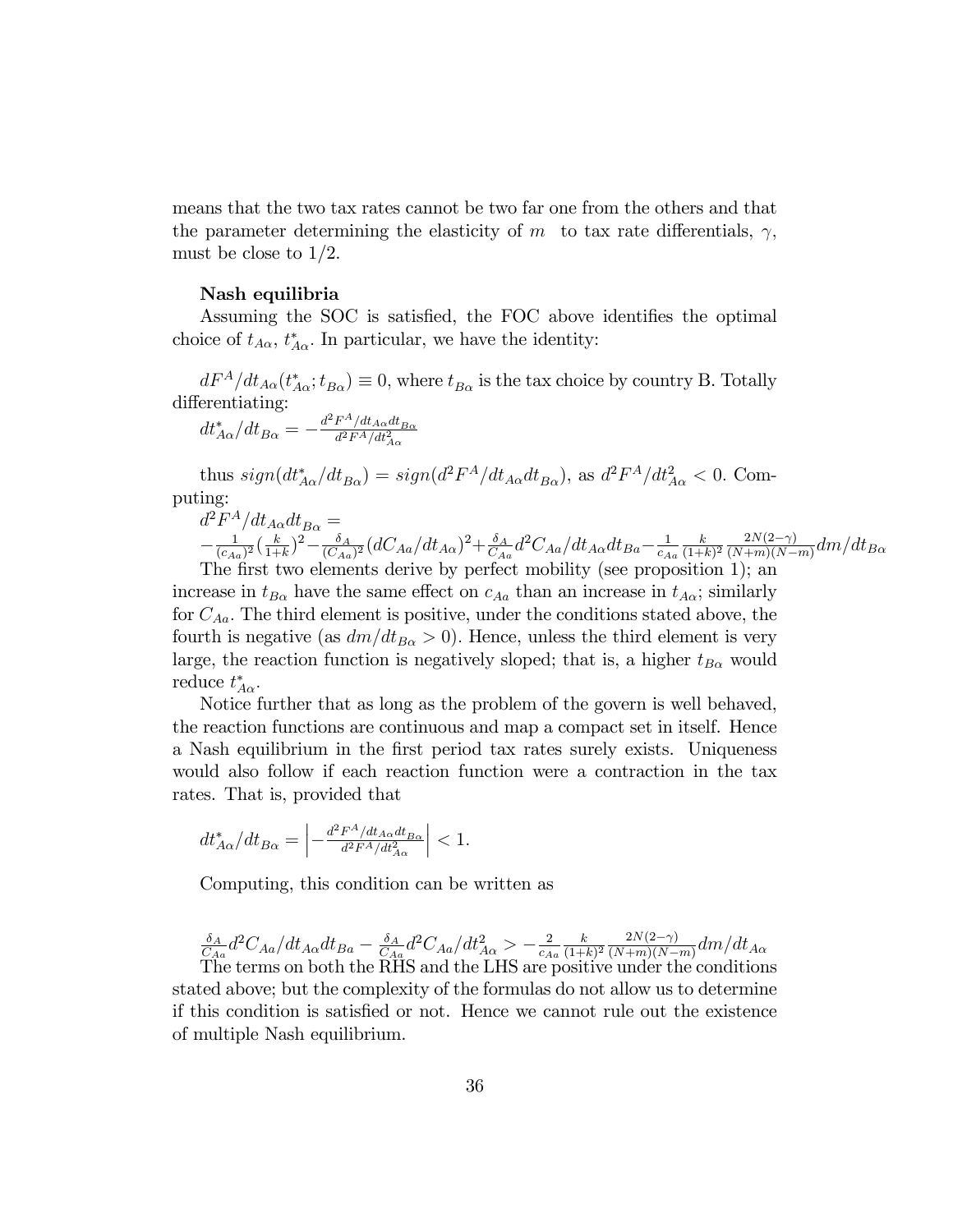Consider now the case with asymmetric shocks. Here, mobility in the first period also depend on the realization of the shock; workers in the Örst period now move even if  $t_{A\alpha} = t_{B\alpha}$ . Let  $m = m^*$  and the corresponding  $M^*$  be workers' mobility with identical taxation. But what matters for the governments' problem to be well behaved and for the existence of the equilibrium is the *additional mobility* generated by the difference in the tax rates. This still depends by the functions we discussed above, just substituting in the formula for  $m^*$  and  $M^*$  when  $t_{A\alpha} = t_{B\alpha}$  and reinterpreting m as variation with respect to  $m^*$ . With this sostitution, and reintepreting k as discussed in the text for the case of asymmetric shock, our analysis in this Appendix still holds.

### 9 References

Belke A, D. Gros,  $(2009a)$ , "Is a unified macroeconomic policy necessarily better for a common currency area?", European Journal of Political Economy, 25: 98-101.

Belke A, D. Gros,  $(2009b)$ ,  $\Omega$  the benefits of fiscal policy coordination in a currency union: a note",  $Empirica$ ,  $36: 45-49$ .

Bofinger P., E. Mayer (2007), "Monetary and fiscal policy interaction in the Euro area with different assumptions on the Phillips curve", Open Economy Review, 18: 291-305.

Canzoneri M., V. Grilli, P. Masson (1991), Establishing a Central Bank: Issues in Europe and Lessons from the US, Cambridge, Cambridge University Press.

Commission of the European Communities (1977), Report of the Study Group on the Role of Public Finance in European Integration, vol. 1: General Report, Brussels, April 1977.

Delors J. (1989), "Regional implications of economic and monetary integrationî, in Committee for the Study of Economic and Monetary Union, Report on Economic and Monetary Union in the European Community, Luxembourg, Office for Official Publications of the EC.

Evers M.P. (2006), "Federal fiscal transfers in monetary unions: a NOEM approach", *International Tax and Public Finance*, 13: 463-488.

Fair D., C. de Boissieux, eds (1992), Fiscal Policy, Taxes, and the Financial System in an Increasingly Integrated Europe, Deventer, Kluwer.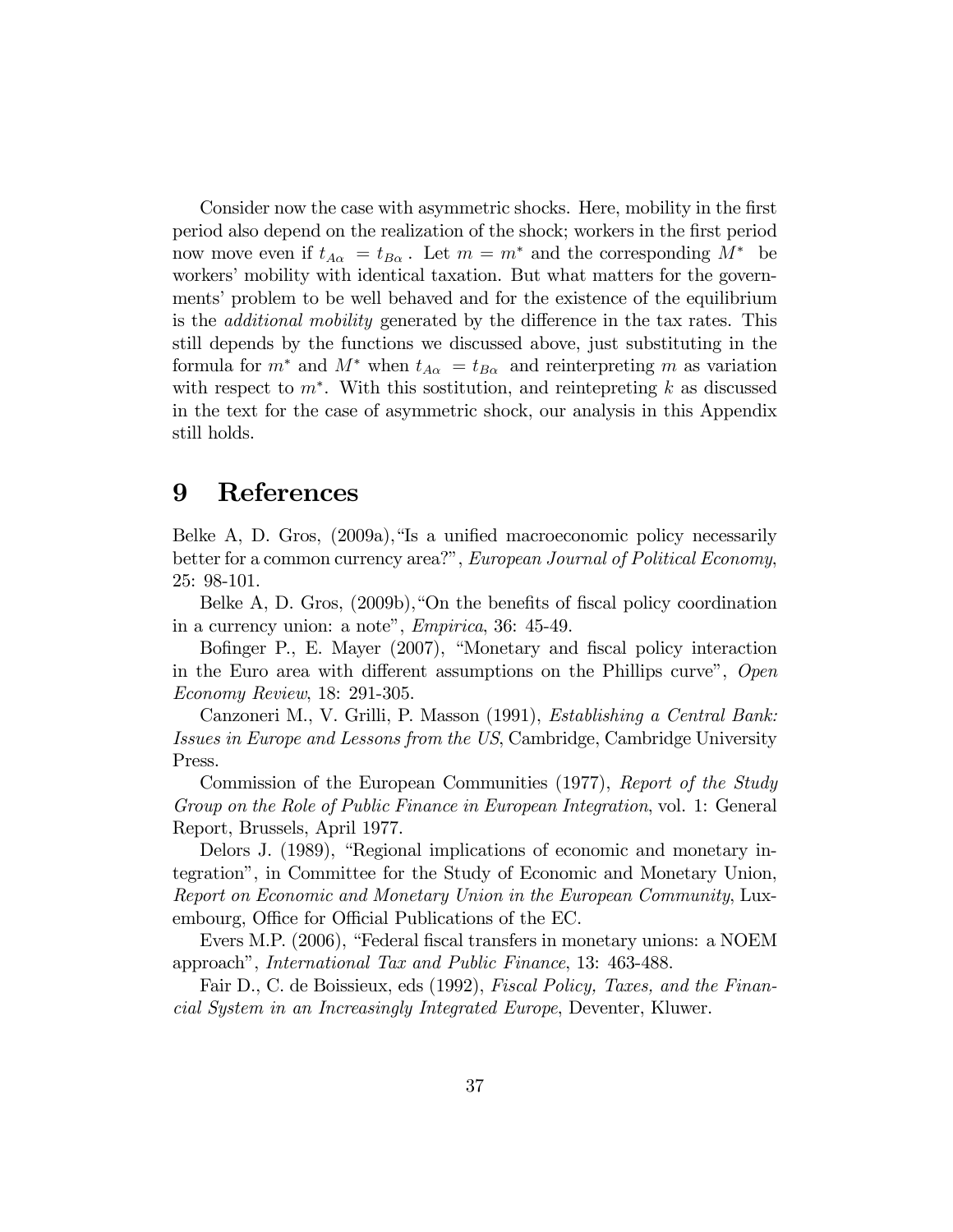Hairault J.O., P.Y. Henin, F. Portier, eds. (1997), Should We Rebuild Built-in Stabilizers, Dodrecht, Kluwer.

Hughes-Hallet A., M. Hutchison, S. Jensen, eds. (1999), *Fiscal Aspects* of European Monetary Integration, Cambridge, Cambridge University Press.

Jonung L., E.Drea (2009), "The euro: it can't happen. It's a bad idea. It won't last. US economists on the EMU, 1989-2002", European Economy, Economic Papers 395/ December 2009.

Kenen P. (1969), "The theory of optimum currency areas: an eclectic viewî, in Mundell, Swoboda, eds. (1969).

Kletzer K. (1999), "Monetary union, asymmetric productivity shocks and fiscal insurance: an analytical discussion of welfare issues", in Hughes-Hallet, Hutchison, Jensen, eds. (1999).

Kletzer K., W. Buiter (1997), "Monetary union and the role of automatic stabilizers", in Hairault, Henin, Portier, eds. (1997).

Kletzer K. J. von Hagen (2001), "Monetary union and fiscal federalism", in Wyplosz, ed. (2001).

Maćkowiak B., F.P. Mongelli, G. Noblet, F. Smets (2008), The Euro at Ten - Lesson and Challenges, Frankfurt am mein, ECB.

Mundell R. (1961), "A theory of optimum currency areas", American Economic Review, 51: 657-665.

Mundell R., A. Swoboda, eds. (1969), Monetary Problems of the International Economy, University of Chicago Press.

Sala-i-Martin X., J. Sachs  $(1991)$ , "Fiscal federalism and optimum currency areas: evidence for Europe from the United States", in Canzoneri, Grilli, Masson, eds. (1991).

Sapir A. (2004), An Agenda for a Growing Europe, New York, Oxford University Press.

Sapir (2008), "The OCA theory", in Maćkowiak, Mongelli, Noblet, Smets (2008), 264-267.

von Hagen J. (1992), "Fiscal arrangements in a monetary union: some evidence from the US", in Fair, de Boissieux, eds. (1992).

von Hagen J., C. Wyplosz (2008), "EMU's decentralized system of fiscal policyî, European Economy, Economic Papers 306/February 2008.

Wyplosz C., ed. (2001), The Impact of EMU on europe and the Developing Countries, Oxford, Oxford University Press.